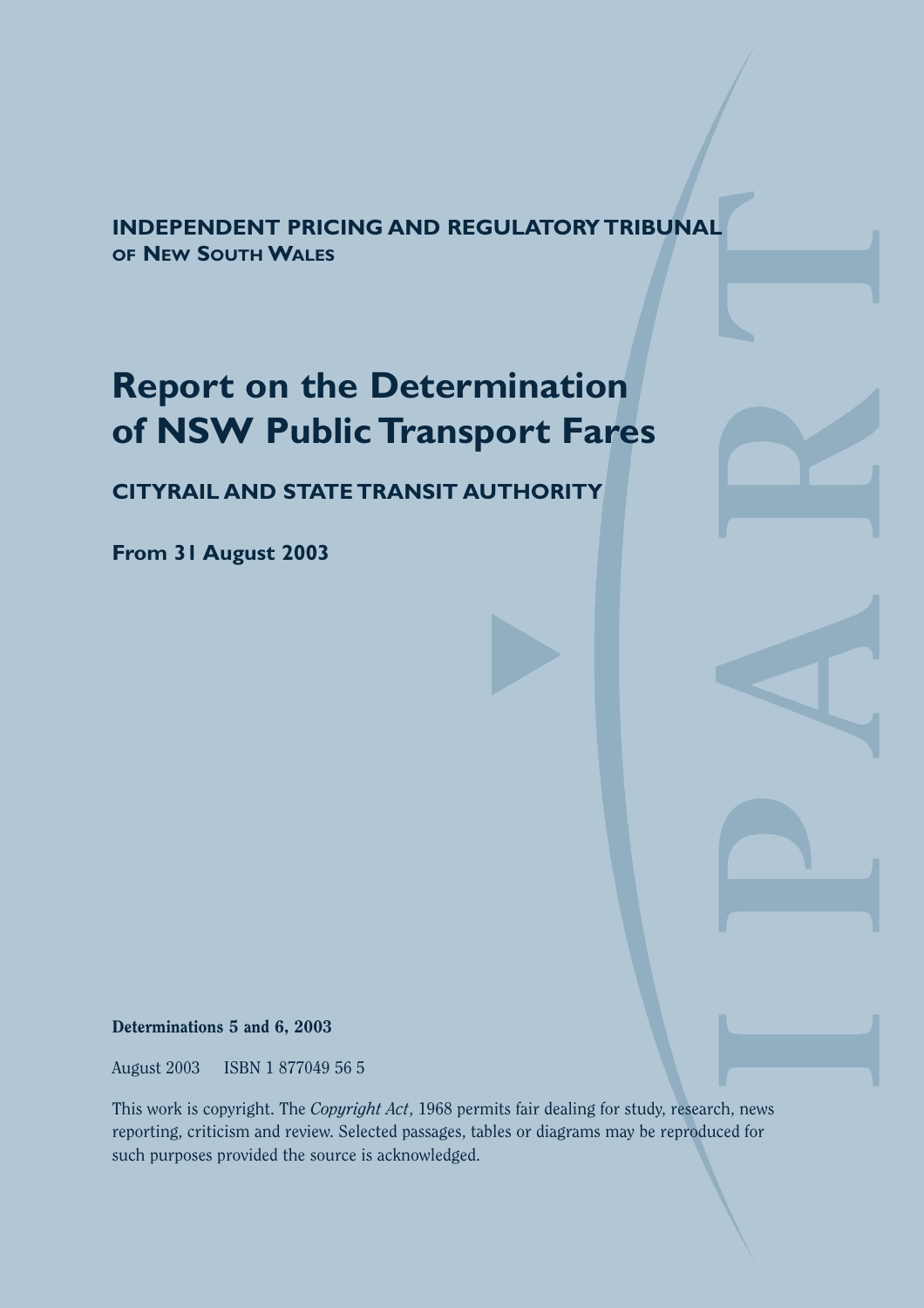### The Tribunal members for this review are:

Mr James Cox, Full-time Member

Ms Cristina Cifuentes, Part-time Member

#### Inquiries regarding this paper should be directed to:

Colin Reid (02) 9290 8414

Dennis Mahoney (02) 9290 8494

Greg Perrett (02) 9290 8427

## Independent Pricing and Regulatory Tribunal of New South Wales

Level 2, 44 Market Street, Sydney NSW 2000 Tel (02) 9290 8400 Fax (02) 9290 2061 www.ipart.nsw.gov.au

### ALL CORRESPONDENCE TO:

PO BOX Q290, QVB POST OFFICE NSW 1230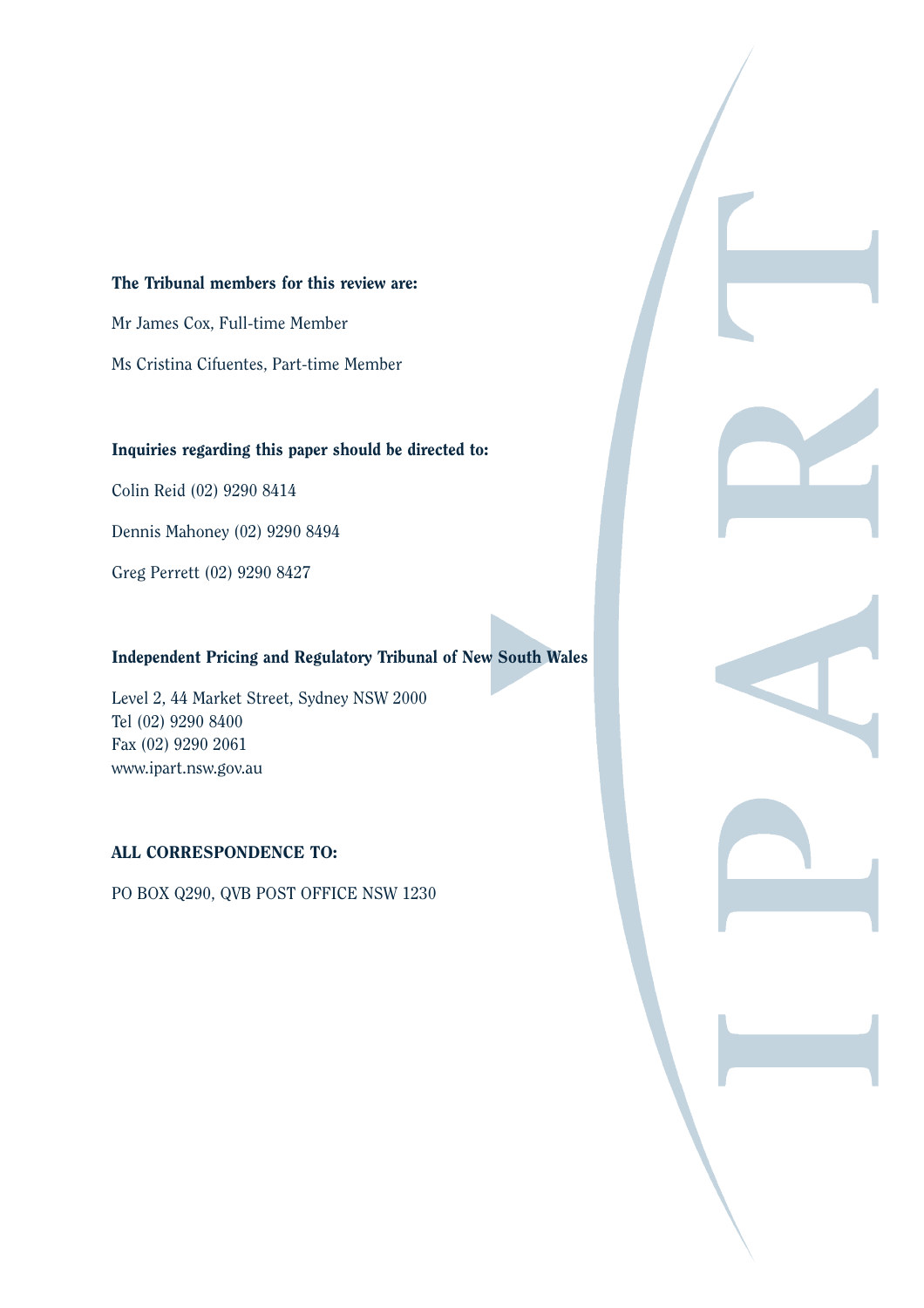# **Contents**

| 1              |     |                                                                             |
|----------------|-----|-----------------------------------------------------------------------------|
|                | 1.1 |                                                                             |
|                | 1.2 |                                                                             |
| $\overline{2}$ |     | TRIBUNAL'S REVIEW AND DECISION-MAKING PROCESS 3                             |
| 3              |     |                                                                             |
|                | 3.1 |                                                                             |
|                | 3.2 |                                                                             |
| 4              |     |                                                                             |
|                | 4.1 |                                                                             |
|                |     |                                                                             |
|                |     |                                                                             |
|                |     |                                                                             |
|                |     |                                                                             |
|                |     |                                                                             |
|                |     | 4.1.6 Implications of the Tribunal's Determination for CityRail  15         |
|                | 4.2 |                                                                             |
|                |     |                                                                             |
|                |     |                                                                             |
|                |     |                                                                             |
|                |     |                                                                             |
|                |     | 4.2.5 Implications of the Tribunal's Determination for Sydney Buses 23      |
|                | 4.3 |                                                                             |
|                |     |                                                                             |
|                |     |                                                                             |
|                |     |                                                                             |
|                |     |                                                                             |
|                |     | 4.3.5 Implications of the Tribunal's Determination for Sydney Ferries 28    |
|                | 4.4 |                                                                             |
|                |     |                                                                             |
|                |     |                                                                             |
|                |     |                                                                             |
|                |     |                                                                             |
|                |     | 4.4.5 Implications of the Tribunal's Determination for Newcastle Services32 |
| $\overline{5}$ |     | IMPLICATIONS FOR PASSENGERS, COMMUNITY AND ENVIRONMENT 33                   |
|                | 5.1 |                                                                             |
|                | 5.2 |                                                                             |
|                | 5.3 |                                                                             |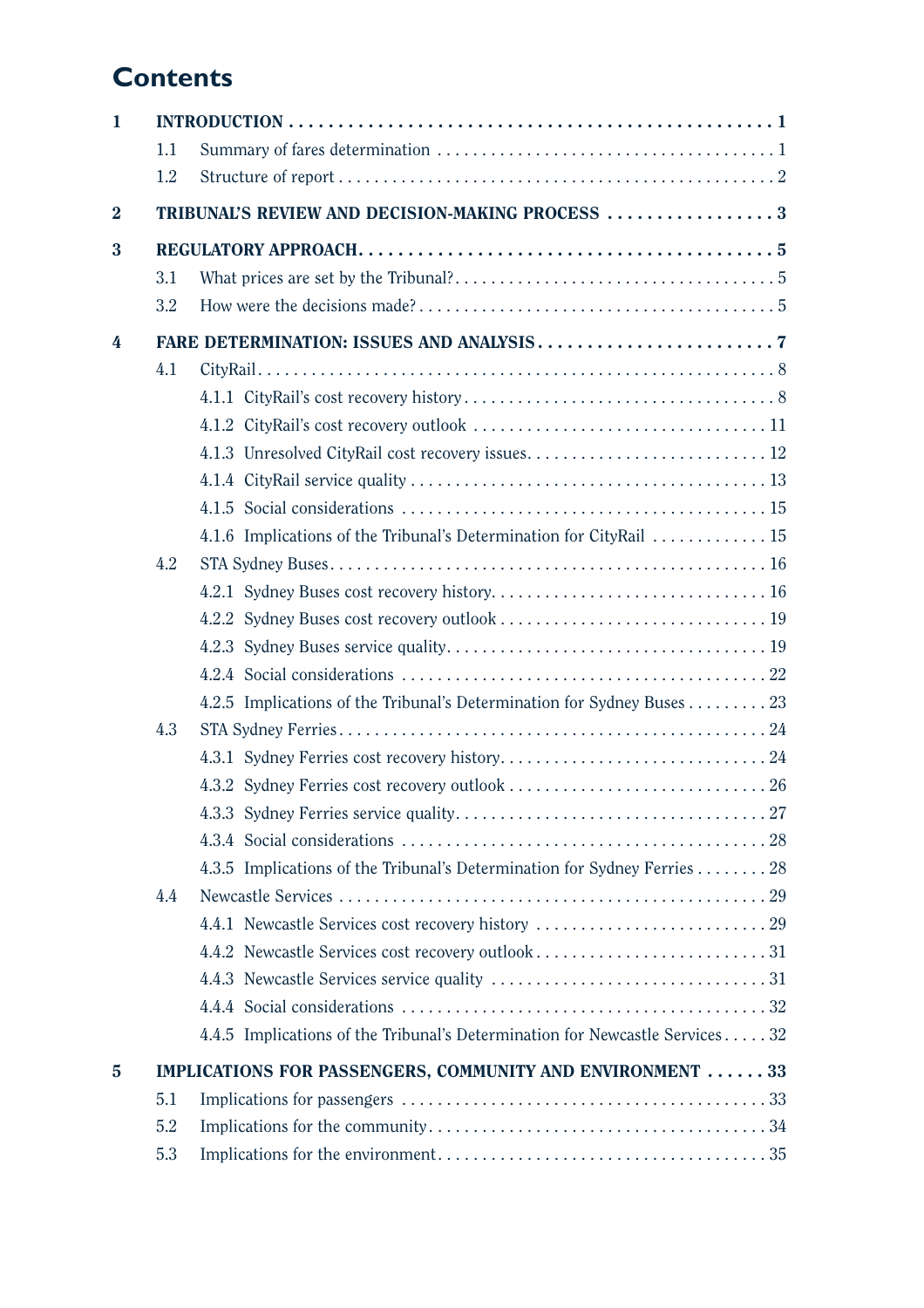| $6\phantom{1}$ |     |                                                               |  |
|----------------|-----|---------------------------------------------------------------|--|
|                | 6.1 |                                                               |  |
|                | 6.2 |                                                               |  |
|                |     | 7 ISSUES FOR AGENCIES TO CONSIDER PRIOR TO THE 2004 REVIEW 41 |  |
|                |     |                                                               |  |
|                |     | APPENDIX 2 PRESENTERS AT THE PUBLIC HEARING 45                |  |
|                |     | APPENDIX 3 IPART ACT REQUIREMENTS  47                         |  |
|                |     | APPENDIX 4 NSW PUBLIC TRANSPORT: DESCRIPTION  49              |  |
|                |     | APPENDIX 5 ABBREVIATIONS USED IN THIS REPORT  53              |  |
|                |     |                                                               |  |
|                |     |                                                               |  |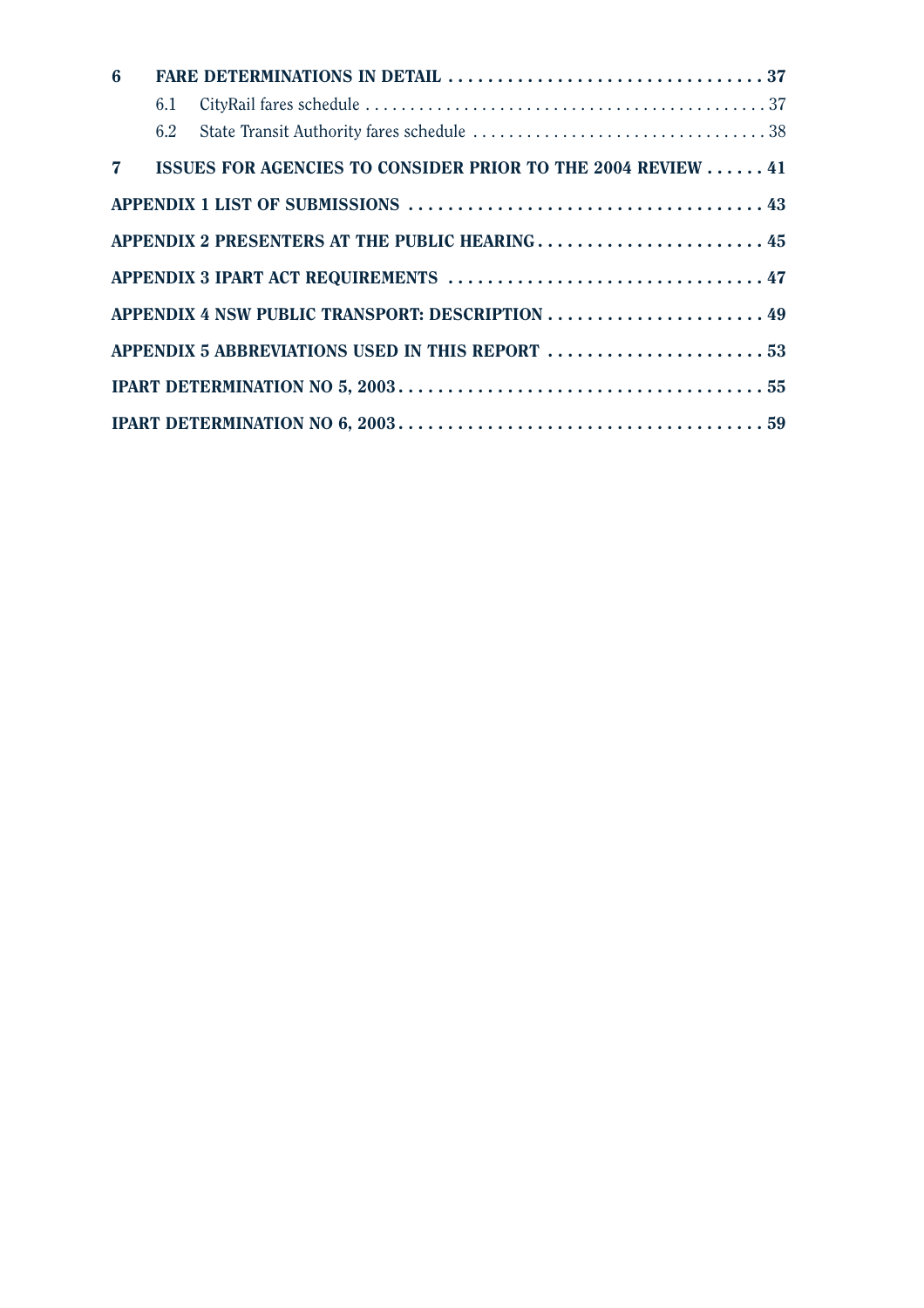

## **1 Introduction**

The Independent Pricing and Regulatory Tribunal of New South Wales (the Tribunal) has completed its 2003 review of public transport fares. Based on this review, the Tribunal has determined the maximum fares that CityRail and the State Transit Authority can charge for public transport services from 31 August 2003.

## **1.1 Summary of fares determination**

The Tribunal has determined that maximum weighted average fares will rise as follows:<sup>1</sup>

- 5.0 per cent for CityRail services
- 5.0 per cent for Sydney Buses
- 7.5 per cent for Sydney Ferries
- 5.0 per cent for Newcastle Services.

These changes aim to balance the competing concerns of the agencies and their customers. In particular, the Tribunal's pricing decisions should arrest the recent decline in the agencies' cost recovery, without placing excessive financial pressure on passengers.<sup>2</sup> The Tribunal has not addressed the longer-term issues that are under consideration by the current Ministerial Inquiry into transport funding.

In reaching these decisions, the Tribunal was guided by the requirements set out in the *Independent Pricing and Regulatory Tribunal of New South Wales Act*, 1992, and placed equal weight on each of the factors contained in Section 15 of this Act. The Tribunal is satisfied that its determination achieves a reasonable balance between these factors.

Trends in cost recovery for CityRail and the three business arms of the State Transit Authority are illustrated in Figure 1.1. The fare increases of 5 per cent and 7.5 per cent are expected to arrest the downward trend in cost recovery for the agencies.



Figure 1.1 Trends in cost recovery by agency

1 Unless otherwise noted, all fare rises and growth rates in this report are expressed in nominal terms (ie not adjusted for inflation).

2 Cost recovery refers to the percentage of operating costs that each business is recouping from revenue derived directly and indirectly from carrying passengers. Specific definitions are provided when the cost recovery ratio in each business is discussed in Chapter 4 of this report.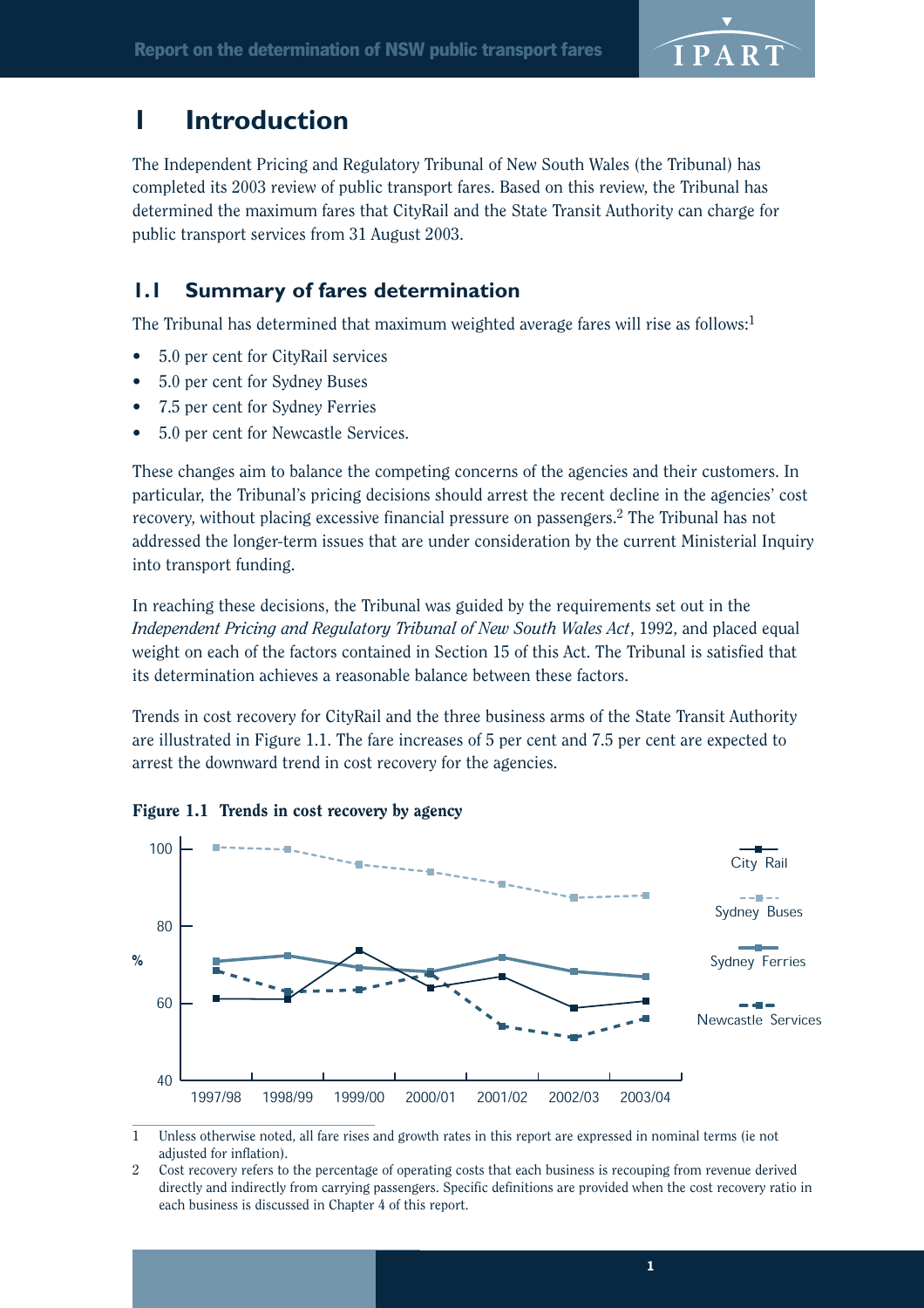

The fare increases are above the inflation rate<sup>3</sup> of 3.1 per cent in 2002/03, but they are occurring after two years of modest fare increases.

## **1.2 Structure of report**

This report explains the Tribunal's determination in detail, including why it reached its decisions and what those decisions mean for the transport agencies, public transport passengers, the community in general and the environment. It is structured as follows:

- Chapter 2 outlines the review and decision-making process the Tribunal used to reach its decisions
- Chapter 3 provides an overview of the regulatory approach it has adopted to regulate public transport fares
- Chapter 4 explains the key analysis upon which the Tribunal based its decisions, and the implications of the Tribunal's decisions for the agencies
- Chapter 5 discusses the implications of the Tribunal's decisions for passengers, the environment and the community
- Chapter 6 provides a full summary of the new fares arising from this determination
- Chapter 7 outlines the issues arising from the review that the Tribunal believes the agencies should address and/or improve for the next fare determination.

The Tribunal members involved in this determination were Mr James Cox (Member), and Ms Cristina Cifuentes (Part-time Member).

<sup>3</sup> Unless otherwise stated, 'inflation' in this report refers to annual growth in the Consumer Price Index (All Capital Cities) – Financial Year Average.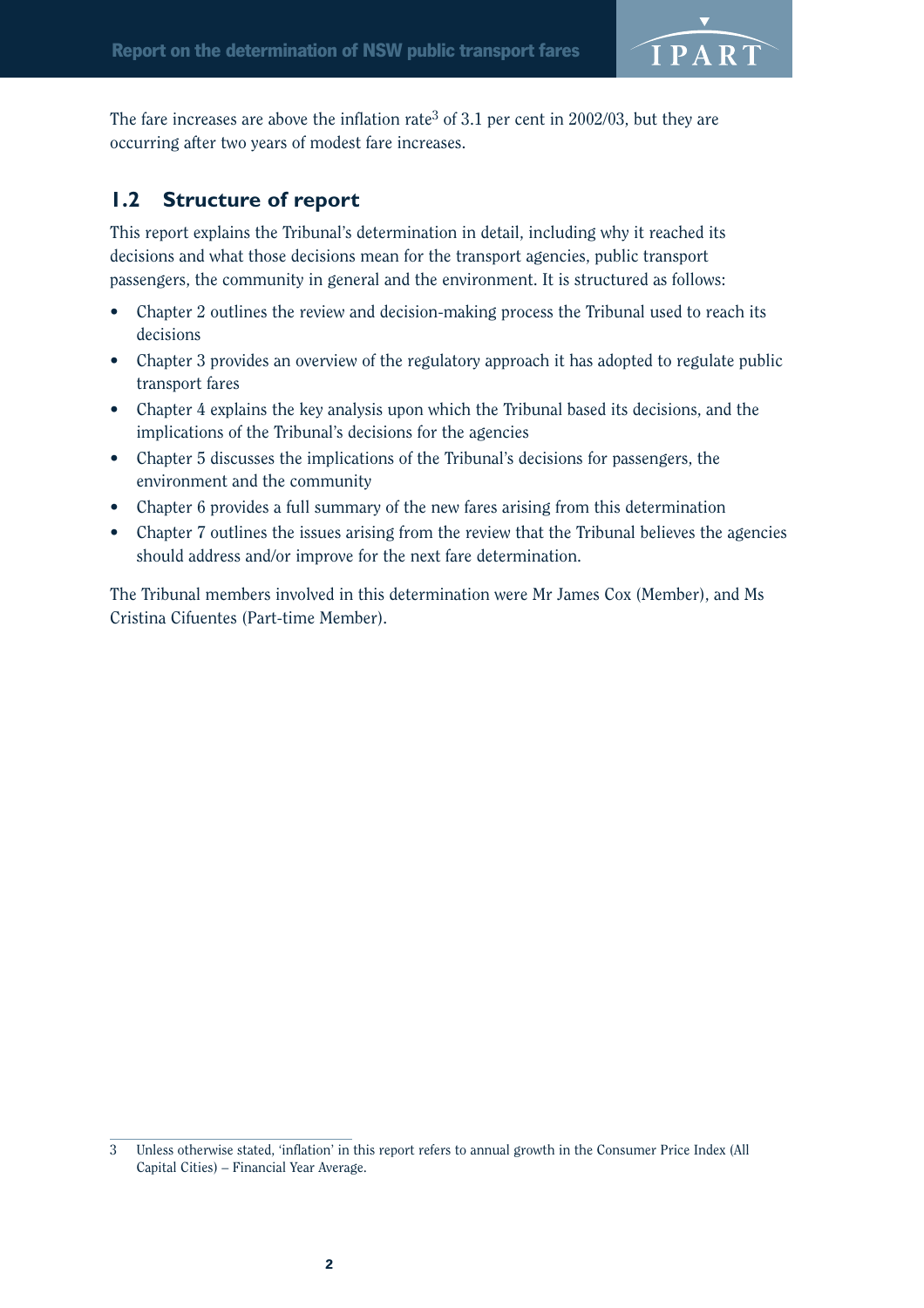## **2 Tribunal's review and decision-making process**

The Tribunal has made its price determinations for public transport in accordance with Section 11(1) of the *Independent Pricing and Regulatory Tribunal Act,* 1992 (the IPART Act).

The Tribunal's review included its own research and public consultation. As part of this review, the Tribunal:

- invited the public transport agencies and other interested parties to submit their views, and received 55 written responses (see Appendix 1 for a list of respondents)
- collected detailed financial information from CityRail and the State Transit Authority
- held a public hearing on 3 July 2003 and invited some of the parties who submitted written responses to present their submissions at this hearing (see Appendix 2 for a list of presenters).

In addition, the Tribunal explicitly considered all the matters outlined in Section 15 of the IPART Act (see Appendix 3). These matters can be grouped as follows:

- **consumer protection**—protecting consumers from abuses of monopoly power; standards of quality, reliability and safety of the services concerned; social impact of decisions; effect on inflation
- economic efficiency—greater efficiency in the supply of services; the need to promote competition; effect of functions being carried out by another body
- financial viability—rate of return on public sector assets including dividend requirements; impact on pricing of borrowing, capital and dividend requirements of agencies
- environmental protection—promotion of ecologically sustainable development via appropriate pricing policies; considerations of demand management and least-cost planning.

The Tribunal took all these matters, plus the information and analysis it obtained through its investigation and public consultation, into consideration as it worked through a decisionmaking process.

In reaching its decisions on fares, the Tribunal had to weigh the relative interests of public transport stakeholders. For example, public transport passengers seek affordable public transport and ongoing improvements in service quality. The public transport agencies seek prices that provide a suitable level of cost recovery and the ability to enhance services. The general community seeks to minimise the public subsidy of public transport and to maximise the benefits of public transport to the environment and the economy.

The diversity of these interests and concerns required the Tribunal to trade off passenger affordability concerns, service quality expectations and social and environmental benefits against the financial viability of the agencies and public funding requirements. It took active steps to ensure that these trade-off decisions were well informed during the course of its review.

The Tribunal has not addressed some issues that are under consideration by the current Ministerial Inquiry into transport funding. In particular, the Tribunal has left the Ministerial Inquiry, which has broader terms of reference than this determination, to explore long term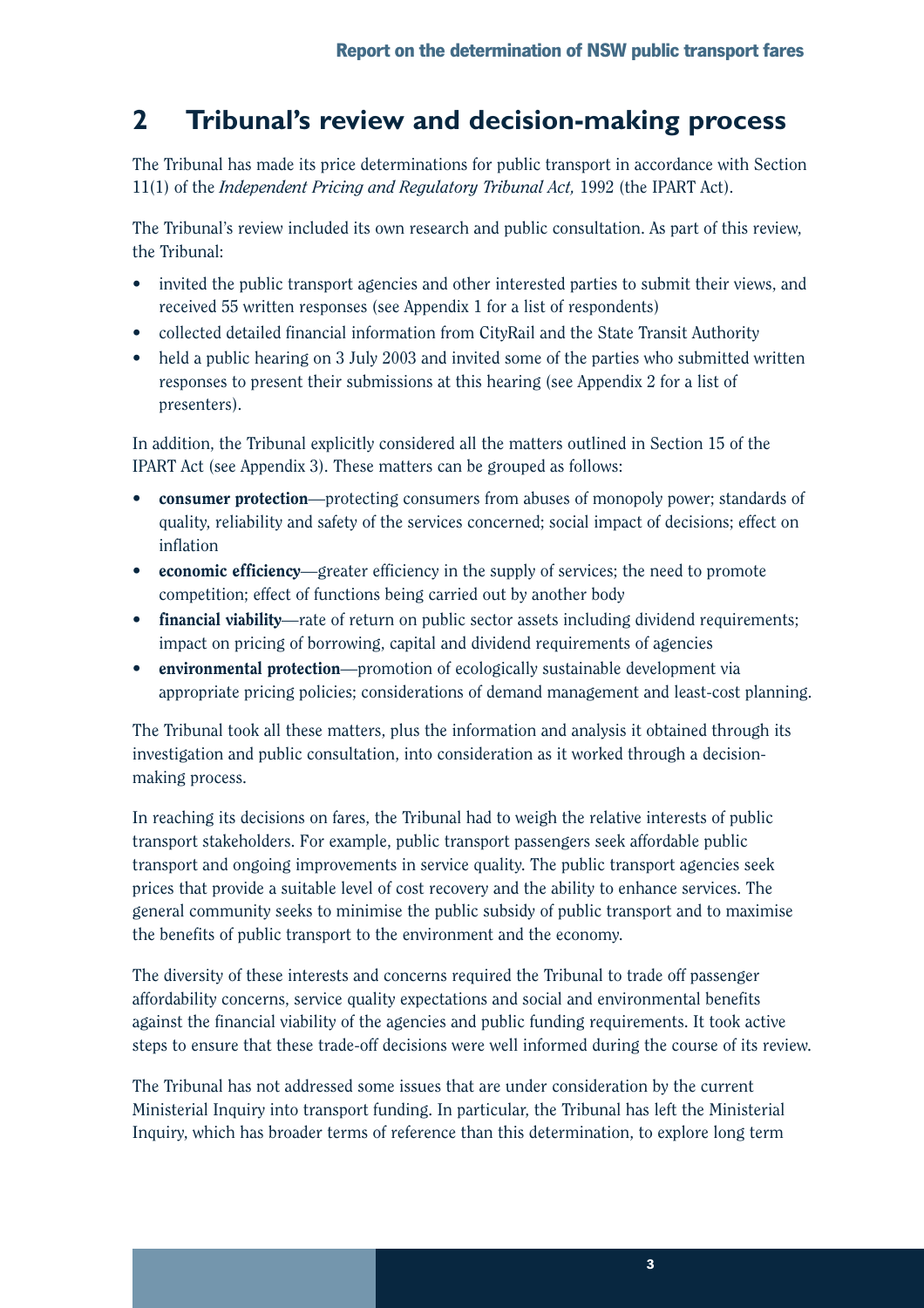

issues that could influence the Tribunal's future fare determinations. The Ministerial Inquiry is to review and report on:

- the likely future needs of CityRail and STA Bus and Ferry operations, with regard to efficient operating and capital costs
- funding options to meet these revenue needs, as well as funding options for any future expansion of the public passenger transport system
- options for enhancing the optimum use of public passenger transport relative to other transport modes
- possible arrangements for incentive mechanisms which better link fares and service standards, including safety
- options for better targeting the funding and delivery of transport services to meet the needs of different groups in the metropolitan and non-metropolitan communities, including rural community and health transport needs.

The Tribunal's consideration of the matters listed in Section 15 of the IPART Act in relation to specific pricing decisions is discussed throughout the report. Appendix 3 provides references for where each matter is discussed. Further information relating to the Tribunal's review, including copies of all submissions, can be found at the Tribunal website (www.ipart.nsw.gov.au).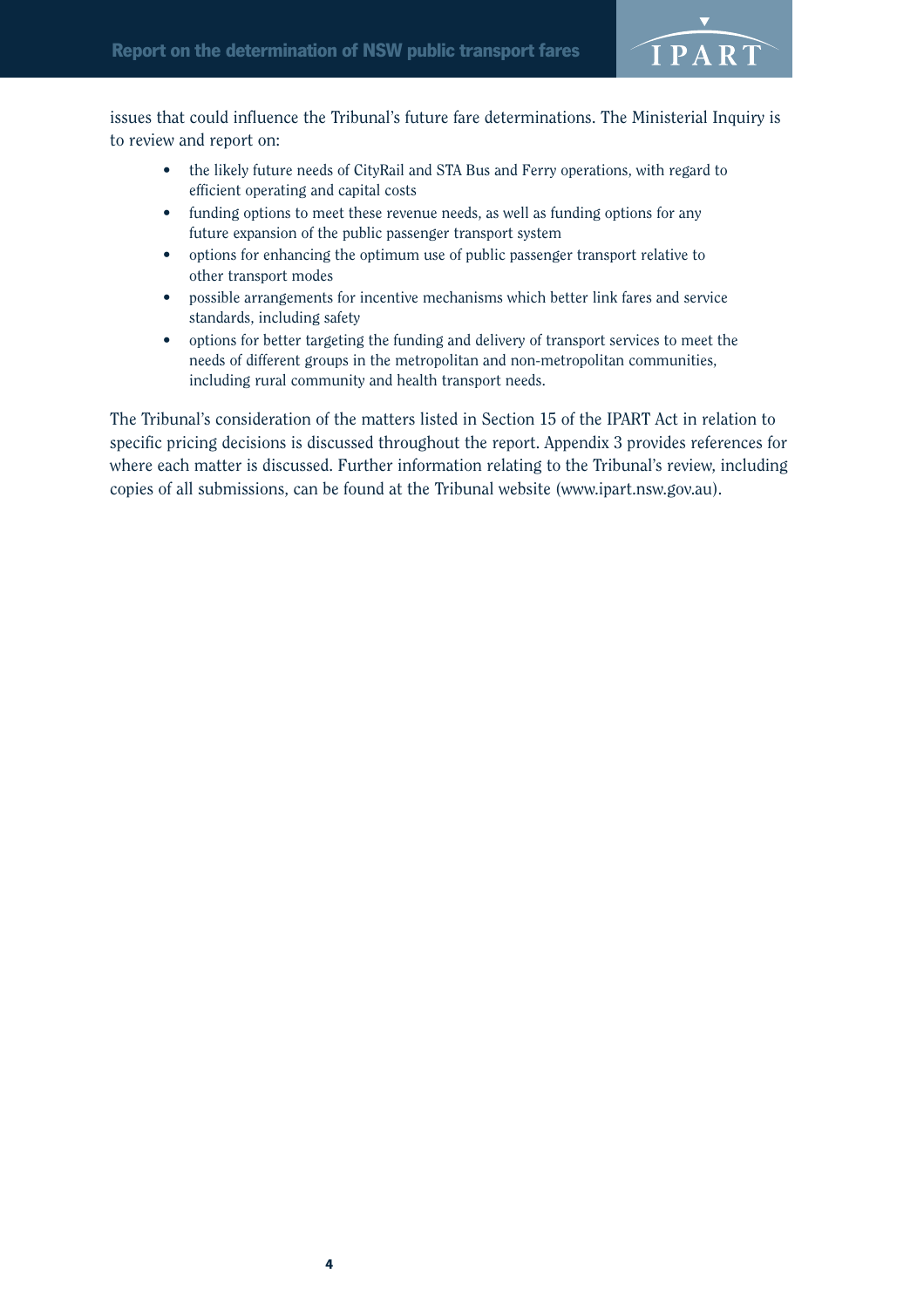## **3 Regulatory approach**

## **3.1 What prices are set by the Tribunal?**

The Tribunal's role is to set **maximum fares** for CityRail's passenger transport services and for STA buses and ferries.

Because the Tribunal regulates Government monopoly services only, pricing determinations explicitly exclude services conducted by STA and CityRail that are deemed to fall outside the definition of Government monopoly service, such as bus and ferry charters. The Tribunal does not set the State Government's social benefit policy. Therefore, concessions granted to pensioners, children and students are a matter for the Government.

The Tribunal makes pricing determinations under Section 11(1) of the IPART Act. This determination retains the practice of previous determinations in outlining a full schedule of maximum full-fares.

## **3.2 How were the decisions made?**

The Tribunal looked at each agency in turn, although some issues that applied to both agencies are summarised at the end of this section.

## **CityRail**

CityRail's submission requested a fare rise that would increase cost recovery. It asked the Tribunal to consider CPI increases and service quality improvements.

The Tribunal determined a maximum weighted average fare increase of 5 per cent for CityRail. A particularly weak cost recovery outlook for CityRail encouraged the Tribunal to allow a fare increase that will support CityRail's financial health. The Tribunal also noted that revenue growth in 2003/04 depends heavily on the success of Transit Officers at curbing fare evasions.

In making this decision, the Tribunal acknowledges that CityRail, despite some service quality improvements, did not demonstrate improved service quality overall in 2002/03. The proposed improvements in performance reporting and the promise of improvements in train frequency and reliability were noted.

The Tribunal is also mindful that CityRail should have incentives to improve cost recovery. This determination asks CityRail to report on strategies to boost passenger numbers, and to develop efficient cost estimates, as part of next year's determination process.

## Sydney Buses

STA's submission requested a fare rise of CPI plus an increment (not specified) to compensate for increased costs.

In making its decision to increase maximum Sydney bus fares by an average of 5 per cent, the Tribunal noted negative feedback from some passengers about service quality. Service quality will continue to be monitored closely, and the Tribunal notes STA's commitment to improve performance reporting.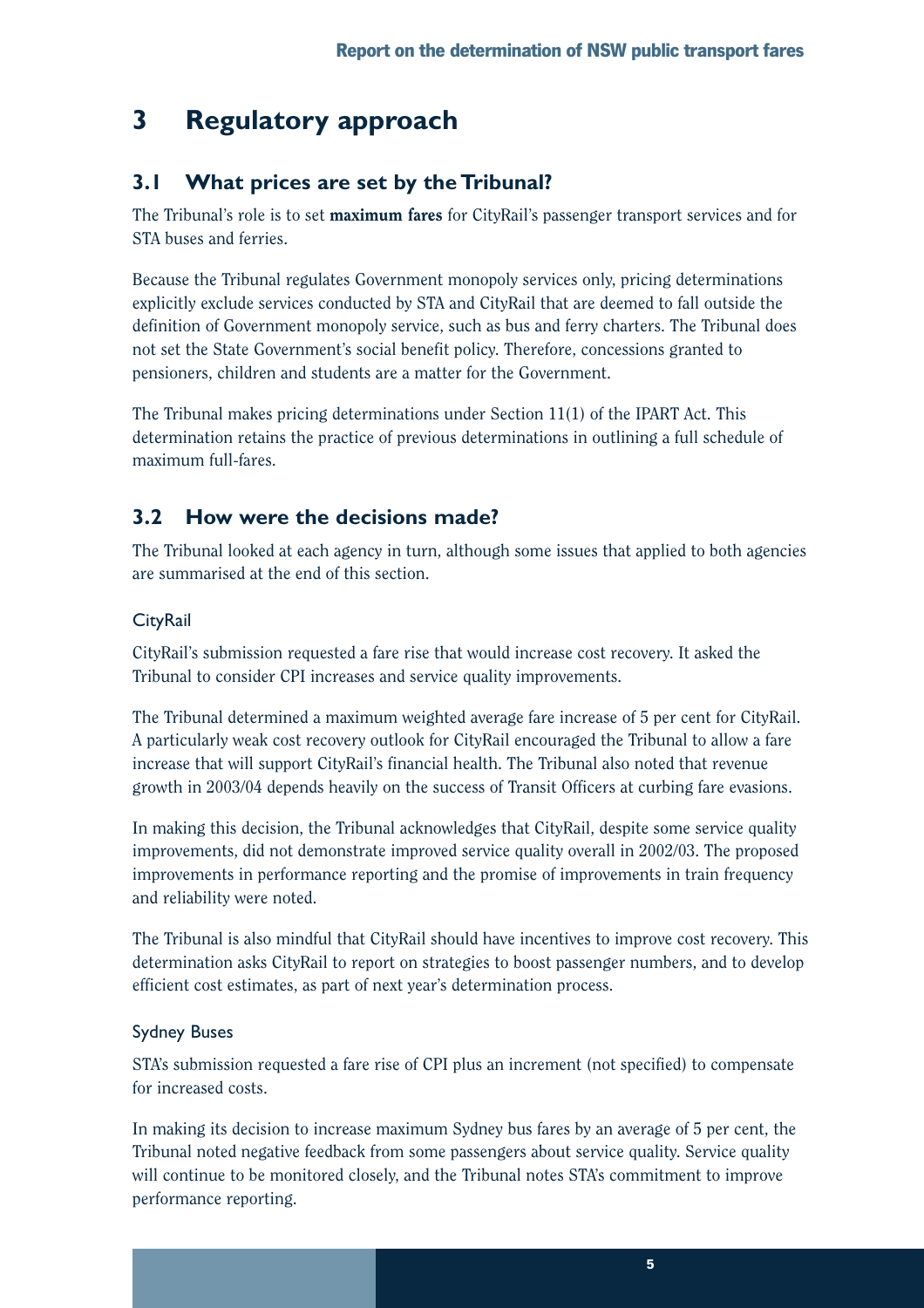

### Sydney Ferries

STA's submission requests a modest fare increase to recognise the widening gap between costs and revenue.

The Tribunal noted the extra costs involved in implementing the recommendations of the Waterways Authority this year. These had contributed to a particularly large drop in cost recovery for Sydney Ferries over the last two years. The Tribunal expects a rise in maximum average fares of 7.5 per cent will prevent further deterioration.

The relatively strong cost recovery forecast for 2003/04 is partly due to the inclusion of potential efficiency savings that were identified in a recent independent review. In making its decision, the Tribunal acknowledges that full cost recovery for Sydney Ferries is not a realistic goal in the near future.

### Newcastle Services

STA's submission requested a fare rise of CPI plus a small increment to compensate for an increasing cost base.

The Tribunal has determined a maximum weighted average fare increase of 5 per cent for Newcastle Services to help arrest falling cost recovery. In making this decision, the Tribunal took account of the difficult financial environment for Newcastle Services, and the high proportion of pensioner and concession passengers.

### Community, social, environmental and other impacts

For each agency, the Tribunal considered whether the fare increases would have serious social or environmental consequences. The fare increases were also considered in terms of financial and non-financial impacts on passengers and the community in general.

The Tribunal is satisfied that the fare increases per se will not cause excessive financial strain for passengers, especially in light of the modest increases over the past two years. No attempt was made by the agencies to specify an appropriate level of cost recovery—the Ministerial Inquiry into transport funding may provide more guidance on this matter.

An issue for the community in general is the impact of the fare increases on taxpayer funding. If translated into actual fares, the Tribunal's determination will increase farebox revenue by \$35.6m per annum.<sup>4</sup> Except for Newcastle Services, the fare increases will increase the level of cost recovery in the public transport agencies. This means that taxpayers will bear proportionately less of public transport costs in 2003/04.

The Tribunal suggests that the fare increases will not cause a major passenger shift from public transport to cars (which would have adverse consequences for traffic congestion, pollution and greenhouse gas emissions). However, the Tribunal recognises the recorded decline in the growth of passenger numbers in the past 12 months, and public perceptions on service quality issues.

<sup>4</sup> This is a full year calculation. In 2003/04, the effect on funding is reduced because the fare rise applies for 10 months.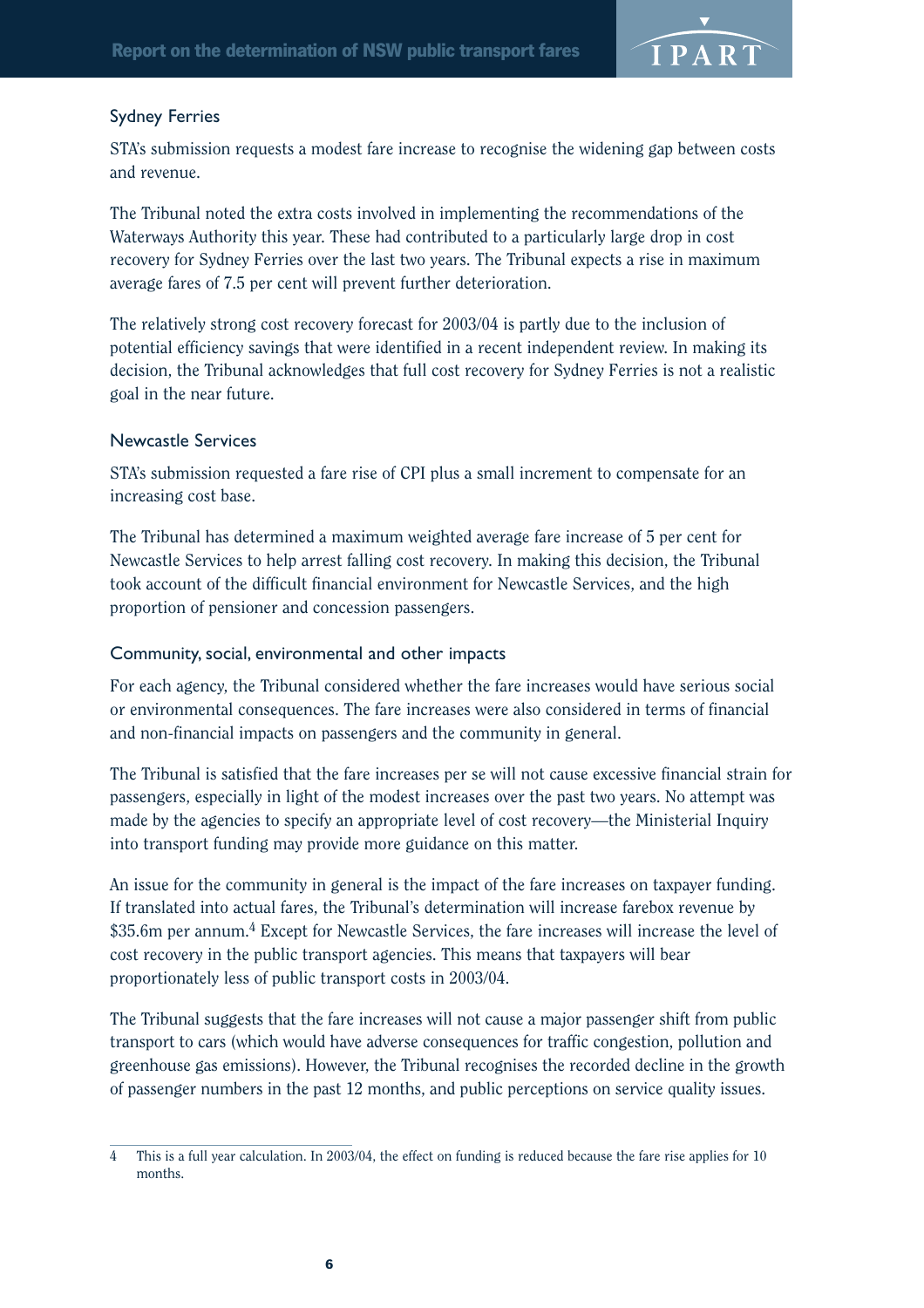## **4 Fare determination: issues and analysis**

The Tribunal has determined that maximum weighted average public transport fares will rise as follows:

- 5.0 per cent for CityRail services
- 5.0 per cent for Sydney Buses
- 7.5 per cent for Sydney Ferries
- 5.0 per cent for Newcastle Services.

The Tribunal reached its determination after considering recent changes in cost recovery and service quality for each agency, together with its own analysis of the impact of its determination on passengers, the community in general, the environment and the agencies themselves.

The key implications of these fare increases are as follows:

- The Tribunal's decision should allow an improvement in CityRail's cost recovery, following a sharp fall in 2002/03.
- Sydney Buses' financial position should improve, with cost recovery forecast to be slightly higher than the level achieved in 2002/03.
- Sydney Ferries will have significantly stronger cost recovery, although this is helped in part by the removal of \$3.5m in potential efficiency gains from cost recovery calculations.
- The Tribunal's decision should support the financial position of Newcastle Services, although it will probably not halt a recent decline in cost recovery.
- Passengers will pay proportionately more of the costs of public transport (except for Newcastle Services), but the financial impact should not be excessive, particularly after modest fare increases in the past two years.
- The forecast rise in cost recovery for CityRail, Sydney Buses and Sydney Ferries will mean that taxpayers will fund a lower proportion of public transport costs in 2003/04.
- The fare increases should not lead to a major shift from public transport to cars, which means that the environmental impact will be minimal.

The Tribunal would like to see better performance reporting from all agencies as part of the next fare determination.

The remainder of this section looks in detail at the key matters that the Tribunal considered in making its decisions on fares for 2003/04. The focus is on matters within the control of the agencies.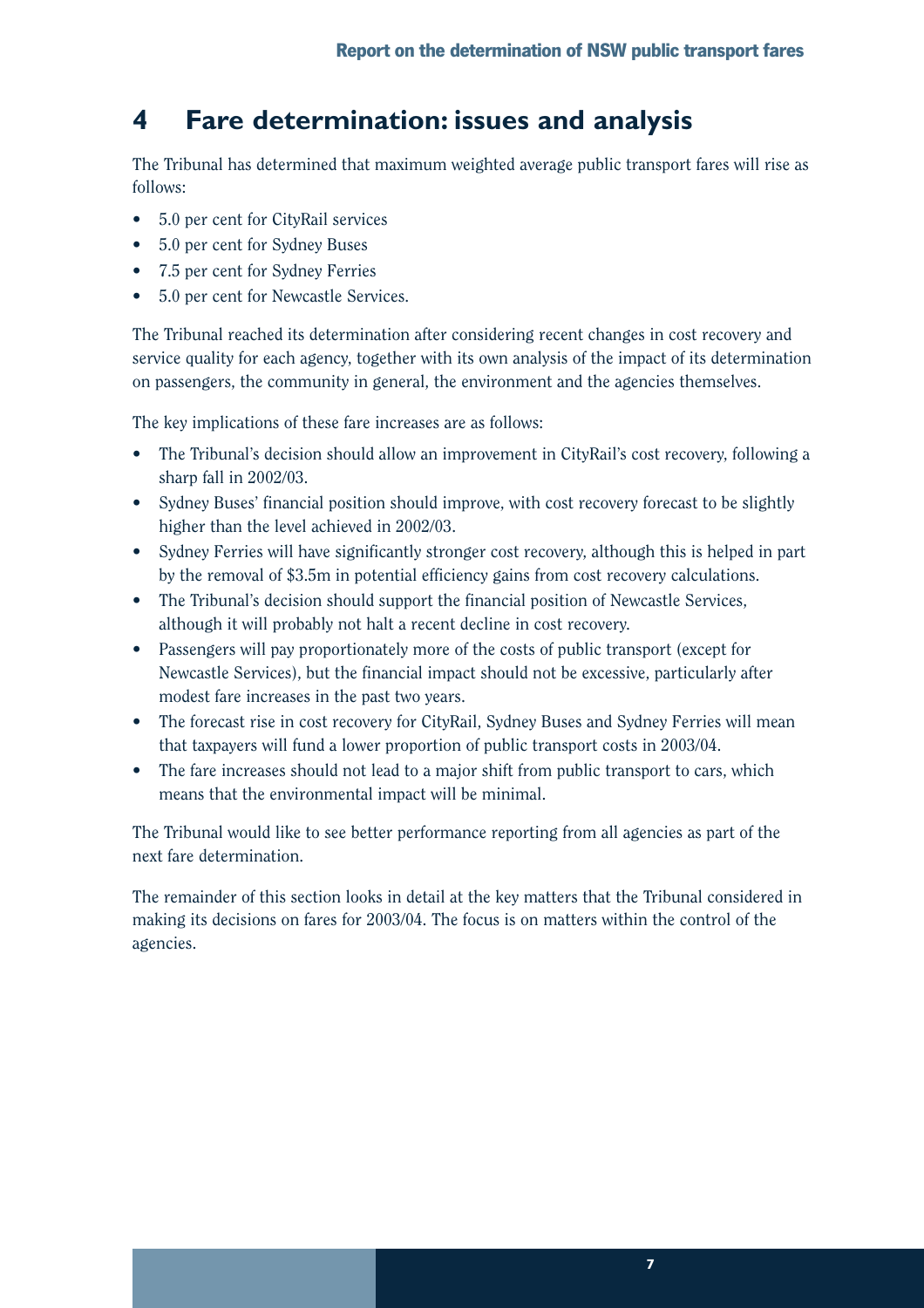

## **4.1 CityRail**

CityRail's submission requested a fare rise that would increase cost recovery. It asked the Tribunal to consider CPI increases and service quality improvements.

## **4.1.1 CityRail's cost recovery history**

Cost recovery can be measured in a number of ways, depending on the issue being addressed.

The Tribunal is most interested in how much of CityRail's above-rail costs are being covered by the farebox and government reimbursements to CityRail for travellers who use concession or free arrangements. The reason for including the latter in 'revenue' is because these reimbursements reflect government social policy rather than transport policy. The Tribunal uses this definition of cost recovery (Table 4.1) to highlight the percentage of above rail costs that are recouped from fare-related and other business revenue. It does not include deficit or 'gap' funding from the Government.

### Above-rail cost recovery

Looking at above-rail costs allows cost recovery comparisons with the STA. Since the STA does not pay for the roads and waterways on which its buses and ferries travel, it is appropriate to exclude the payments CityRail makes to the Rail Infrastructure Corporation (RIC) for the infrastructure that supports the rails on which its trains ride.

|  |  |  |  |  |  | Table 4.1 How the Tribunal calculates CityRail's cost recovery |
|--|--|--|--|--|--|----------------------------------------------------------------|
|--|--|--|--|--|--|----------------------------------------------------------------|

| <b>Relevant Revenue</b>                                                                   |                   | <b>Relevant Costs</b>                                                                        |
|-------------------------------------------------------------------------------------------|-------------------|----------------------------------------------------------------------------------------------|
| • Farebox revenue<br>• Plus free and concession revenue<br>• Plus revenue from other rail | <b>Divided by</b> | • Operating expenses<br>Less access fees to RIC<br>$\bullet$<br>• Less capital grants to RIC |
| organisations<br>• Plus other internal revenue (except<br>profits from asset disposals)   |                   |                                                                                              |

### Cash flow cost recovery

A different measure of cost recovery is used within CityRail. It includes only farebox revenue in the numerator and operating costs less depreciation (which is a non-cash item) plus capital costs in the denominator. This measure is designed to highlight the cash flow gap between farebox revenue and total costs that must be made up annually either by Government or some other source (income from other rail organisations, income from rent and advertising).

The following sections analyse CityRail's revenue and cost trends and related movements in terms of the Tribunal's measure of cost recovery.

### *Cost recovery in 2002/03*

Cost recovery peaked in 1999/00. Since then costs have risen faster than revenues. Costs actually fell back in the post-Olympics year but the downtrend in cost recovery resumed in 2002/03. According to the forecast for 2003/04, which incorporates the effect of the present determination (to be discussed in the next section), the downtrend will be arrested.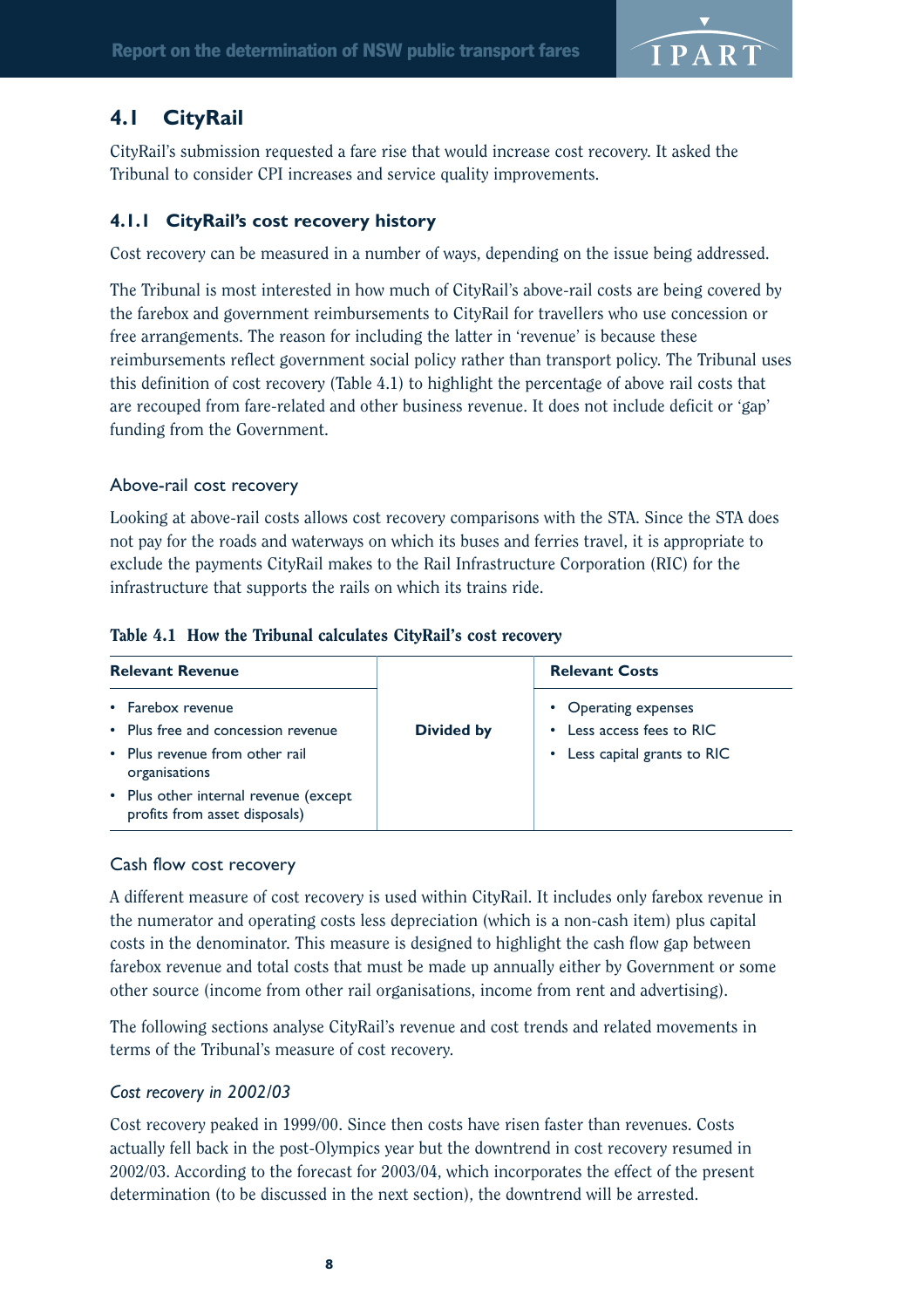| 1997/98 | 1998/99 | 1999/00 | 2000/01 | 2001/02 | 2002/03 | $2003/04^{\dagger}$ |
|---------|---------|---------|---------|---------|---------|---------------------|
| 61.2%   | 61.1%   | 73.8%   | 64.1%   | 67.0%   | 58.8%   | 60.6%               |

| Table 4.2 CityRail cost recovery since the late 1990s |  |  |  |  |  |  |  |
|-------------------------------------------------------|--|--|--|--|--|--|--|
|-------------------------------------------------------|--|--|--|--|--|--|--|

 $f =$ forecast

One reason for the downtrend in cost recovery is that revenue has declined in the past two years from a peak in 2000/01 (Table 4.3), even when direct Olympics-related revenue is excluded from the total (as in Table 4.2).

| <b>Growth</b><br>of cost |         |         |         |         |         |                 | 1997/98 to 2002/03       |
|--------------------------|---------|---------|---------|---------|---------|-----------------|--------------------------|
| recovery<br>components   | 1998/99 | 1999/00 | 2000/01 | 2001/02 | 2002/03 | Total<br>growth | <b>Average</b><br>growth |
| Revenue side             | 2.6%    | 13.0%   | 2.0%    | $-3.6%$ | $1.8\%$ | 16.0%           | 3.0%                     |
| Cost side                | 2.7%    | $-6.5%$ | 17.6%   | $-7.9%$ | 16.1%   | 20.7%           | 3.8%                     |

Table 4.3 Annual growth in CityRail revenues and costs since the late 1990s

Figure 4.1 shows that farebox revenue was the largest contributor to revenue growth from 1997/98 to 2002/03. Revenue from other rail organisations fell substantially due to reduced services performed by SRA for RIC.



### Figure 4.1 Sources of CityRail revenue growth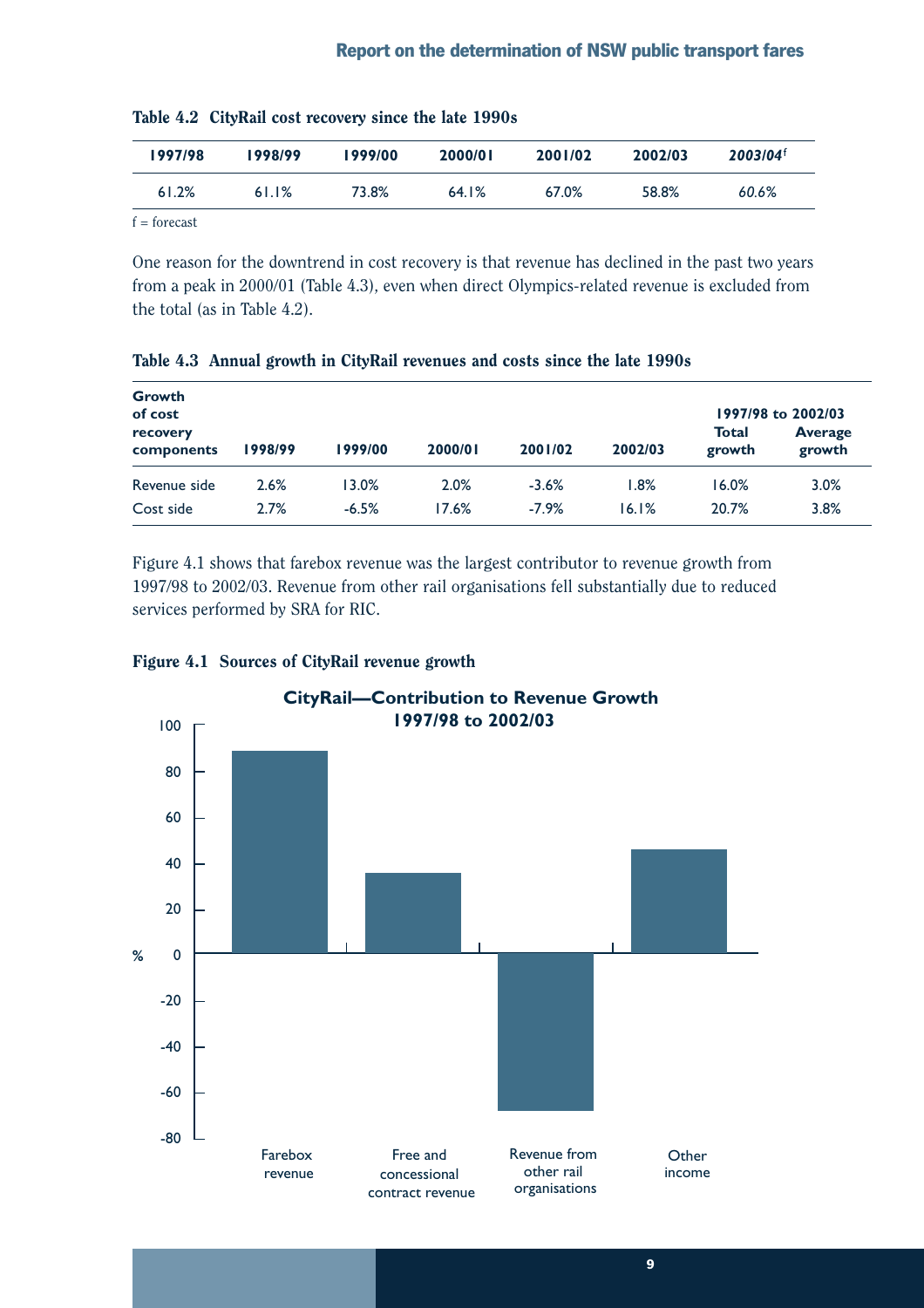

On the cost side, the large rise in expenses in 2000/01 was mainly caused by increased labour costs. Staff numbers were little changed from 1999/00 according to SRA annual reports, although CityRail increased the number of frontline staff to deal with the Olympics and safety/public confidence issues.<sup>5</sup> It appears that neither rail staff numbers nor labour costs have fallen since the Olympics.

Changes to Major Periodical Maintenance (MPM) for CityRail were another notable driver of cost growth. MPM is cyclical, and the cycle period was shortened by CityRail from 2001/02 to maintain the standard of rolling stock. The more intensive work program led to much higher expenses.





<sup>5</sup> IPART Report 2001, p 41.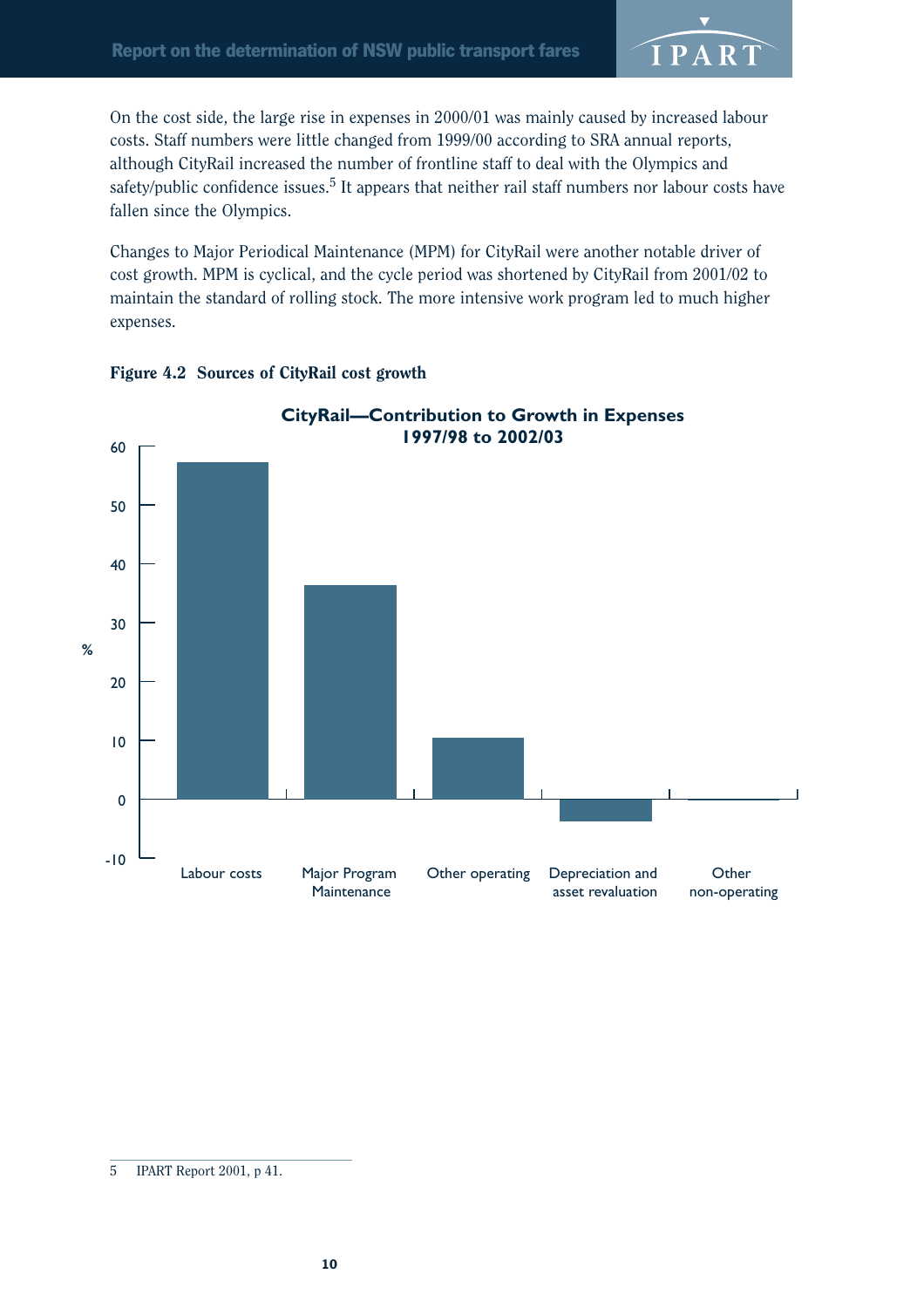|                                          | 1998/99  | 1999/00  | 2000/01  | 2001/02  | 2002/03  | <b>Total</b><br>growth | 1997/98 to 2002/03<br><b>Average</b><br>growth |
|------------------------------------------|----------|----------|----------|----------|----------|------------------------|------------------------------------------------|
|                                          |          |          |          |          |          |                        |                                                |
| Farebox revenue                          | 5.6%     | 15.9%    | 6.7%     | $-4.3%$  | 0.7%     | 26.0%                  | 4.7%                                           |
| Free and concession                      | 7.3%     | 6.5%     | 8.5%     | 1.1%     | 2.6%     | 28.5%                  | 5.2%                                           |
| Revenue from other<br>rail organisations | $-16.0%$ | $-20.1%$ | 1.2%     | $-2.3%$  | $-41.8%$ | $-61.4%$               | $-17.3%$                                       |
| Other internal income                    | 11.9%    | 65.1%    | $-28.5%$ | $-11.7%$ | 63.9%    | 91.1%                  | 13.8%                                          |
| <b>Total revenue</b>                     | 2.6%     | 13.0%    | 2.0%     | $-3.6%$  | 1.8%     | 16.0%                  | 3.0%                                           |
| Labour costs                             | 1.3%     | $-9.3%$  | 21.6%    | $-5.6%$  | 15.9%    | 22.3%                  | 4.1%                                           |
| Major Periodical<br>Maintenance          | $-11.7%$ | $-1.3%$  | 9.8%     | 71.8%    | 32.0%    | 116.8%                 | 16.7%                                          |
| Other operating                          | 13.0%    | 4.0%     | 12.5%    | $-24.2%$ | 10.3%    | 10.6%                  | 2.0%                                           |
| Depreciation and asset<br>revaluation    | $-15.1%$ | $-0.9%$  | 2.0%     | 4.8%     | 5.0%     | $-5.5%$                | $-1.1%$                                        |
| Other non-operating                      | 40.5%    | $-31.3%$ | 46.7%    | $-51.5%$ | 44.3%    | $-0.9%$                | $-0.2%$                                        |
| <b>Total expenses</b>                    | 2.7%     | $-6.5%$  | 17.6%    | $-7.9%$  | 16.1%    | 20.7%                  | 3.8%                                           |

Table 4.4 Detailed annual growth in cost recovery components

## **4.1.2 CityRail's cost recovery outlook**

In the absence of a fare rise, CityRail forecast a 2.2 per cent decline in revenue in 2003/04. The expected decline would be even greater if not for the expanded use of Transit Officers in 2003/04, who will use broader powers to collect greater income from fines and fees. Most fines will double on 1 September 2003.

On the demand side, CityRail pointed to an ongoing drop in CBD employment and the opening of the M5 East motorway as key factors in recent patronage declines. It expects no growth in patronage in 2003/04, and a 1 per cent increase in 2004/05. Given this outlook, any growth in passenger revenue will depend on higher effective fares per passenger. Any fare increase granted to CityRail would be partially offset by passengers' growing preference for discounted periodical tickets.

CityRail outlined plans to boost patronage at the public hearing. The provision of more services is the focus of its efforts, especially along the often over-crowded Illawarra line. Capital works projects such as the Bondi Junction 'turnback' should increase the line's carrying capacity. CityRail also cited public perceptions of service quality as an important factor in attracting passengers.

The Tribunal requests more information about CityRail's plans to improve passenger volumes. Other stakeholders have expressed related concerns—such as the Western Sydney Community Forum (WSCF) which argues that CityRail does not have clear strategies to increase patronage.<sup>6</sup> The WCSF sees this as a serious deficiency, particularly with regard to improving patronage in off-peak periods.

<sup>6</sup> WSCF submission, p 2.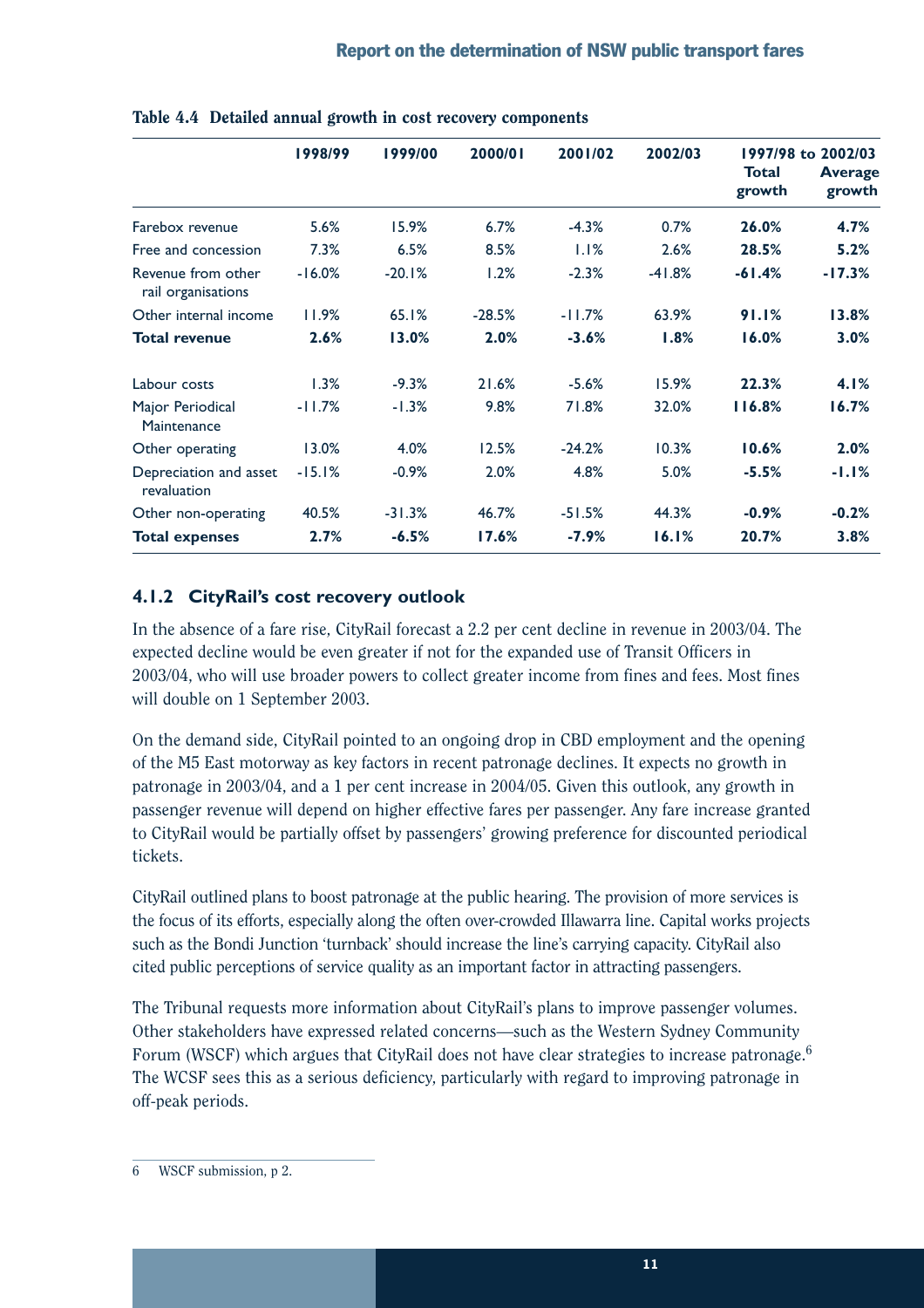

On the cost side, CityRail forecasts a 1.2 per cent fall in expenses for 2003/04. Major periodical maintenance is forecast to increase 20.7 per cent (\$32.2m) from 2002/03, but savings should be achieved in most other cost categories. Administrative savings are also expected when CityRail and Metro-RIC amalgamate. Despite 2003/04 cost containment, at the public hearing CityRail argued that its costs, especially labour costs, would grow faster than the inflation rate.

Capital expenditure, which CityRail requires to lift service quality and system capacity, will drive financial and operational costs in the immediate future. The Millennium train and better stations are examples of a higher capital expenditure burden. The remaining capital spending will involve projects that allow more trains to run (eg Bondi Junction turnback).

CityRail did not specify a cost recovery target for 2003/04. It expects the current Ministerial Inquiry to address some fundamental issues that affect the setting of such a target.

## **4.1.3 Unresolved CityRail cost recovery issues**

The Tribunal would like to include robust estimates of **efficient costs** for CityRail as part of future reviews. In order to look at cost recovery trends in a more meaningful way, and to form expectations about future cost recovery, the Tribunal must be confident about the appropriate level of costs to include in its deliberations.

Efficient cost estimates should enhance consideration of incentives for CityRail. Mr John Ready argued that fare rises related to cost rises gives no incentive to control costs.7 The Tribunal notes from its *Ten Year Review* that, although CityRail received substantial real fare increases over several years, cost recovery did not trend upwards.

The Tribunal notes that CityRail has commenced a study to define efficient costs, and looks forward to the results of this study.

The Tribunal is also concerned that including some of CityRail's ancillary activities in cost recovery calculations may not be appropriate. Submissions by Mr Joseph Vnuk and Action for Public Transport<sup>8</sup> cited the example of CityRail's car parks, arguing that car parks should be provided on a user-pays basis (or not at all) because they:

- are a very expensive means of trying to generate new custom
- encourage car usage which may be unnecessary and
- do not benefit anyone except the person(s) using the car park.

Unfortunately, there are no agreed criteria at present to determine whether individual activities should be included in cost recovery calculations. The broader issue of funding public transport will be considered as part of the Ministerial Inquiry.

<sup>7</sup> Submission by Mr John Ready, p 4.

<sup>8</sup> Submission by Mr Joseph Vnuk, pp 1–4; Submission by Action for Public Transport, p 5.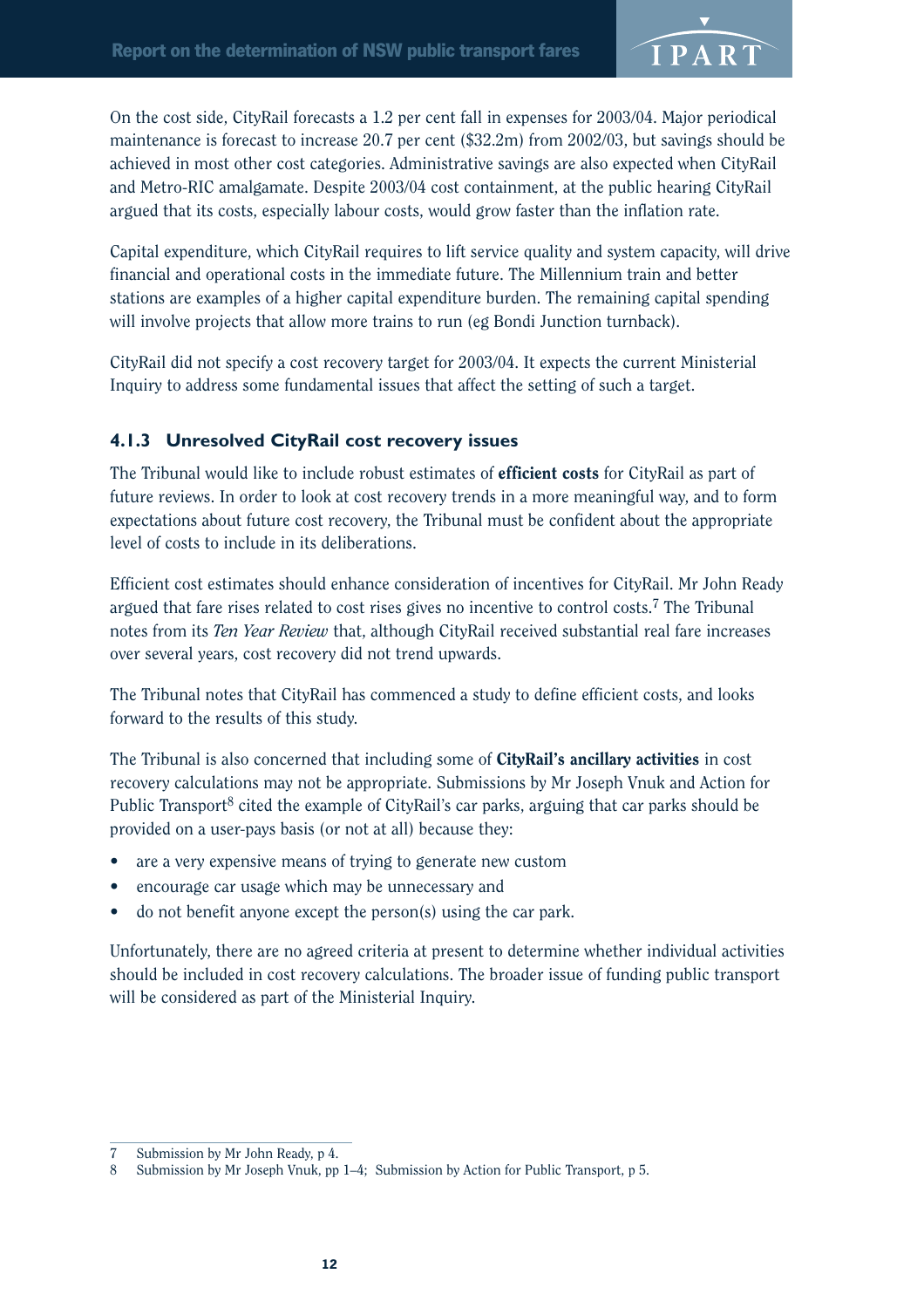## **4.1.4 CityRail service quality**

Service quality can refer to a wide range of desirable outcomes for consumers, including service frequency and reliability, safety and security, comfort and amenity, passenger information and customer service. Each of these broad categories may require multiple performance criteria under a comprehensive reporting regime.

The present review, conducted in the shadow of Waterfall, saw service quality draw most comments in submissions. Many urged an explicit link between it and fares. In value for money terms, reduced service quality is tantamount to a fare rise. Improving it is an important way for CityRail to maintain its ability to compete with other forms of transport.

The Tribunal is aware that trade-offs must be made between service quality and costs (and hence price). Customers have differing perceptions of appropriate service standards, and have different abilities and willingness to pay for levels of service. CityRail has contracted to the Government (representing the community) to supply services of a given standard as contained in publicly stated performance targets and customer service commitments.

## Performance against CityRail's existing measures

Average on-time running for the 12 months to April 2003 was broadly in line with the 92 per cent target.<sup>9</sup> However, a dip in on-time running was recorded in February and March 2003.

### Table 4.5 CityRail's measure of on-time running

**Suburban and InterCity Daily Peak Services: On-Time Running Percentage of services on time, adjusted for force majeure**

| Apr-02   May-02   Jun-02   Jul-02   Aug-02   Sep-02   Oct-02   Nov-02   Dec-02   Jan-03   Feb-03   Mar-03   Apr-03 |  |  |  |  |  |  |
|--------------------------------------------------------------------------------------------------------------------|--|--|--|--|--|--|
| 95.1 92.8 91.5 92.6 92.8 94.2 93.7 91.4 92.7 93.3 83.3 87.9 91.7                                                   |  |  |  |  |  |  |

The *number* of services run by CityRail met the target of 99 per cent.

### Public feedback on service quality

The submissions were overwhelmingly negative regarding CityRail's service quality. Several noted problems with timetabling, reliability, and passenger comfort/amenities. The Tribunal received informal submissions detailing delays, cancellations and overcrowding. Many asserted that price rises were unacceptable without better service quality.

The Tribunal noted recent efforts by CityRail to improve service quality. These include:

- more security officers and cleaning staff on trains and in stations
- an email notification service for scheduled track repairs and maintenance
- 65 stations that have now received easy access upgrades
- canopy extensions, providing weather protection and improving loading times, that have been completed at 37 stations.

<sup>9</sup> This means that CityRail aims to have 92 per cent of peak timetabled services running on time. 'On time' means arriving at Central Station (and, for the North Shore Line, Wynyard Station) within 4 minutes of timetable for suburban trains and within 6 minutes for inter-city trains.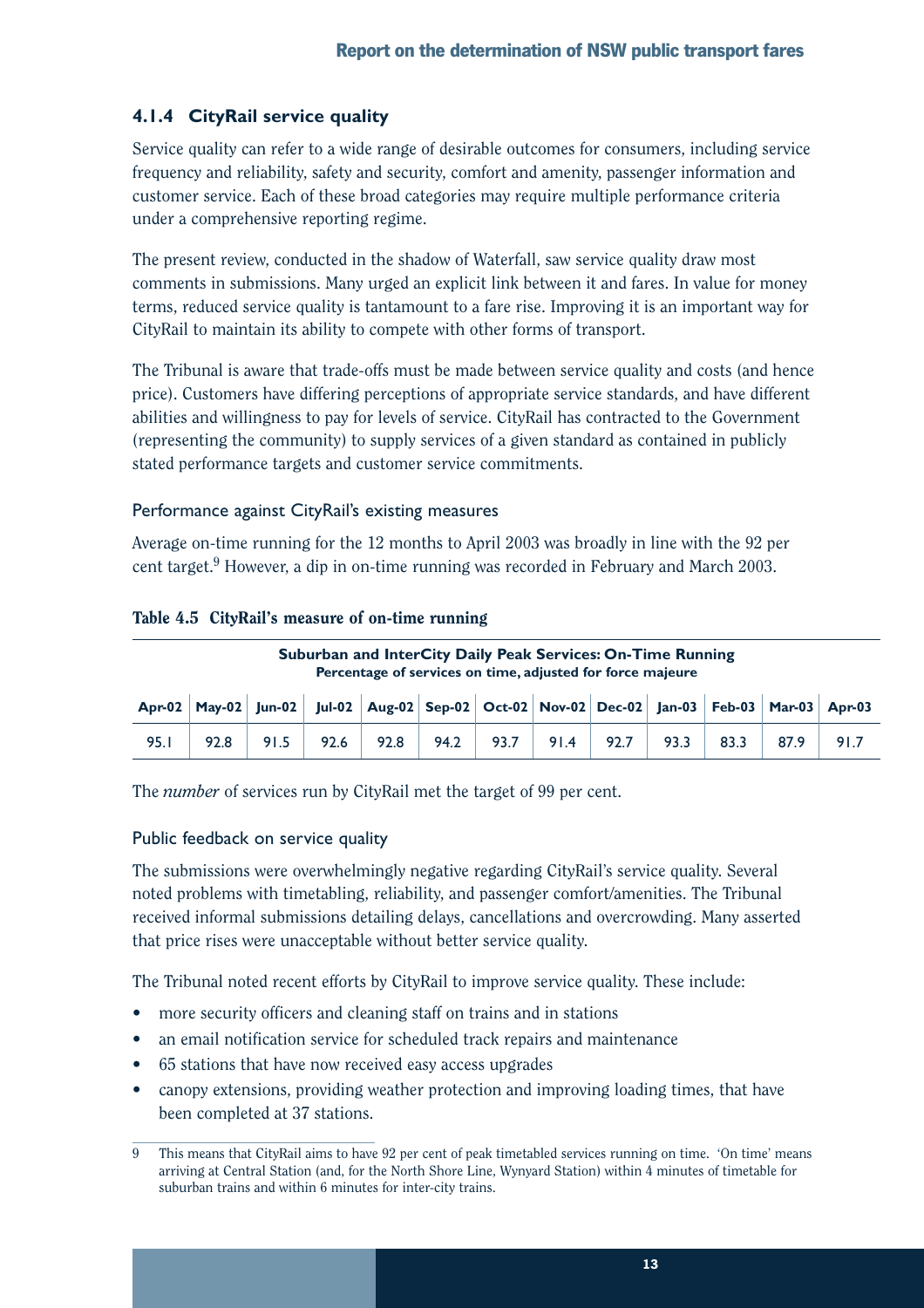

CityRail has outlined its intentions in relation to:

- \$24m budgeted for station improvements such as easy access, transport interchanges and canopy extensions
- more reliable service (which will be accompanied by more detailed reporting on on-time running, skipped stops and the number of services provided)
- 500 Transit Officers to be employed by December 2004, supplementing police and security staff to provide safer services
- cleaner trains and stations
- \$30m invested in 2003 to provide better information for passengers.

The Millennium trains have the potential to improve service quality if current operational problems are resolved.

### Performance reporting to date

A major problem for the Tribunal in assessing service quality is the lack of effective performance reporting. Almost all stakeholders, including CityRail, considered pre–July 2003 performance reporting inadequate. In last year's determination, the Tribunal observed:

The Tribunal considers that on-time running is an important indicator of service standards. However, it should not be the sole focus when service standards are considered. It is sensible to have a range of indicators with which to assess performance. An organisation forced to focus on a single indicator may have perverse operational incentives forced upon it.

SRA have previously supported this opinion, suggesting that with a sole focus on on-time running performance, services may be cancelled and stops skipped in an effort to have trains arrive on time. In addition, the Tribunal considers that any focus on on-time running performance should not jeopardise the safe operation of the rail system.

In his submission, Mr David Caldwell criticised the current performance indicators for Sydney's transport agencies, saying that they offer little real indication of service quality.<sup>10</sup> Likewise, the Commuter Council of NSW requested better performance reports, and asked that they be published on the Internet and in the media.11

The Tribunal is satisfied that CityRail is making extensive efforts towards better reporting on performance as published weekly on its website. According to CityRail measurement of on-time running will soon be extended to include the afternoon peak (at present, only data from the morning peak is reported) and to line-by-line data. CityRail's website will also report service availability measures (such as skipped stops), safety incidents and red signals passed, security offences, cleanliness, vandalism and patronage.

<sup>10</sup> Submission by Mr David Caldwell, p 7.

<sup>11</sup> Submission by Commuter Council of NSW, p 3.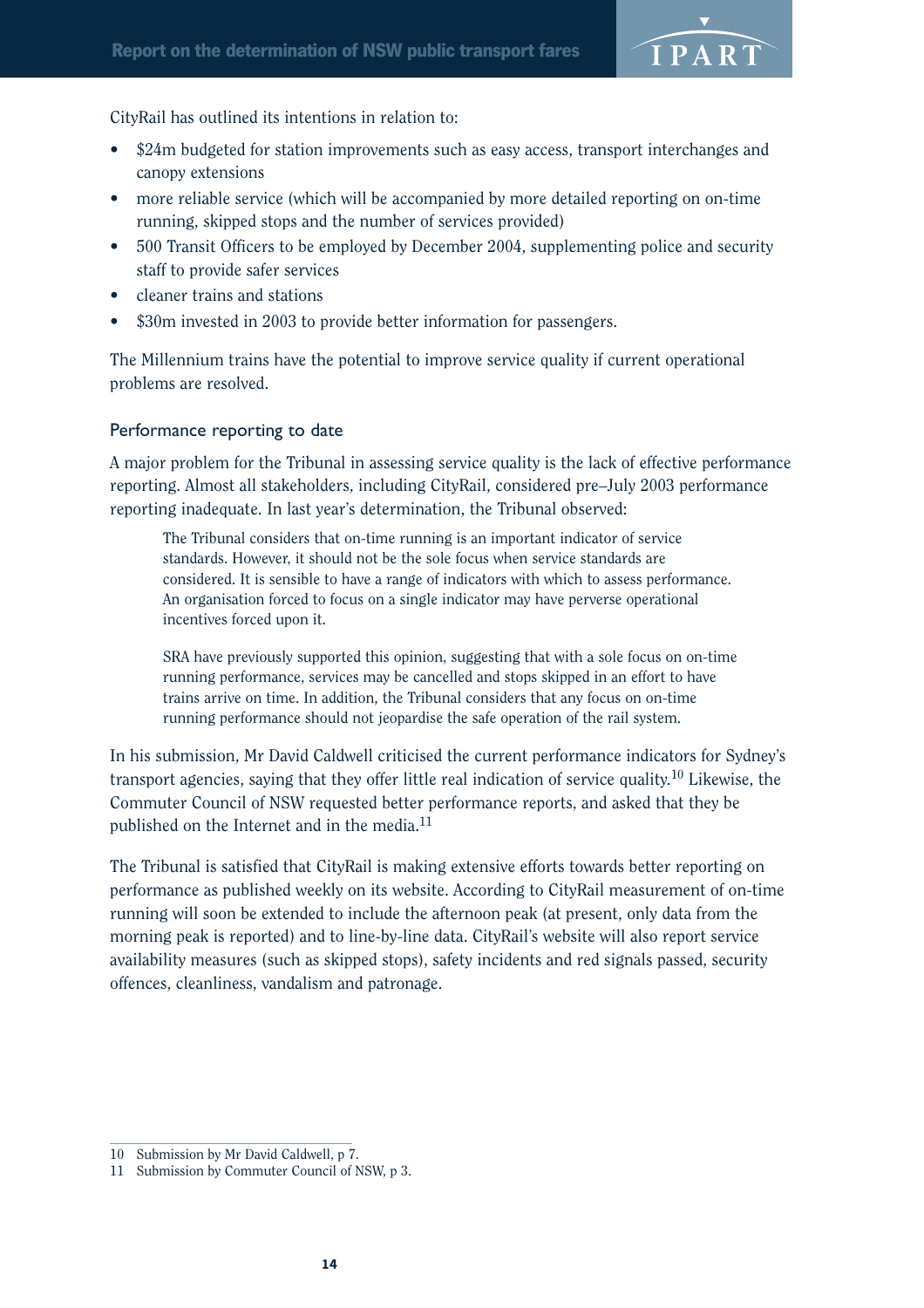### **4.1.5 Social considerations**

The Tribunal considered income levels of CityRail passengers in making its determination, especially the household income distribution of full-fare paying passengers (Figure 4.3).



Figure 4.3 Passengers per day by household income—CityRail

Source: TDC Household Travel Survey 2001.

Although there is no major fare restructure in this review, the fare increase is skewed slightly towards periodical tickets. Periodical tickets are mostly purchased by commuters, and, on average, commuters have higher incomes than those who tend to purchase single/return tickets.

## **4.1.6 Implications of the Tribunal's Determination for CityRail**

The Tribunal's decision should allow a partial recovery in CityRail's cost recovery in 2003/04— 60.6 per cent compared with 58.8 per cent in 2002/03. The fall in cost recovery in 2002/03 was sharp, and the Tribunal is looking to support CityRail's financial position until the Ministerial Inquiry is concluded. Supporting the financial position of CityRail will provide greater financial and operational flexibility in the short term, which should have positive outcomes for its key business objectives.

The Tribunal would like to see a commitment from CityRail to improve business efficiency and service quality, and to report on these matters in a suitable way. The Tribunal would welcome action by CityRail management to use the coming months to outline its strategies and plans for efficiency and service quality, and to develop robust reporting frameworks.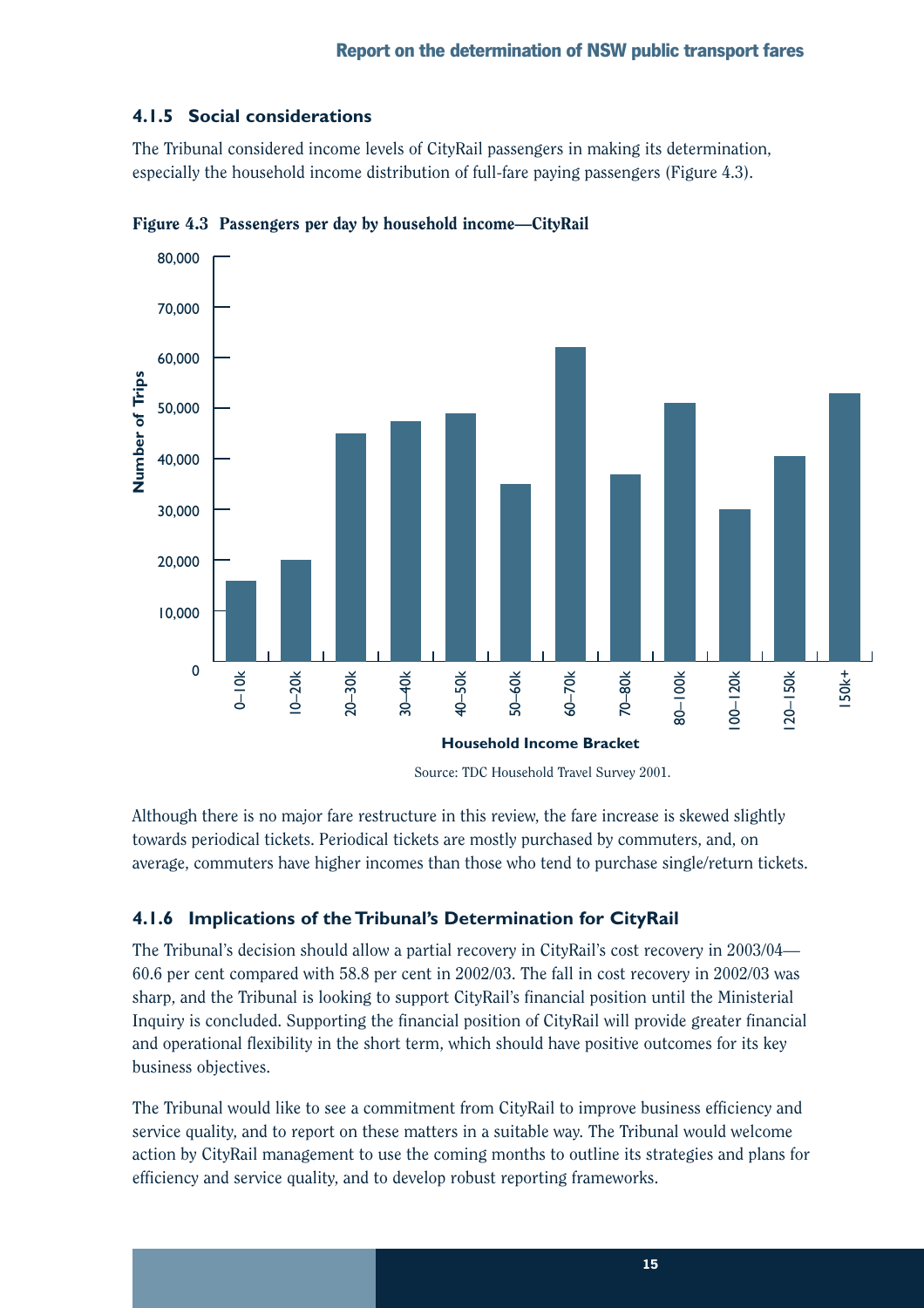

## **4.2 STA Sydney Buses**

STA's submission requests a fare rise of CPI plus an increment (not specified) to respond to increased costs.

The STA advises that it would normally have set a cost recovery target as part of this exercise, but has not done so because of the issues currently under consideration by the Ministerial Inquiry into transport funding.

### **4.2.1 Sydney Buses cost recovery history**

The Tribunal measure of cost recovery for the STA is straightforward because no allowance has to be made for 'below road' costs akin to CityRail's below-rail expenses. The Tribunal's definition for the STA highlights the percentage of 'above-road' costs recouped from fare-related and business revenues. This measure of cost recovery for the STA does not include payments by Government to cover shortfalls.

Potential efficiency savings are removed when an independent study has identified specific opportunities. The removal of potential efficiency savings is designed to estimate efficient costs of the business, rather than accepting the actual costs at face value.

The Tribunal uses the same definition across all three of the STA's businesses.

|  |  |  |  |  | Table 4.6 How the Tribunal measures STA cost recovery |
|--|--|--|--|--|-------------------------------------------------------|
|--|--|--|--|--|-------------------------------------------------------|

| <b>Relevant revenue</b>                                                                                                           |                   | <b>Relevant costs</b>                                                                                  |
|-----------------------------------------------------------------------------------------------------------------------------------|-------------------|--------------------------------------------------------------------------------------------------------|
| • Farebox revenue<br>• Plus free and concession revenue<br>• Plus other internal revenue (except<br>profits from asset disposals) | <b>Divided by</b> | • Operating expenses (except costs<br>of asset disposals)<br>• Less efficiency savings (if identified) |

Cost recovery for Sydney Buses has fallen in each year from 1997/98 to 2002/03. The 2003/04 forecast in Table 4.7 incorporates the effect of this determination.

Table 4.7 Sydney Buses cost recovery since the late 1990s

| 1997/98 | 1998/99 | 1999/00 | 2000/01 | 2001/02 | 2002/03 | $2003/04$ <sup>f</sup> |
|---------|---------|---------|---------|---------|---------|------------------------|
| 100.5%  | 99.9%   | 96.0%   | 94.1%   | 91.0%   | 87.4%   | 88.0%                  |

 $f =$ forecast

Cost recovery has declined because costs have grown faster than revenues, particularly from 1999/00 to 2001/02. Revenue growth has been constrained by falling patronage. Sydney Buses' total patronage is now down by more than 5 per cent from its 2000/01 peak. Total passenger growth since 1997/98 has been just 1.7 per cent. Steady growth has come from services in the north-west, but eastern suburbs patronage has dropped. CBD job losses are seen as the key factor.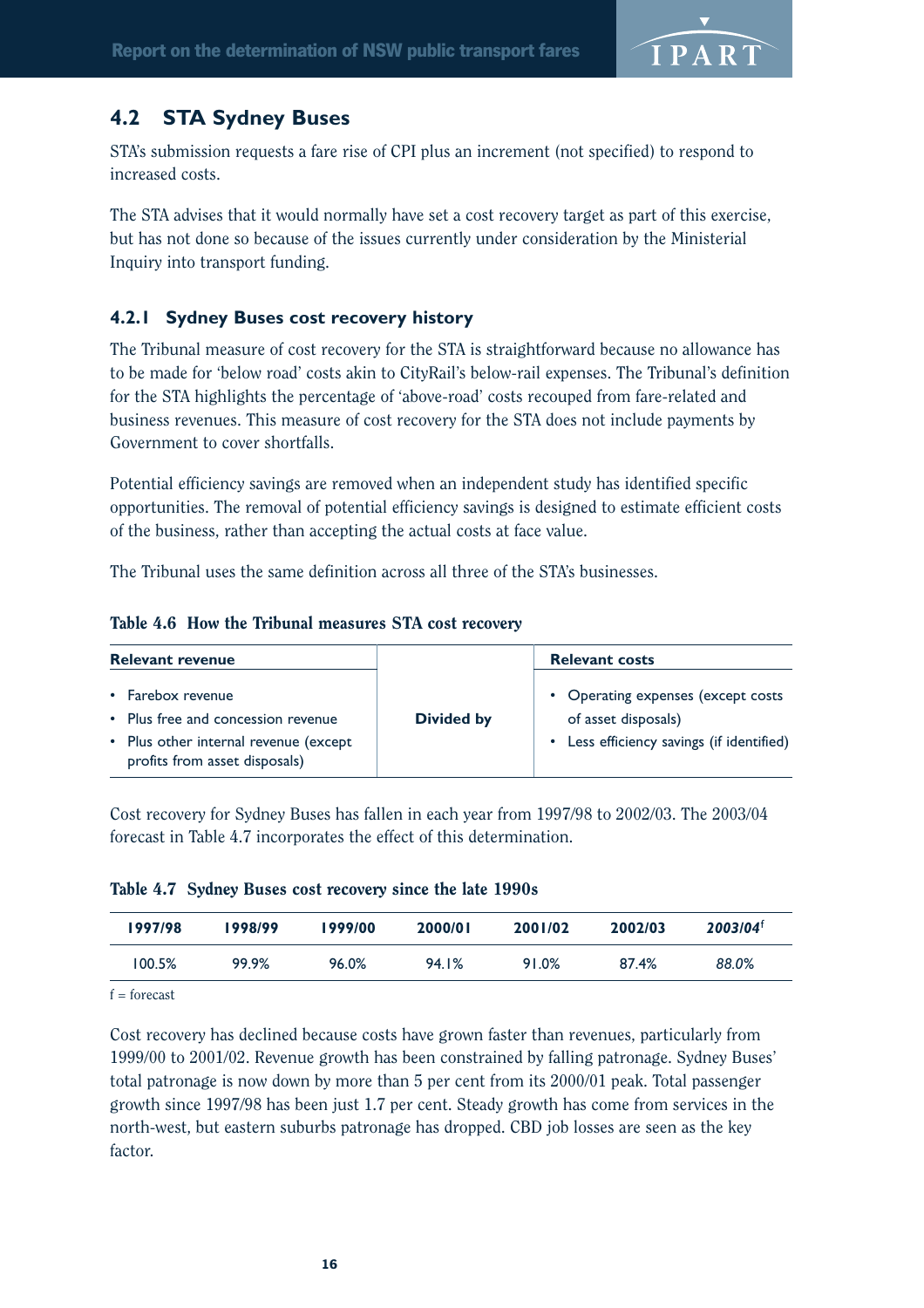|              | 1998/99 | 2002/03<br>2000/01<br>2001/02<br>1999/00 |       |      | 1997/98 to 2002/03 |                 |                          |
|--------------|---------|------------------------------------------|-------|------|--------------------|-----------------|--------------------------|
|              |         |                                          |       |      |                    | Total<br>growth | <b>Average</b><br>growth |
| Revenue side | 4.6%    | 7.4%                                     | 7.8%  | 3.4% | 0.8%               | 26.2%           | 4.8%                     |
| Cost side    | 5.2%    | 11.7%                                    | 10.0% | 7.0% | 5.0%               | 45.0%           | 7.7%                     |

|  |  |  |  |  | Table 4.8 Growth of cost recovery components |
|--|--|--|--|--|----------------------------------------------|
|--|--|--|--|--|----------------------------------------------|

Contributions to revenue growth have been shared between farebox revenue, concession payments from the Government, and other internal revenue such as earnings from fines, rents and advertising (Figure 4.4 below).



Figure 4.4 Sources of Sydney Buses' revenue growth

Labour was the main contributor to growth in expenses (it is also the largest cost category). On average, labour costs rose 5.4 per cent per annum over the five years to 2002/03.

The other expense categories (Figure 4.5) grew faster than labour costs over the same period, despite the implementation of efficiency measures between 1997/98 and 2002/03 that are now worth  $$12.6m$  per annum.<sup>12</sup>

<sup>12</sup> When efficiency savings are realised, they are removed from the 'efficiency savings' category. In theory, the 'loss' of potential efficiency savings should be balanced by savings realised in other expense categories.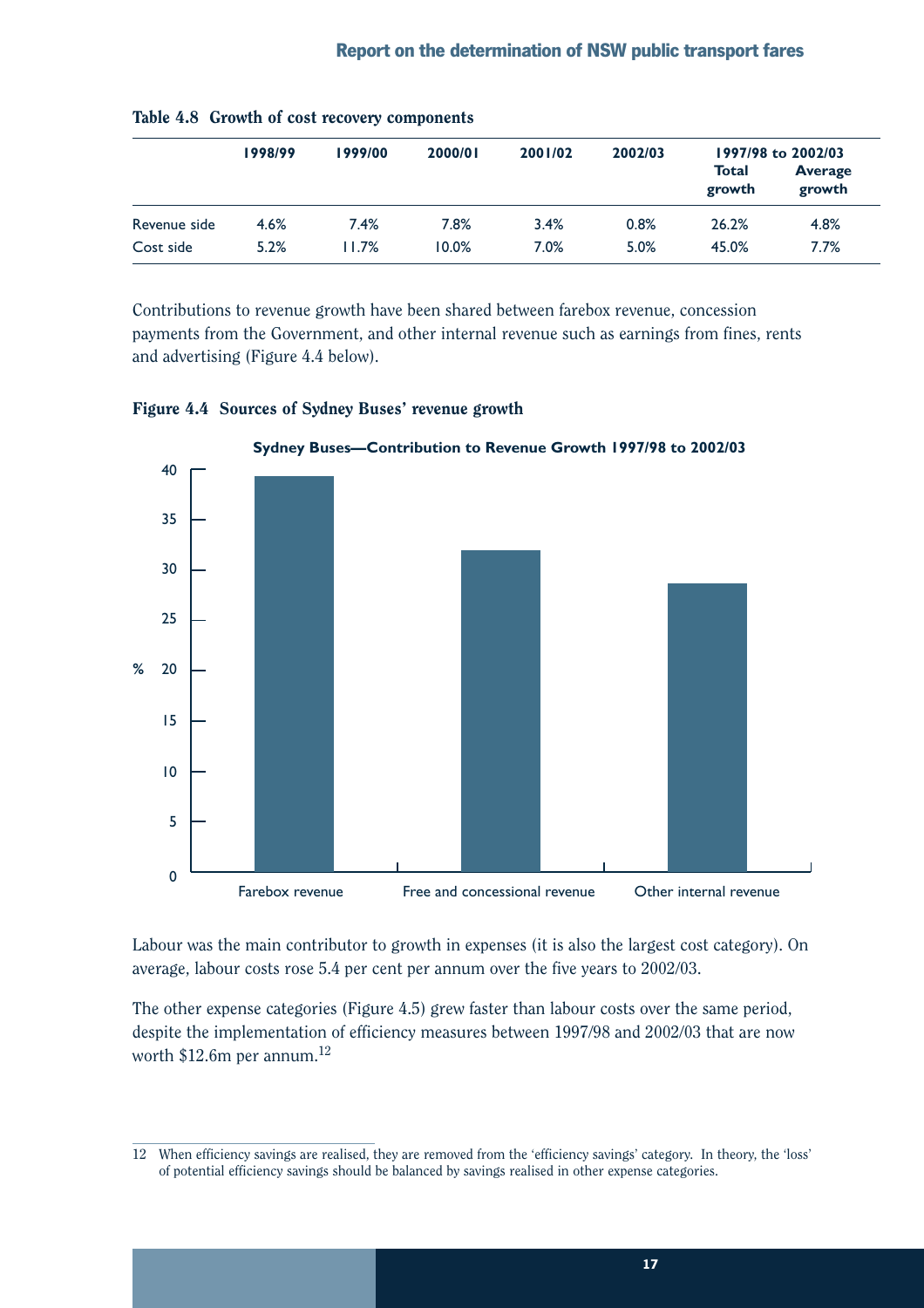





|  | Table 4.9 Detailed annual growth in cost recovery components |  |  |  |  |
|--|--------------------------------------------------------------|--|--|--|--|
|--|--------------------------------------------------------------|--|--|--|--|

|                                              | 1998/99 | 1999/00  | 2000/01  | 2001/02  | 2002/03 |                        | 1997/98 to 2002/03       |
|----------------------------------------------|---------|----------|----------|----------|---------|------------------------|--------------------------|
|                                              |         |          |          |          |         | <b>Total</b><br>growth | <b>Average</b><br>growth |
| Farebox revenue                              | 5.0%    | 9.1%     | 2.5%     | 0.7%     | $-1.2%$ | 16.9%                  | 3.2%                     |
| Free and concession                          | 3.5%    | 4.2%     | 9.3%     | 3.7%     | 0.6%    | 23.0%                  | 4.2%                     |
| Other internal income                        | 9.2%    | 11.2%    | 111.0%   | 31.4%    | 19.6%   | 302.8%                 | 32.1%                    |
| <b>Total revenue</b>                         | 4.6%    | 7.4%     | 7.8%     | 3.4%     | 0.8%    | 26.2%                  | 4.8%                     |
| Labour                                       | 2.4%    | 7.7%     | 8.3%     | 5.2%     | 3.6%    | 30.2%                  | 5.4%                     |
| Fuel/fleet running                           | 12.8%   | $-1.9%$  | 14.0%    | 9.0%     | 0.2%    | 37.7%                  | 6.6%                     |
| Other expenses                               | 8.5%    | 23.4%    | $-22.1%$ | 19.8%    | 13.7%   | 42.1%                  | 7.3%                     |
| Interdepartmental<br>recharges <sup>13</sup> | 6.7%    | 14.7%    | 21.1%    | $-6.8%$  | 20.2%   | 66.1%                  | 10.7%                    |
| Depreciation and interest                    | 7.1%    | 12.3%    | 35.8%    | 0.3%     | $-2.1%$ | 60.4%                  | 9.9%                     |
| <b>Efficiency savings</b>                    | 3.2%    | $-25.8%$ | $-25.2%$ | $-35.4%$ | 2.9%    | $-62.0%$               | $-17.6%$                 |
| <b>Total expenses</b>                        | 5.2%    | 11.7%    | 10.0%    | 7.0%     | 5.0%    | 45.0%                  | $7.7\%$                  |

13 Interdepartmental recharges are to be reviewed.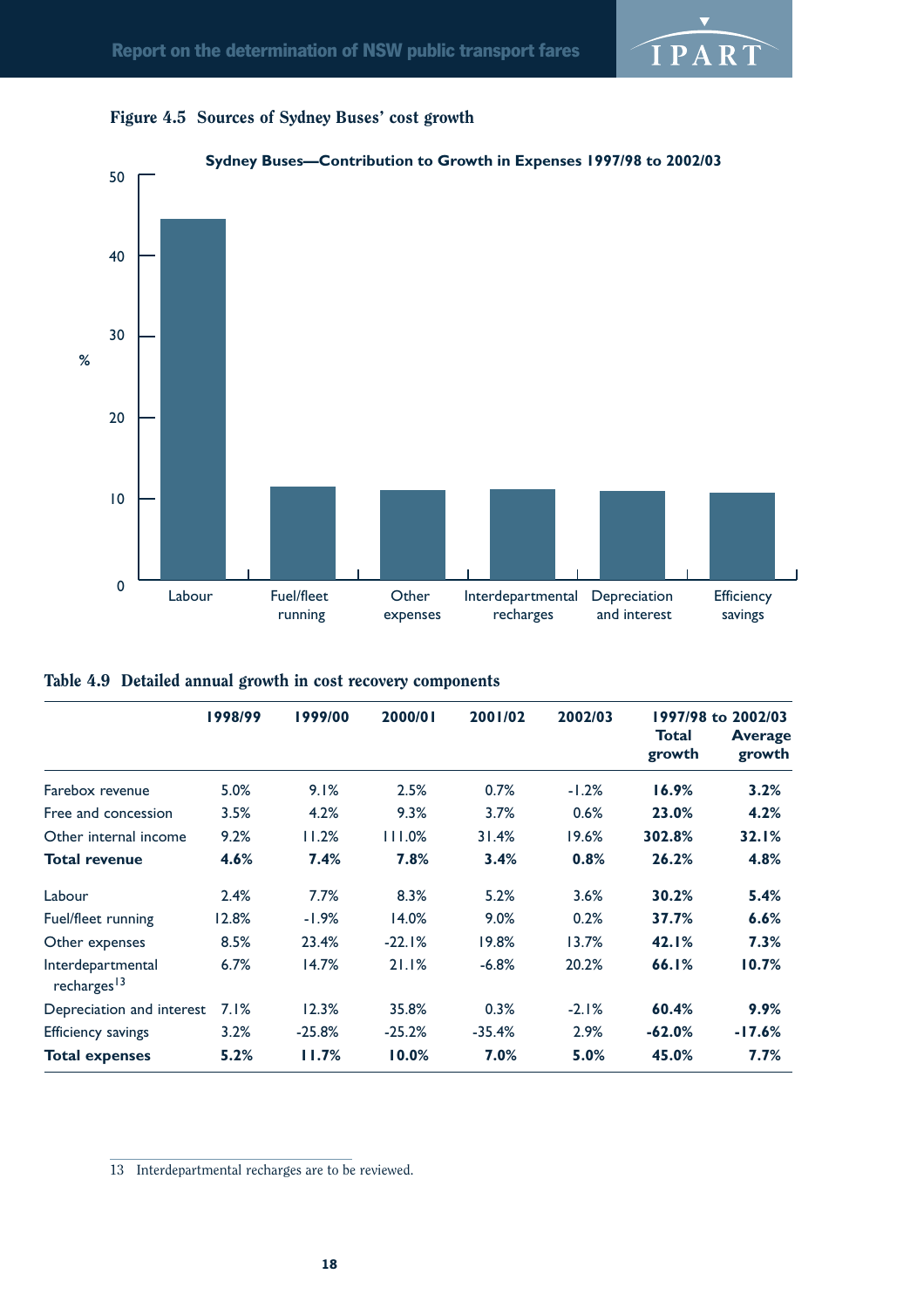## **4.2.2 Sydney Buses cost recovery outlook**

According to STA forecasts, patronage for Sydney buses will grow slightly over the next two years. STA predicts growth of around 0.5 per cent in 2003/04 and stronger growth of 1.5 per cent in 2004/05.

The Tribunal would like to see clearer outlines from the STA about patronage strategies in future. Earlier in this report, the Tribunal noted the comments of Western Sydney Community Forum on CityRail's lack of clear strategies to increase patronage. A similar argument could be applied to STA, although the STA does not run services in the WSCF's geographical areas of interest.<sup>14</sup>

The STA says that Sydney Buses has realised all potential efficiency gains. A Sydney Buses' 1998 efficiency study initially identified \$24.3m of efficiency savings, but was later pared back to \$13.9m. This study was recently updated by Indec Consulting Pty Ltd, whose assessment indicated that the STA had achieved savings that exceeded the target identified in the 1998 study.

The establishment of an efficient cost base, which could be considered in making fare determinations, is desirable for next year's determination. The Tribunal supported this idea last year. Its position has not changed, and this issue should be revisited following the Ministerial Inquiry into transport funding.

Capital expenditure will continue to drive STA expenses. Capital expenditure on the STA Sydney bus fleet is becoming more onerous because legislative requirements, and passenger expectations for comfort, amenity and safety of buses continue to grow. This flows through to expenses through finance costs and other factors such as higher standards in maintenance programs. To reduce the burden of ongoing expenses, the STA has made a conscious decision to pay more for new buses in return for extended warranty periods.

## **4.2.3 Sydney Buses service quality**

Service quality drew the most comments from submissions to this review and the Tribunal considers service quality to be a key consideration in setting maximum fares. STA acknowledges that service quality is a major factor in attracting and maintaining transport market share.

### Performance against existing measures

STA's submission for Sydney Buses provided an historical table of KPIs (key performance indicators) which generally shows good performance, but no data for 2002/03 was submitted.

After the 3 July public hearing, the STA provided results of independent customer satisfaction surveys, which reflected some recent improvements in service quality. The overall satisfaction levels were moderate for Sydney Buses, but 35 per cent of passengers thought that Sydney Buses' service had improved over the past 12 months, compared with 10% who thought that service had deteriorated.

<sup>14</sup> Submission by WSCF, p 2.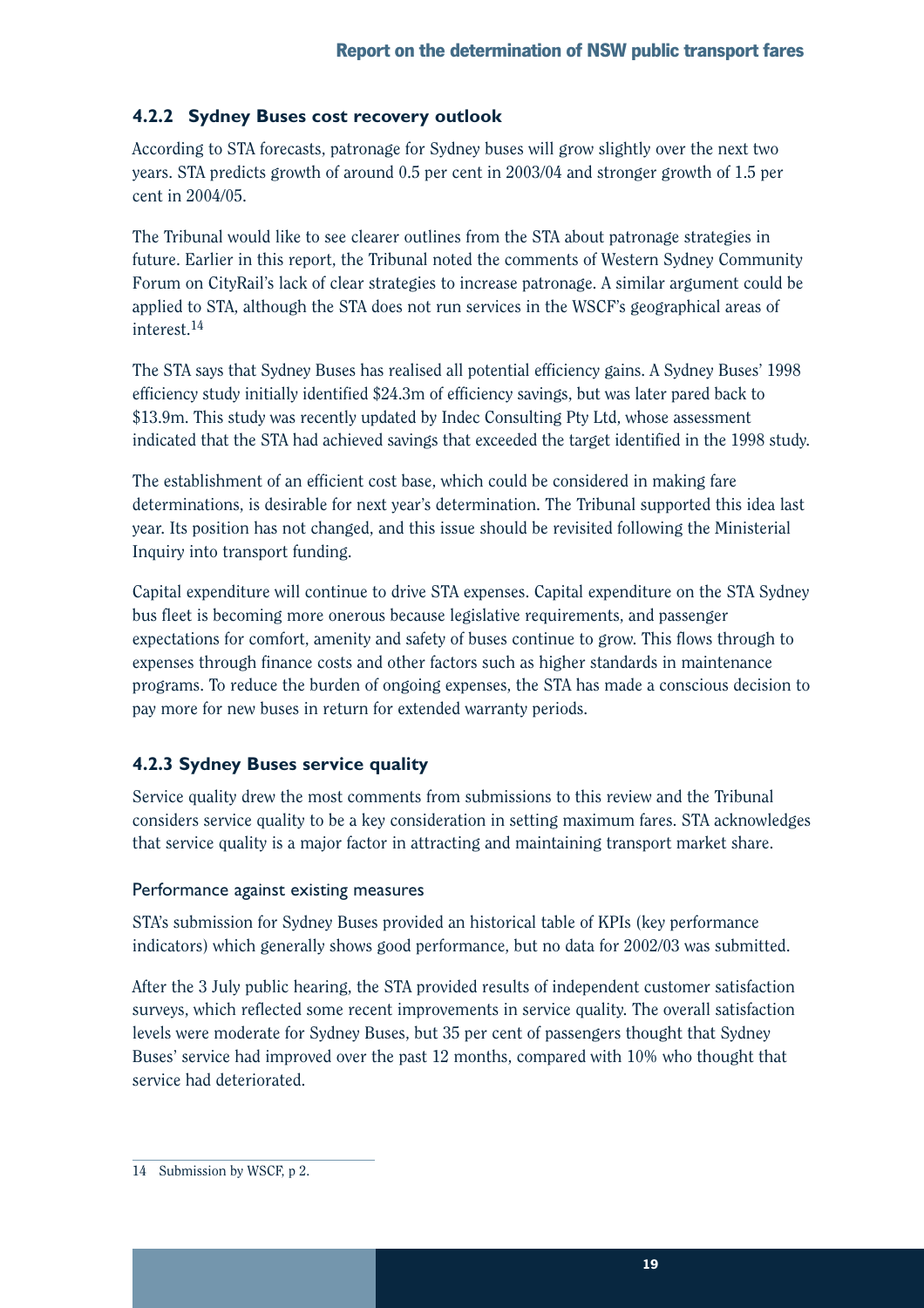

|  |  |  |  | Table 4.10 Sydney Buses' key performance indicators (KPIs) |  |  |
|--|--|--|--|------------------------------------------------------------|--|--|
|--|--|--|--|------------------------------------------------------------|--|--|

| <b>KPI and target</b>                  | 1998/99 | 1999/00 | 2000/01 | 2001/02 |
|----------------------------------------|---------|---------|---------|---------|
| <b>Reliability</b>                     |         |         |         |         |
| On-time running (>95%)                 | 97.1%   | 97.4%   | 96.1%   | 96.2%   |
| Service reliability (>99%)             | 99.5%   | 99.6%   | 99.5%   | 99.6%   |
| Mechanical reliability                 |         |         |         |         |
| (<15 bus changeovers per 100,000km)    | 20.65   | 20.51   | 20.89   | 17.68   |
| Traffic reliability                    |         |         |         |         |
| (<4 changeovers per 100,000km)         | 5.31    | 5.45    | 5.02    | 4.83    |
| Safety (per million passenger trips)   |         |         |         |         |
| Safety incidents (<1.4)                |         | 1.55    | 1.54    | 1.44    |
| Security incidents (<0.4)              | 0.44    | 0.4     | 0.51    | 0.41    |
| Personal injury (<0.8)                 | 1.16    | 1.31    | 1.27    | 1.23    |
| <b>Comfort</b>                         |         |         |         |         |
| Average bus age (<12 years)            | 11.9    | 11.8    | 12.2    | 11.7    |
| <b>Convenience</b>                     |         |         |         |         |
| Total kilometers (kms)                 | 70,979  | 74,502  | 77,444  | 77,916  |
| Passenger revenue kilometers (>63,000) | 57,209  | 60,049  | 62,420  | 62,800  |
| <b>Customer Service</b>                |         |         |         |         |
| Complaints per 10,000 trips (<1)       | 0.56    | 0.65    | 0.66    | 0.86    |
| <b>Accessibility</b>                   |         |         |         |         |
| Accessible buses (% of fleet)          | 9.2     | 17.4    | 21.7    | 26.7    |

The STA has gained internationally recognised certification for its customer service delivery. The certification (ISO 9001:2000) is achieved through an independent audit, and recognised by Standards Australia.

The Tribunal is confident that the standard of new buses is rising, particularly in terms of passenger comfort and amenity. Mandatory low-floor designs and airconditioning contribute to this ongoing improvement. The independent customer satisfaction survey (referred to above) indicated that passengers considered newer buses to be the major recent improvement in Sydney Buses' service.

The STA has improved safety on Sydney buses with the introduction of closed-circuit television on 100 per cent of its buses.

#### Feedback from submissions

Submissions to the Tribunal commented, usually negatively, on timetabling, service levels and reliability, and passenger comfort/amenity. Many submissions asserted that price rises would not be acceptable without a rise in service quality. The negative feedback was balanced against relatively positive feedback from the customer service surveys mentioned above.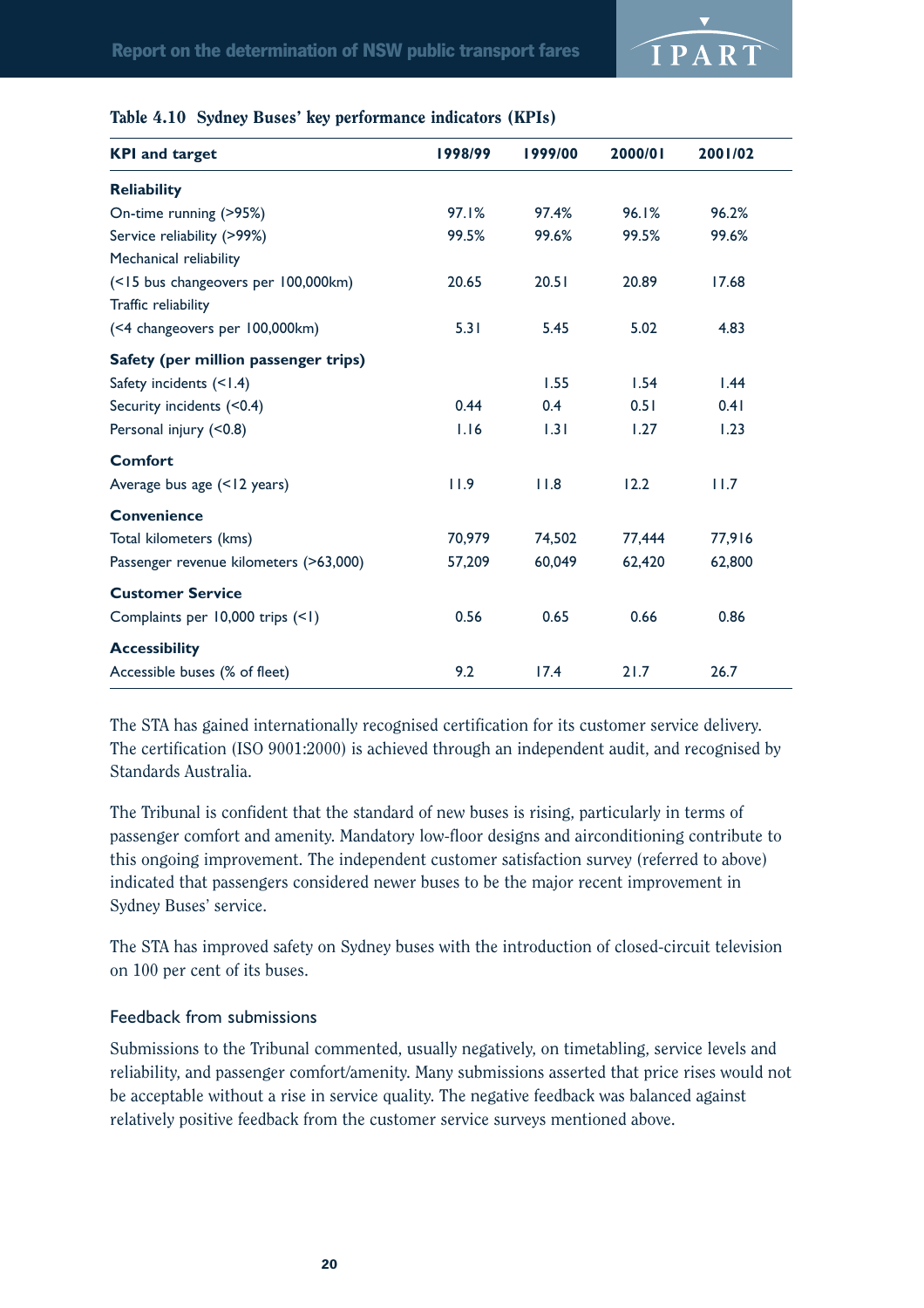Inadequate performance statistics prevent the Tribunal from making a more detailed assessment of recent movements in service quality. In last year's determination, the Tribunal noted the lack of relevance of some performance indicators for passengers.

Performance reporting for buses needs to be carefully framed. The STA noted, for example, that on-time running could be greatly improved if passengers are prepared to accept longer layover times between services, or more allowance for standing times at each stop.

The Tribunal noted in last year's determination that it would like to be able to consider an effective performance assessment regime for public buses:

Under the PAR it is likely that STA will be required to collect information (and report on a quarterly basis) on vehicle accessibility, heating and ventilation of buses, information and signage systems, vehicle emission performance and complaint handling mechanisms. Transport NSW will be required to assess STA's performance, and that of other private operators, against a set of benchmarks. It is likely that penalties for operators who breach their contract requirements will be introduced.15

The Tribunal asked the STA to advise on progress on the issue. CEO John Stott replied:

Whilst ... [the Ministry of Transport] has not yet successfully developed a PAR for the whole industry, it is expected that all of the key aspects of such a regime will be included in the deliberations of the two Ministerial Inquiries that are now underway.<sup>16</sup>

### The Tribunal notes new measures and intentions to improve service quality

The Tribunal notes that the STA is making efforts towards better service quality for Sydney buses, and towards reporting on service quality in a more meaningful way in the future. The STA advised the Tribunal of a number of new initiatives, including the following:

- independent assessments of on-time running, which will be available on the STA website as soon as possible
- \$5m in increased security spending
- independent customer satisfaction assessments
- new reliability targets and reporting
- enhanced driver training
- better revenue protection (fare evasion etc).

The STA expects a passenger service charter to be published in the second half of 2003. The Tribunal was interested in this issue last year, when STA advised that it was working with Transport NSW in a joint venture with other transport agencies on the development of a generic service charter. The charter will lead to 'guaranteed' service standards for items such as on-time running, bus presentation and customer safety and security.

The Tribunal is pleased to note Sydney Buses' intention to report on service reliability in a more effective way. Reporting will include how often buses break down, and the reasons for breakdowns, which should give a much better picture of whether the STA's maintenance practices are working.

<sup>15</sup> IPART Report 2002, p 26.

<sup>16</sup> Letter to Tribunal dated 25 July 2003.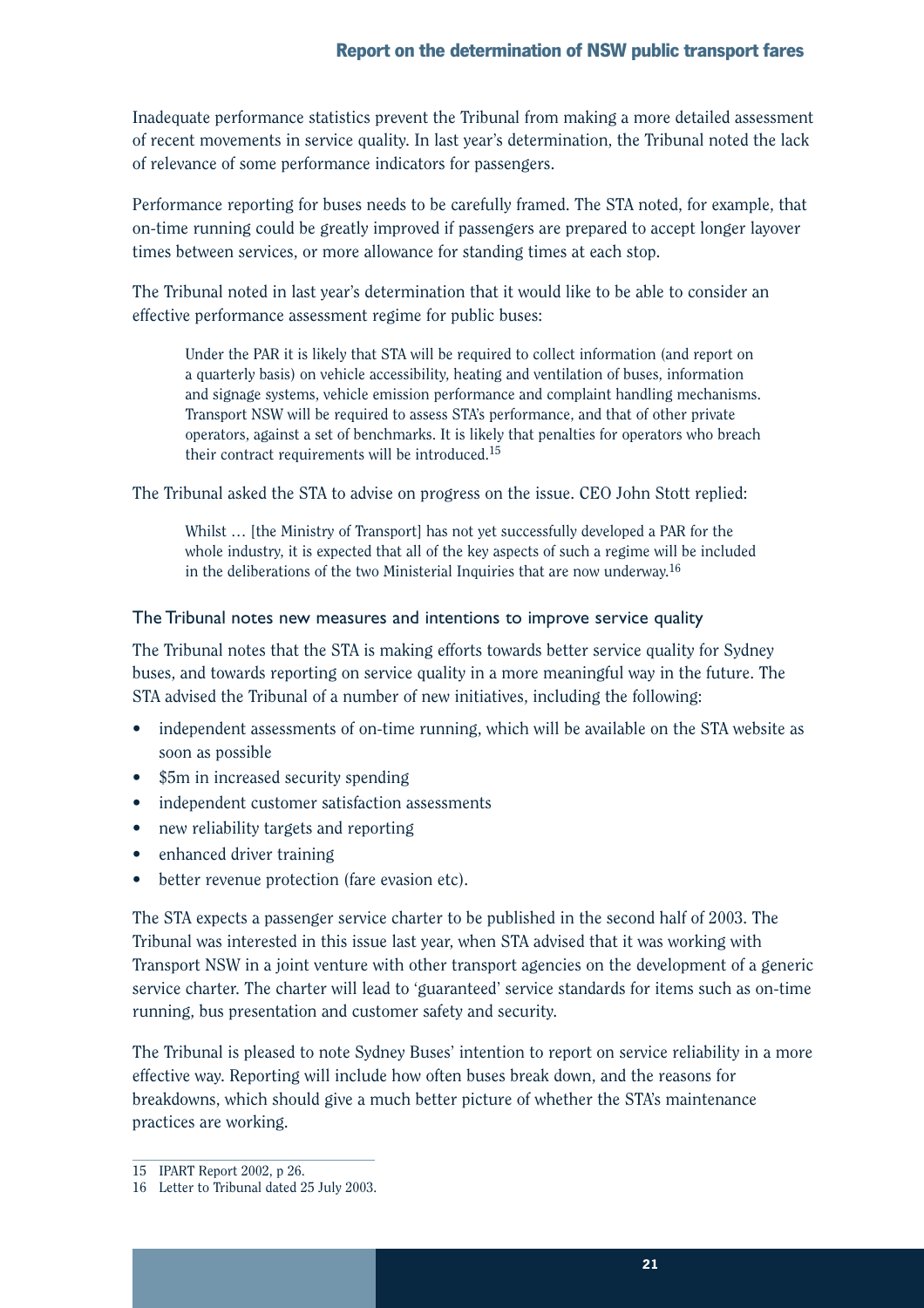

The Tribunal recognises that Sydney Buses has limited financial capacity to improve service quality, and must balance initiatives to improve passenger comfort against plans to increase services with more buses.

The Tribunal will monitor STA's progress in implementing new performance reporting measures. Specific matters of interest include:

- reporting of independent on-time running statistics on the STA website
- collection and reporting of more detailed bus reliability statistics
- publication of the passenger service charter in the second half of this year.

## **4.2.4 Social considerations**

The Tribunal considered the income levels of Sydney Buses' passengers in making its determination. Figure 4.6 shows household incomes of Sydney Buses' full-fare passengers.

The new bus specifications used by Sydney buses have positive social and environmental effects. Wheelchair accessibility is improved with low floor designs, allowing greater mobility to disabled members of the community.



Figure 4.6 Passengers per day by household income—Sydney Buses

Source: TDC Household Travel Survey 2001.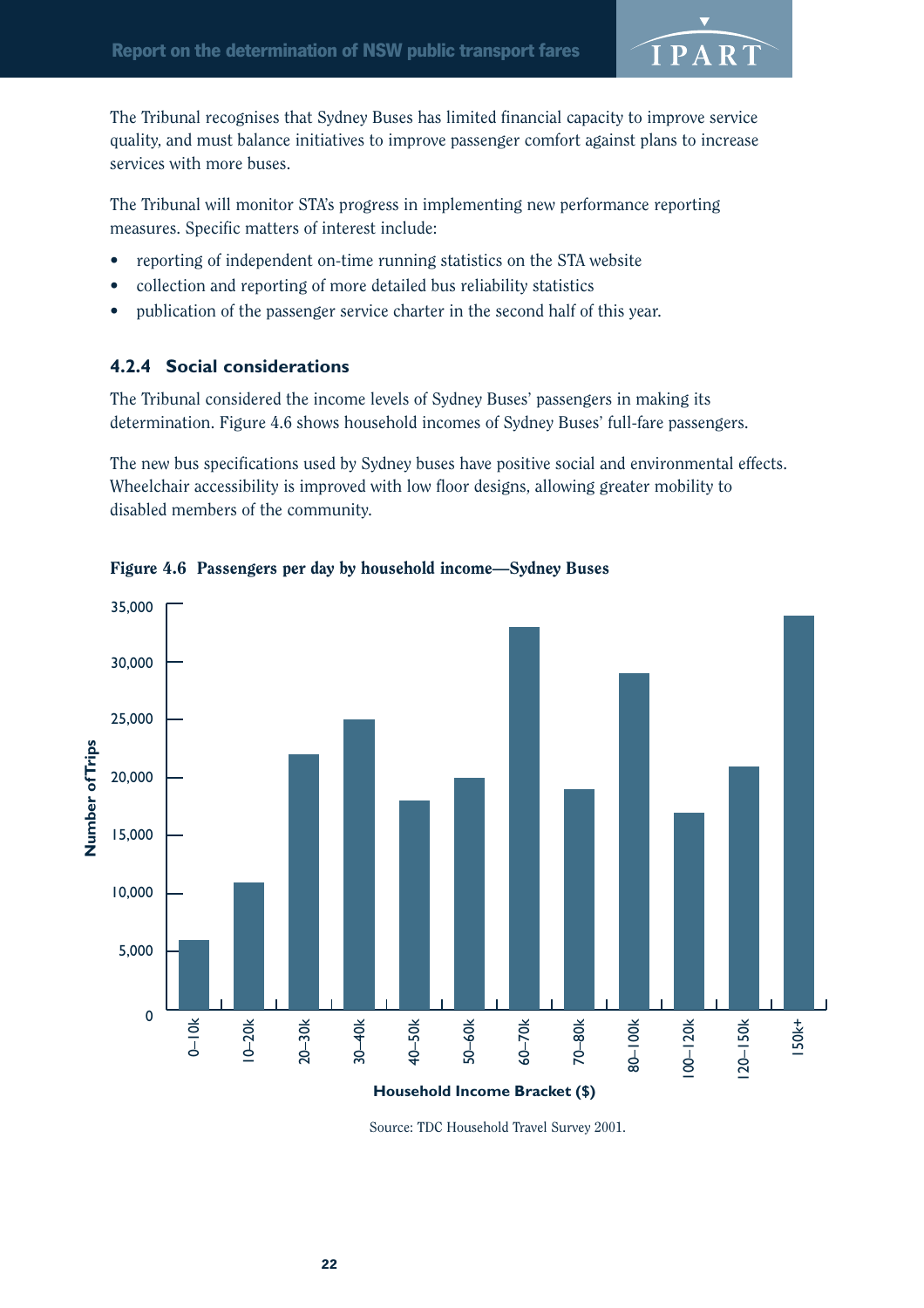Sydney Buses' new vehicles use natural gas (CNG), which is environmentally friendly compared with the alternatives. The STA advises that, in terms of greenhouse emissions, CNG buses are 50 per cent cleaner than diesel buses. Noise levels are lower by 50 per cent on CNG buses. 385 CNG buses are in service in 2003 (23 per cent of the Sydney Buses fleet).

The Tribunal observed differing opinions about whether fare increases should fall most heavily on single/return cash fares, or on multi-trip tickets. The STA prefers to skew fare increases on the commuter market again this year, and sees integrated ticketing as the key vehicle to reduce cash fares. Action for Public Transport argued, in its submission and the public hearing, against this policy, because cash fares reduce service efficiency as buses are delayed while drivers issue tickets. For this reason, the Tribunal last year supported an investigation into ticket types that would reduce the proportion of single-trip fares.

This issue is not resolved to the Tribunal's satisfaction, but two factors led the Tribunal to accept the STA's proposed fare structure. Firstly, the skew towards multi-trip tickets this year is very small—cash fares will rise by similar amounts. Secondly, the Tribunal does not want to propose major changes to ticket structures without full consideration of the issues surrounding integrated ticketing.

## **4.2.5 Implications of the Tribunal's Determination for Sydney Buses**

The Tribunal's decision should improve the financial position of Sydney Buses, taking Sydney Buses' cost recovery to 88.0 per cent (compared with 87.4 per cent in 2002/03). The improved financial position should have a positive impact on the business in the immediate future, allowing greater freedom in the pursuit of business priorities.

The Tribunal would like to see a commitment from Sydney Buses to improve business efficiency and service quality, and to report on these matters in a suitable way. The Tribunal would welcome action by STA management to use the coming months to outline its strategies and plans for efficiency and service quality, and to develop robust reporting frameworks.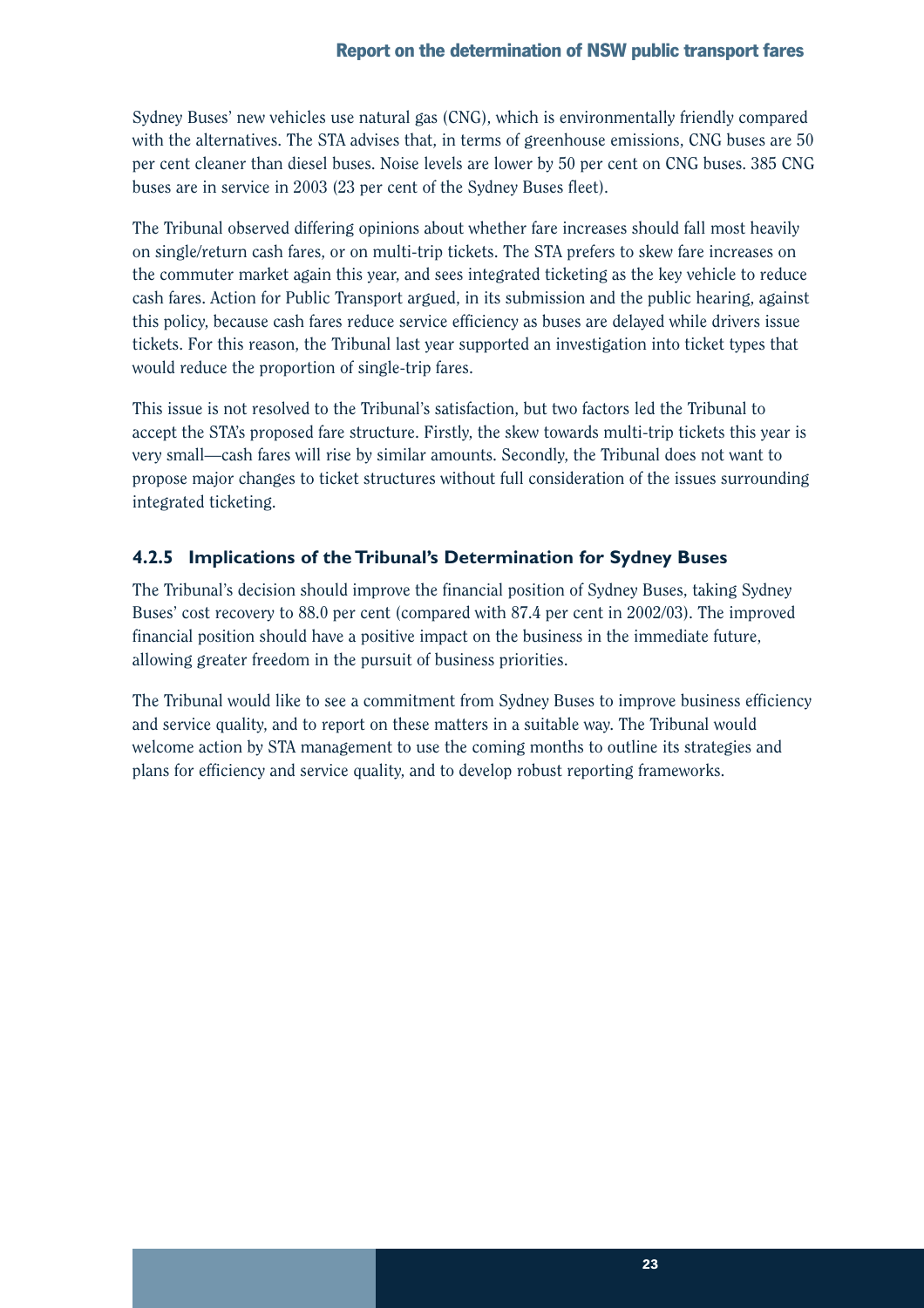

## **4.3 STA Sydney Ferries**

STA's submission requests a modest fare increase to recognise the 'widening gap between costs and revenue'.

## **4.3.1 Sydney Ferries cost recovery history**

Sydney Ferries' cost recovery fell sharply in 2001/02 as costs jumped, and further cost increases in 2002/03 caused cost recovery to fall further. The 2003/04 forecast in Table 4.11 incorporates the effect of the present determination (discussed in next section).

|  | Table 4.11 Sydney Ferries cost recovery since the late 1990s |  |  |  |
|--|--------------------------------------------------------------|--|--|--|
|--|--------------------------------------------------------------|--|--|--|

| 1997/98 | 1998/99 | 1999/00 | 2000/01 | 2001/02 | 2002/03 | $2003/04$ <sup>t</sup> |
|---------|---------|---------|---------|---------|---------|------------------------|
| 68.5%   | 63.0%   | 63.5%   | 67.7%   | 54.1%   | 51.1%   | <b>56.1%</b>           |

 $f =$ forecast

### Rising costs are the key factor

Expenses have grown much faster than revenues in the past five years. The plunge in cost recovery after 2001/02 was due to a 19.1 per cent jump in costs and a 4.8 per cent fall in revenue.

### Table 4.12 Growth of cost recovery components

|              | 1998/99 | 1999/00 | 2000/01 | 2001/02 | 2002/03 | 1997/98 to 2002/03 |                          |  |
|--------------|---------|---------|---------|---------|---------|--------------------|--------------------------|--|
|              |         |         |         |         |         | Total<br>growth    | <b>Average</b><br>growth |  |
| Revenue side | 0.3%    | 9.5%    | 8.3%    | $-4.8%$ | 2.1%    | 15.6%              | 2.9%                     |  |
| Cost side    | 9.1%    | 8.6%    | 1.5%    | 19.1%   | 8.1%    | 54.9%              | 9.2%                     |  |

Increased farebox revenue has been the biggest factor in total revenue growth. Other internal revenue (including items such as rents and advertising income) rose strongly, but it is a small component of total revenue.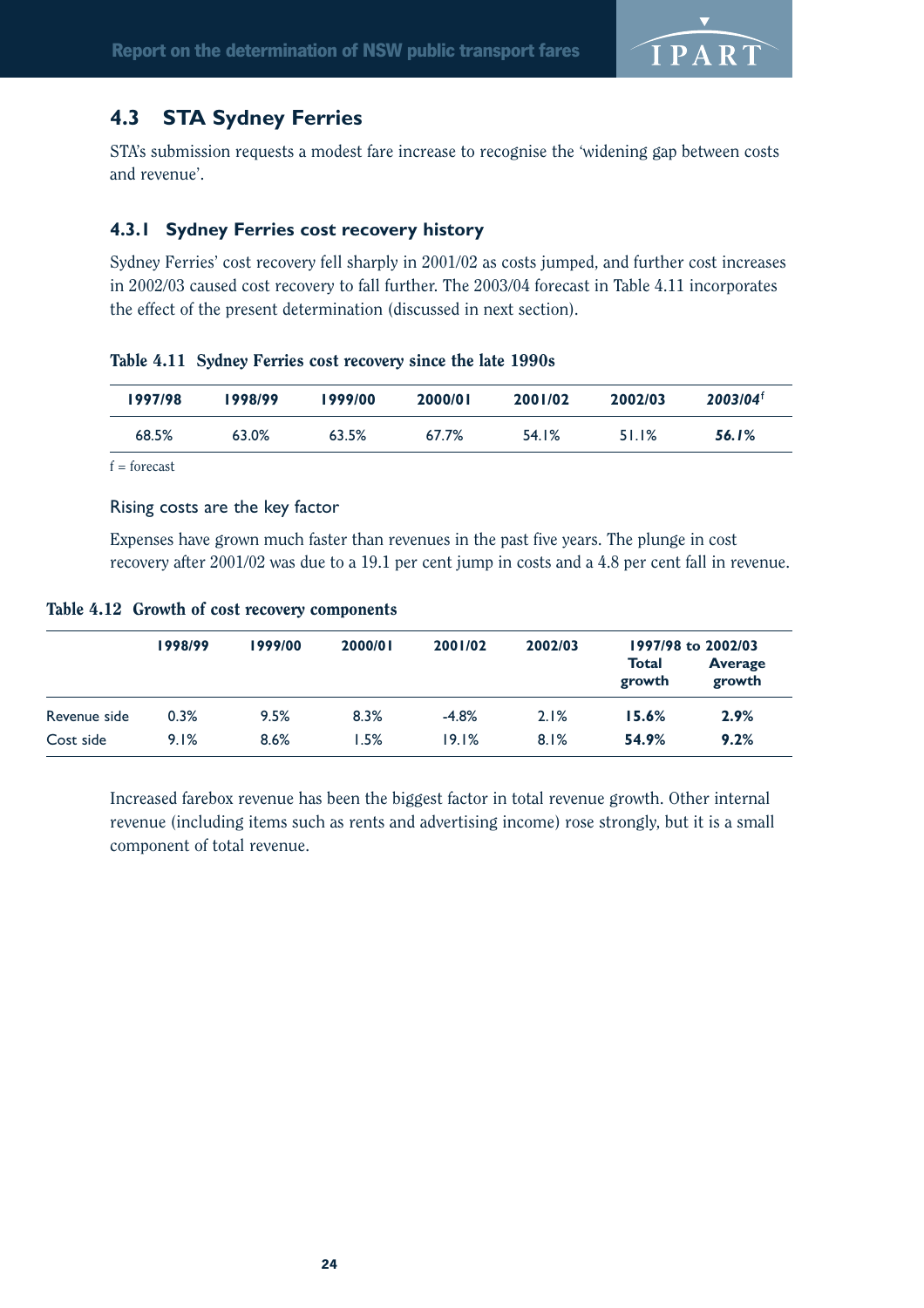

Figure 4.7 Sources of Sydney Ferries revenue growth

The most notable impact on expenses from 1997/98 to 2002/03 came from the fuel/fleet running category. The major factor was maintenance, which jumped from \$10.5m to \$19.1m over the last two years. A new layer of workers has been added to Sydney Ferries' workforce to address quality standards and improve maintenance. This change was part of a range of measures that were introduced after the 2001 Waterways Authority review.

The large labour component was the largest contributor to increased costs (Figure 4.8).



Figure 4.8 Sources of Sydney Ferries cost growth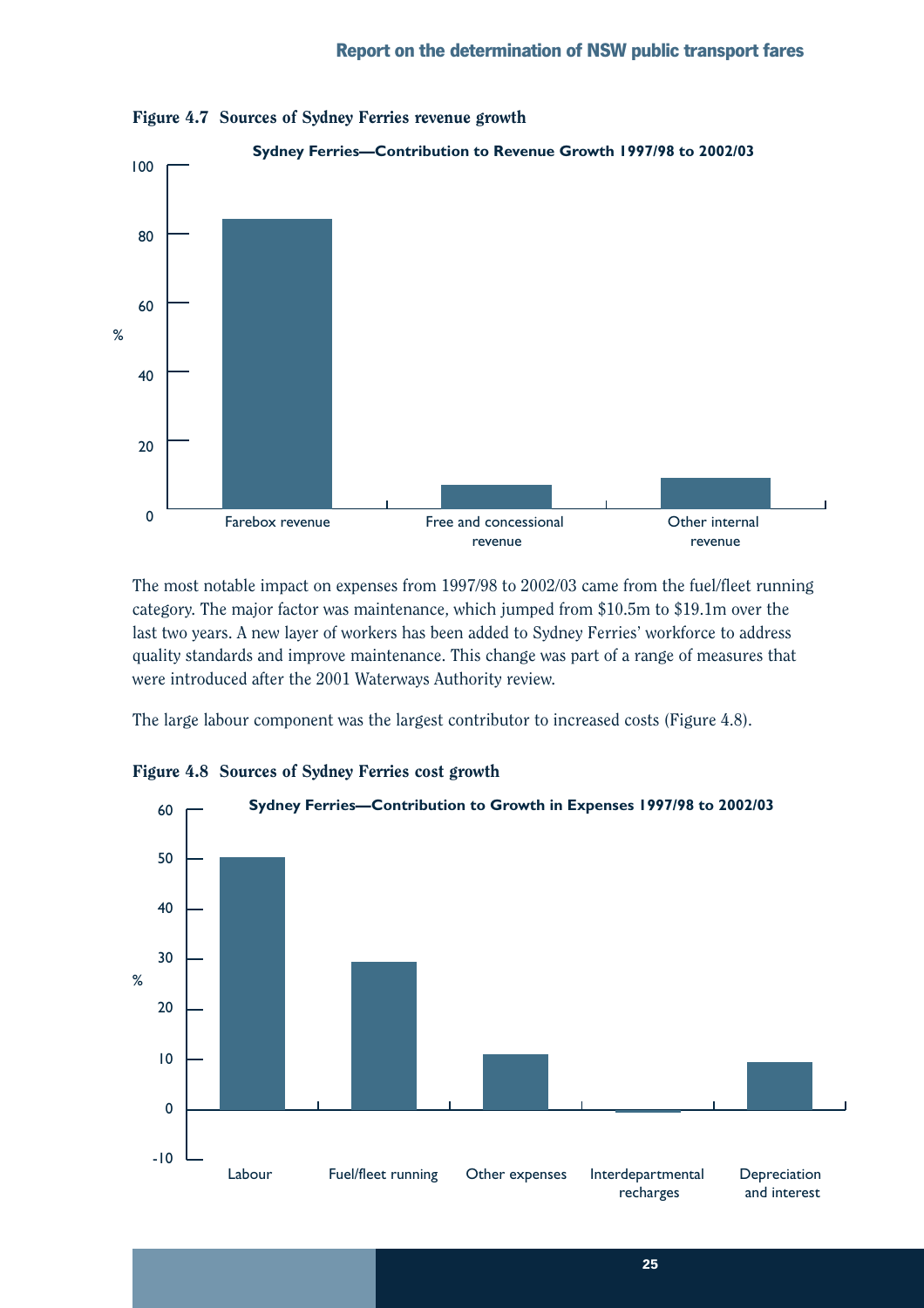

Table 4.13 shows the growth in major revenues and expenses in each of the past five years.

|                                | 1998/99  | 1999/00  | 2000/01  | 2001/02 | 2002/03  |                        | 1997/98 to 2002/03       |
|--------------------------------|----------|----------|----------|---------|----------|------------------------|--------------------------|
|                                |          |          |          |         |          | <b>Total</b><br>growth | <b>Average</b><br>growth |
| Farebox revenue                | 3.1%     | 12.2%    | 7.6%     | $-7.0%$ | 0.9%     | 16.9%                  | 3.2%                     |
| Free and concession            | $-9.6%$  | $-2.1%$  | 5.9%     | 1.7%    | 10.2%    | 5.0%                   | 1.0%                     |
| Other internal income          | $-14.4%$ | 25.7%    | 178.7%   | 43.4%   | $-20.2%$ | 243.2%                 | 28.0%                    |
| <b>Total revenue</b>           | 0.3%     | 9.5%     | 8.3%     | $-4.8%$ | 2.1%     | 15.6%                  | 2.9%                     |
| Labour                         | 15.2%    | 7.7%     | 8.4%     | 11.8%   | 7.8%     | 62.0%                  | 10.1%                    |
| Fuel/fleet running             | 7.4%     | 17.7%    | $-15.1%$ | 49.7%   | 8.7%     | 74.5%                  | 11.8%                    |
| Other expenses                 | 2.6%     | 27.9%    | $-7.4%$  | 27.7%   | 3.3%     | 60.4%                  | 9.9%                     |
| Interdepartmental<br>recharges | 6.6%     | $-10.9%$ | 14.2%    | 13.0%   | $-21.3%$ | $-3.5%$                | $-0.7%$                  |
| Depreciation and interest      | $-1.3%$  | $-3.6%$  | 8.1%     | $-2.4%$ | 36.0%    | 36.5%                  | 6.4%                     |
| <b>Efficiency savings</b>      | n/a      | n/a      | n/a      | n/a     | n/a      |                        |                          |
| <b>Total expenses</b>          | 9.1%     | 8.6%     | 1.5%     | 19.1%   | 8.1%     | 54.9%                  | 9.2%                     |

### Table 4.13 Detailed annual growth in cost recovery components

### **4.3.2 STA Ferries cost recovery outlook**

The STA does not have a cost recovery target for Sydney Ferries, but advises that full-cost recovery is unlikely in the foreseeable future.

The STA expects total patronage growth of around 1 per cent over the next two years. Patronage for Sydney Ferries peaked in 2000/01 with the Olympic Games. Since then, ferry patronage has been hit by the post–September 11 tourism downturn, and the STA believes that a slight fall in ferry commuter travel is also affecting patronage.

Some curtailing of expenses is expected as the maintenance backlog recedes. Sydney Ferries moved to a higher cost structure when it implemented all of the recommendations made by a 2001 Waterways Authority review, including systems and standards that qualify it for the International Safety Management (ISM) code and ISO 9001:2000. However, some operational savings will be made as better workplace practices flow through.

Sydney Ferries' cost recovery will also be boosted by the inclusion of recently identified opportunities to improve efficiency. The Tribunal indicated last year that future fare increases for Sydney Ferries would be dependent on STA establishing and achieving efficient cost targets. A recent review by  ${\rm SKM}^{17}$  identified potential efficiency gains in the following areas:

- reducing fleet size
- improving the utilisation of crews to reduce the level of overtime at penalty rates

<sup>17</sup> Sinclair Knight Merz, *Sydney Ferries Cost Efficiency Review Study 2003*, Final Report 24 June 2003.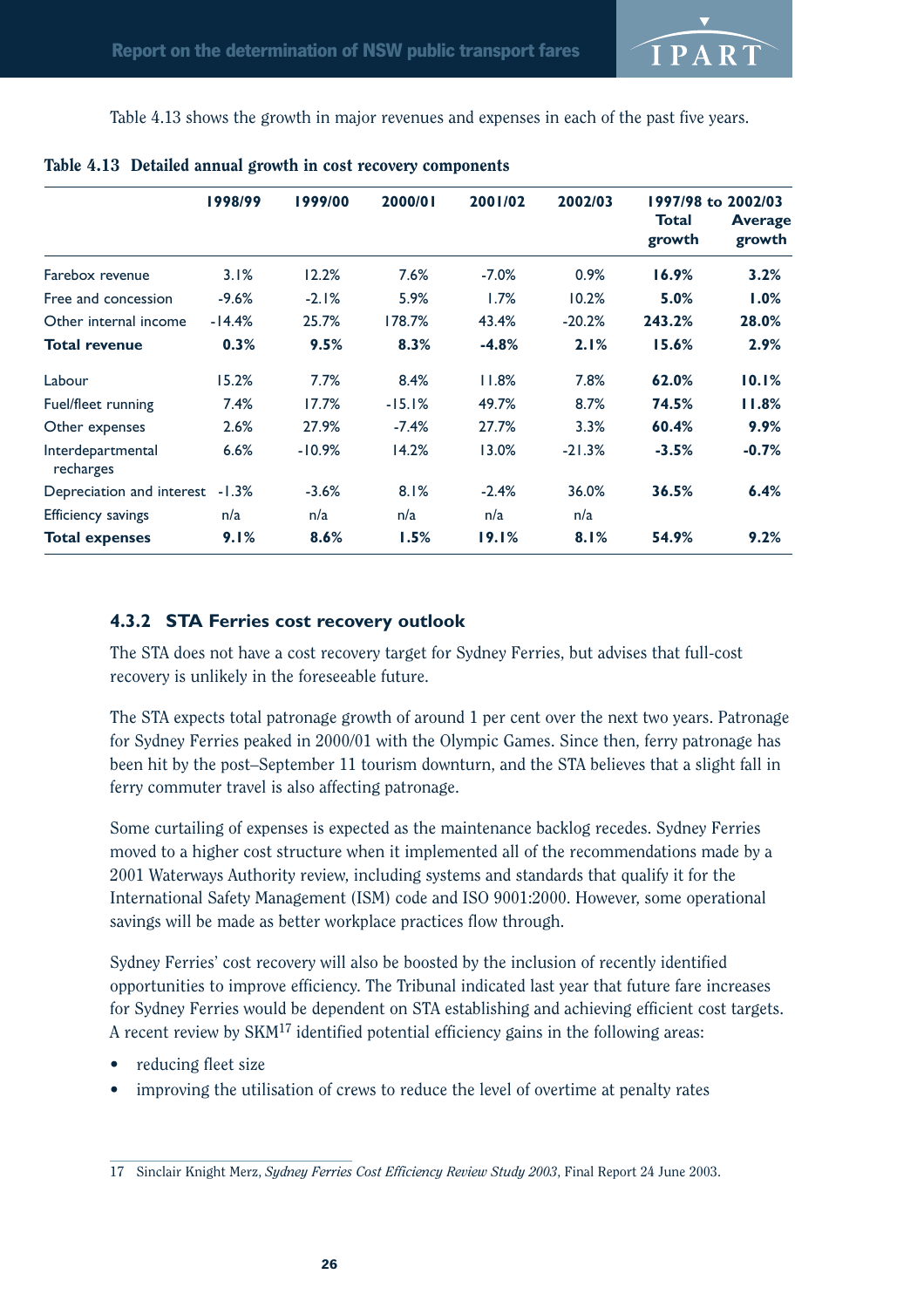- re-specifying the period of operation of ticket outlets at the Circular Quay wharves
- divesting the ownership of wharves (however, savings may be offset by access fees charged by the new owners)
- reducing the insured value of vessels (subject to prudent risk management)
- reducing the level of inventory holdings
- developing best practice maintenance.

These recommendations, if fully achieved, may reduce Sydney Ferries costs by between \$3m and \$4m p.a. The Tribunal used \$3.5m as its estimate of potential cost savings for 2003/04 in its cost recovery calculation.

## **4.3.3 Sydney Ferries service quality**

### Performance against existing measures

Sydney Ferries is meeting most of its service quality targets. On-time running and other reliability measures have been particularly good.

The STA also provided the results of a customer satisfaction survey that reflected recent improvements. 29 per cent of passengers thought that service had improved over the past year, compared with only 7 per cent who believed that service had deteriorated. Positive feedback was received about upgraded ferries and on-time running.

The Tribunal received few submissions from passengers on service quality for Sydney Ferries compared with CityRail and Sydney Buses.

### Improvements in service quality

New accreditations gained by Sydney Ferries indicate that safety is improving. Sydney Ferries is now accredited to an internationally recognised quality management system<sup>18</sup> and the International Safety Management code<sup>19</sup>.

Sydney Ferries' submission also outlined steps that have been taken in the past year to improve cleanliness and comfort for passengers.

The current performance criteria and reporting processes for Sydney Ferries should be improved in order for the Tribunal to make a more detailed assessment of service quality. Performance statistics provided to the Tribunal are too broad, and are not always relevant for passengers. The Tribunal raised similar concerns last year. Better performance reporting could provide more scope to link fares more closely to service quality.

<sup>18</sup> The STA has gained internationally recognised certification for its customer service delivery. The certification (ISO 9001:2000) is achieved through an independent audit and recognised by Standards Australia.

<sup>19</sup> Recognised by the International Maritime Organisation.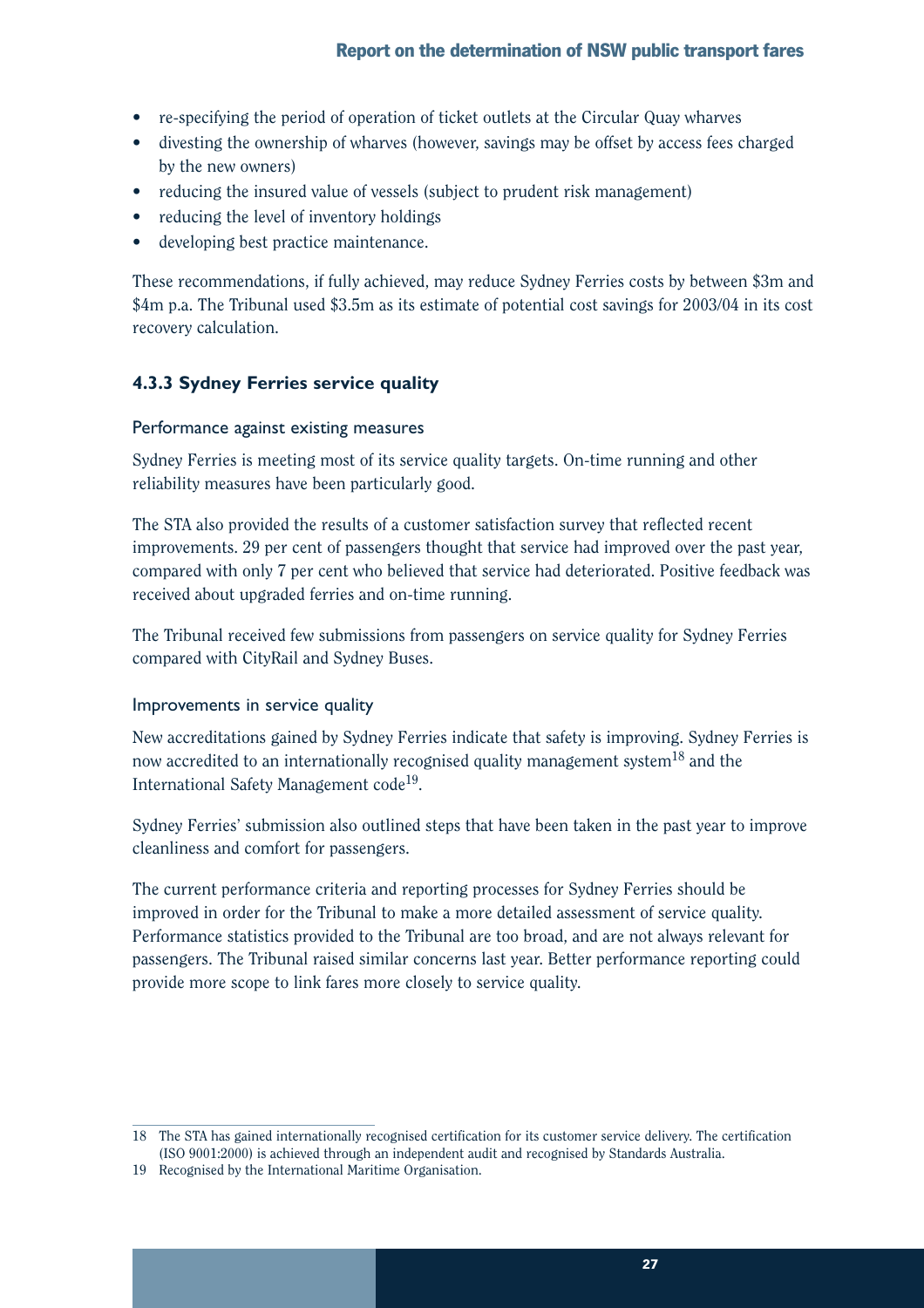![](_page_31_Picture_1.jpeg)

### **4.3.4 Social considerations**

The Tribunal considered the income levels of Sydney Ferries passengers in making its determination. Figure 4.9 shows the household income of its full-fare passengers.

![](_page_31_Figure_4.jpeg)

![](_page_31_Figure_5.jpeg)

TDC data indicates that the Sydney residents who are ferry passengers have higher household income profiles than passengers on CityRail and Sydney Buses. Further, tourists may be even more willing to pay for ferry services. Combined with modest fare increases in the past two years, a fare rise of 7.5 per cent is not likely to cause excessive financial hardship for ferry passengers.

## **4.3.5 Implications of the Tribunal's Determination for Sydney Ferries**

The Tribunal's decision should strengthen the financial position of Sydney Ferries. Cost recovery for 2003/04 is forecast to be 56.1 per cent, which is higher than the past two years, although part of this increase is generated by removing expected cost savings from cost recovery calculations. To the extent that these fall short of expectations, the rise in the cost recovery ratio will not be as noticeable.

An improved financial position should provide greater financial and operational flexibility as Sydney Ferries looks to pursue efficiency gains and other business objectives.

The Tribunal would like to see a stronger commitment from the STA on improving business efficiency and service quality, and to report on these matters in a suitable way. The Tribunal would like the STA to publicly outline its strategies and plans for efficiency and service quality for Sydney Ferries, and to develop robust performance reporting frameworks.

Source: TDC Household Travel Survey 2001.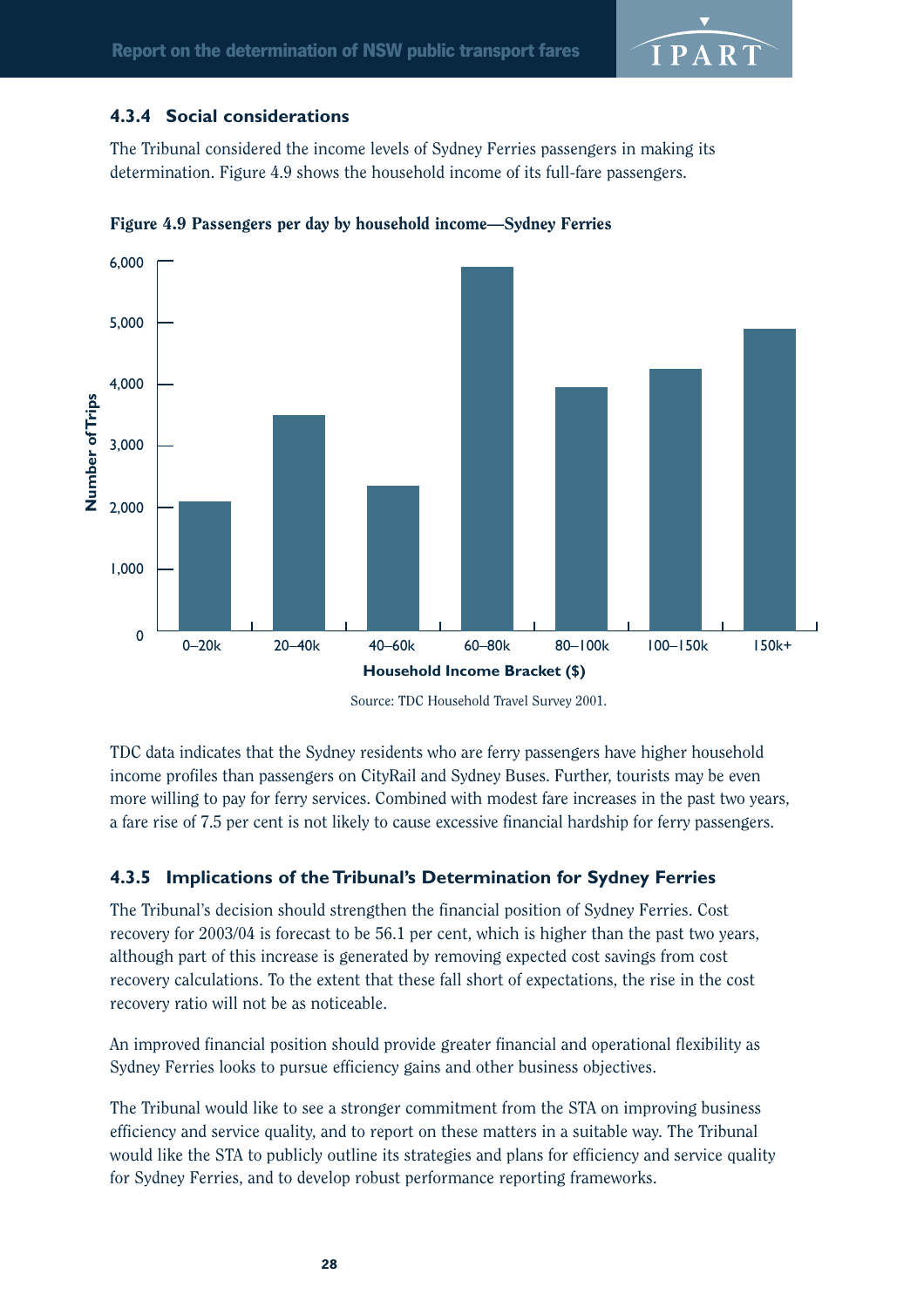## **4.4 Newcastle Services**

STA's submission requests a fare rise of CPI plus a small increment to partially offset an increasing cost base.

### **4.4.1 Newcastle Services cost recovery history**

#### Cost recovery was steady until 2002/03

Newcastle Services' cost recovery stayed in a band around 70 per cent from 1997/98 to 2001/02 (Table 4.14).

| 1997/98 | 1998/99 | 1999/00 | 2000/01 | 2001/02 | 2002/03 | $2003/04^{\dagger}$ |
|---------|---------|---------|---------|---------|---------|---------------------|
| 70.9%   | 72.4%   | 69.3%   | 68.2%   | 72.0%   | 68.3%   | 66.9%               |

Table 4.14 Newcastle Services cost recovery since the late 1990s

 $f =$ forecast

Cost recovery dipped in 2002/03 and will probably fall further. The Tribunal noted that cost recovery results for Newcastle Services are heavily dependent on Government social policy. The proportion of costs covered by farebox revenue has fallen steadily in the past five years to just 15.7 per cent in 2002/03. The 2003/04 forecast in Table 4.14 incorporates the effect of the present determination (discussed next section).

On the revenue side, farebox income has fallen in the five years to 2002/03, but Other Internal Revenue (notably rents and advertising) has grown strongly from a small base.

|              | 1998/99 | 2000/01<br>1999/00 | 2001/02 | 2002/03 | 1997/98 to 2002/03 |                 |                          |
|--------------|---------|--------------------|---------|---------|--------------------|-----------------|--------------------------|
|              |         |                    |         |         |                    | Total<br>growth | <b>Average</b><br>growth |
| Revenue side | 2.6%    | 1.3%               | 0.9%    | 11.3%   | 0.0%               | 16.8%           | 3.2%                     |
| Cost side    | 0.5%    | 5.7%               | 2.6%    | 5.5%    | 5.4%               | 21.2%           | 3.9%                     |

#### Table 4.15 Growth of cost recovery components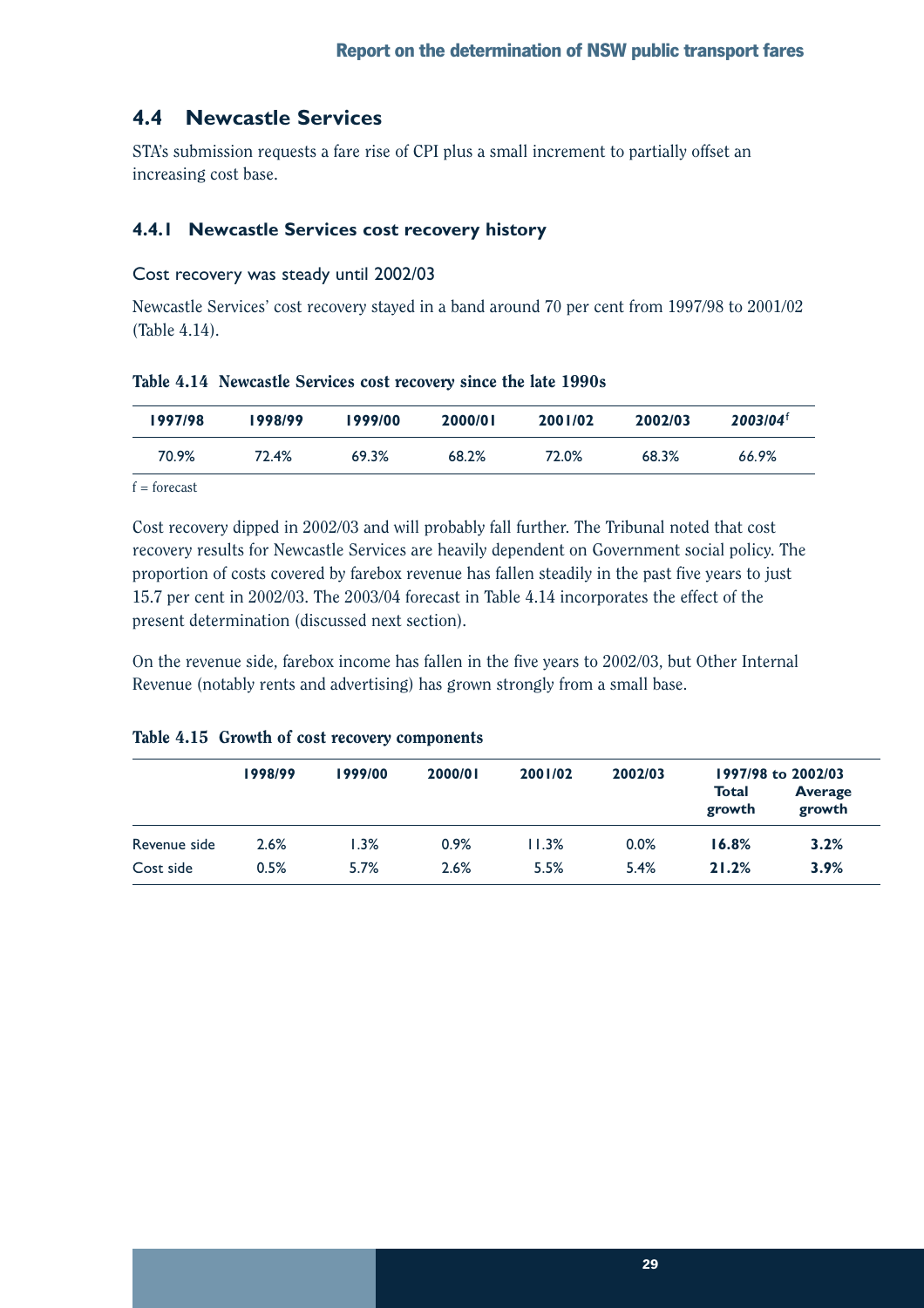![](_page_33_Figure_2.jpeg)

![](_page_33_Figure_3.jpeg)

On the cost side, labour was the main driver of expenses from 1997/98 to 2003/03, averaging 3.6 per cent growth per annum. All major categories of expenses increased (Figure 4.11).

![](_page_33_Figure_5.jpeg)

![](_page_33_Figure_6.jpeg)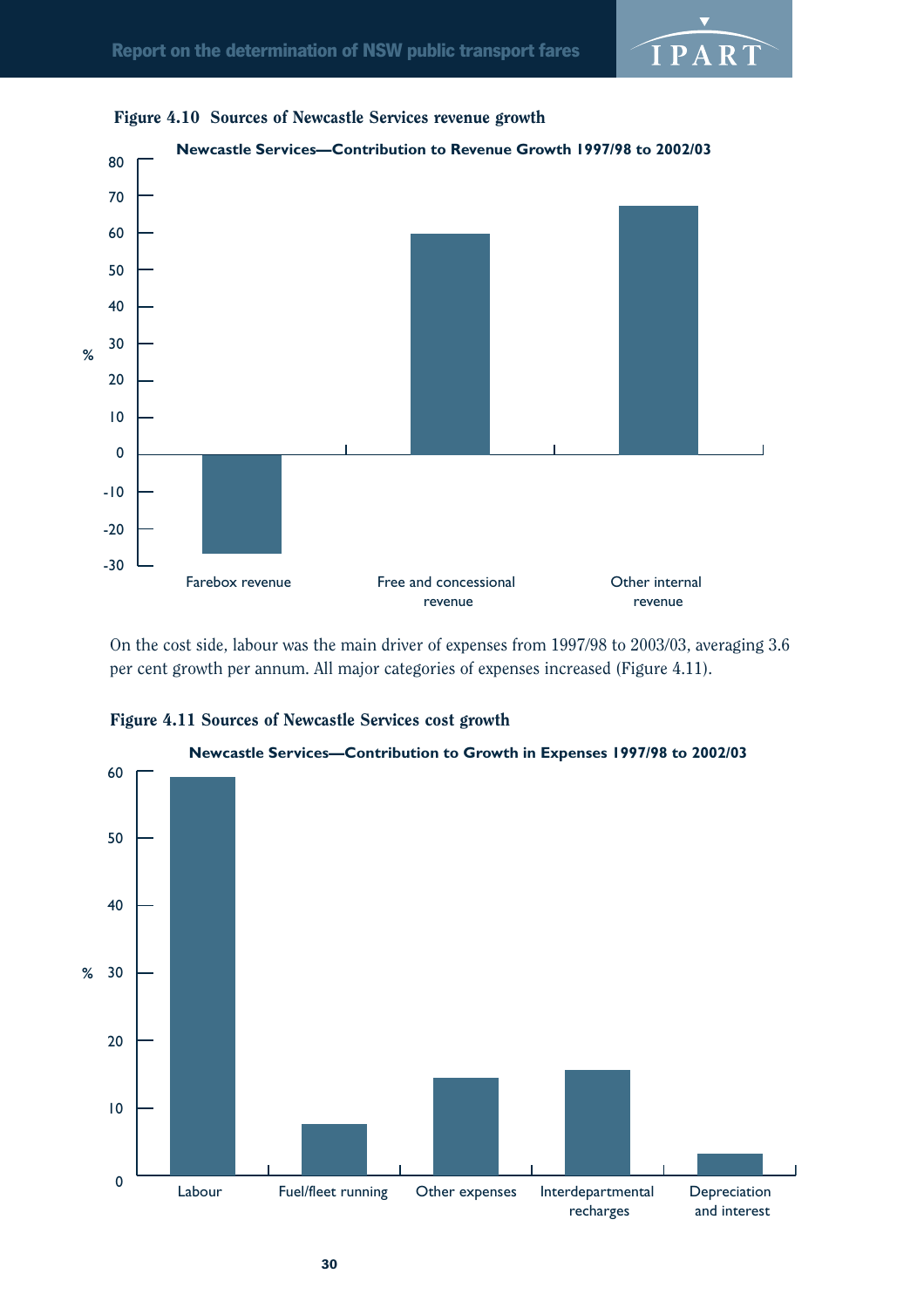Table 4.16 shows the growth in major revenues and expenses in each of the past five years.

|                                 | 1998/99   | 1999/00 | 2000/01 | 2001/02                | 2002/03                  |          | 1997/98 to 2002/03 |
|---------------------------------|-----------|---------|---------|------------------------|--------------------------|----------|--------------------|
|                                 |           |         |         | <b>Total</b><br>growth | <b>Average</b><br>growth |          |                    |
| Farebox revenue                 | $-4.5%$   | 0.7%    | $-4.8%$ | $-2.2%$                | $-4.4%$                  | $-14.4%$ | $-3.1%$            |
| Free and concession             | 5.8%      | 1.7%    | 3.0%    | 7.5%                   | $-3.4%$                  | 15.0%    | 2.8%               |
| Other internal income           | $10.0\%$  | $-0.2%$ | 11.6%   | 282.0%                 | 40.9%                    | 559.7%   | 45.8%              |
| Total revenue                   | 2.6%      | $1.3\%$ | 0.9%    | 11.3%                  | 0.0%                     | 16.8%    | 3.2%               |
| Labour                          | 1.0%      | 5.2%    | 1.7%    | 7.3%                   | 3.1%                     | 19.5%    | 3.6%               |
| Fuel/fleet running              | $-1.7%$   | 5.5%    | 13.9%   | 1.6%                   | $-7.1%$                  | 11.5%    | 2.2%               |
| Other expenses                  | $-10.0\%$ | 10.5%   | 5.6%    | 20.8%                  | 2.9%                     | 30.5%    | 5.5%               |
| Interdepartmental<br>recharges  | 35.3%     | 7.7%    | 23.3%   | $-4.6%$                | 10.5%                    | 89.4%    | 13.6%              |
| Depreciation and interest -2.1% |           | 3.8%    | 16.7%   | $-12.0%$               | 4.0%                     | 8.6%     | 1.7%               |
| <b>Total expenses</b>           | 0.5%      | 5.7%    | 2.6%    | 5.5%                   | 5.4%                     | 21.2%    | 3.9%               |

Table 4.16 Detailed annual growth in cost recovery components

### **4.4.2 Newcastle Services cost recovery outlook**

Passenger numbers on Newcastle Services are falling. The STA has not fully assessed why this is happening, but points to possible reasons: an ageing population, decentralisation of Newcastle and movement of the population away from current service areas. The STA's strategy to stop this decline is to run more frequent services.

#### Major cost savings are not apparent

The STA claims that available cost efficiencies have been realised for Newcastle Services, and there are no plans to revisit this issue. Feedback from the STA indicates that efficiency studies for Sydney Buses have been used to identify potential cost savings in Newcastle.

A new fleet of 30 buses has been ordered. The STA advises that these buses are designed for light traffic, which makes them cheaper than buses used in Sydney.

## **4.4.3 Newcastle Services service quality**

### Performance against existing measures

A table of KPIs was provided for Newcastle services. Most of the results were satisfactory, although the average age of the bus fleet (14.1 years) exceeds the target.

On-time running data from the STA indicate that performance has improved. Last year the Tribunal noted a declining trend in on-time running for Newcastle Services, with no expected improvement.

The comments in Section 4.1.1 in relation to the improved quality of new buses also apply to Newcastle buses.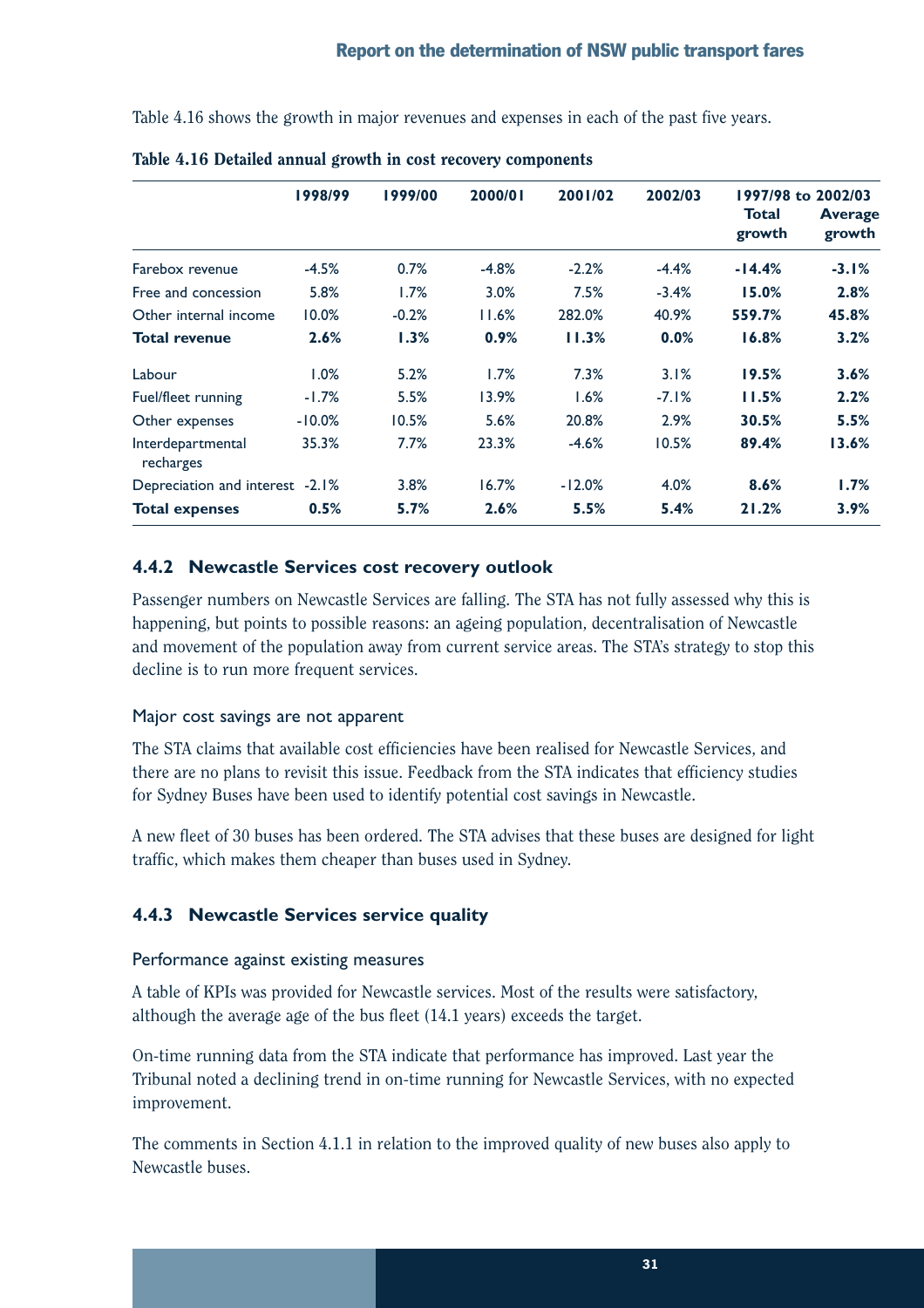![](_page_35_Picture_1.jpeg)

Mixed results were received from an independent customer satisfaction survey on Newcastle buses—33 per cent of passengers thought that service has improved in the past 12 months and 25 per cent thought it had deteriorated. Customers were most happy with the introduction of new routes and more frequent services, but at the same time route changes and less frequent service were cited as the main source of dissatisfaction.

The Tribunal received few submissions from passengers on service quality for Newcastle Services compared with CityRail and Sydney Buses.

#### New measures and intentions to improve service quality

A passenger charter for Newcastle Services will be published in the second half of 2003. The charter will lead to 'guaranteed' service standards for items such as on-time running, vessel presentation and customer safety and security.

New buses in Newcastle may boost service quality in a number of ways. A new fleet of 30 buses has been ordered—and they are designed for light traffic, which will provide a better service than if buses used in Sydney had been purchased.

Current performance criteria and reporting processes are not sufficient for the Tribunal to draw firm conclusions about service quality in Newcastle Services.

The Tribunal would like to see the STA improve performance reporting in the future.

### **4.4.4 Social considerations**

The Tribunal notes that its decision mainly affects government funding because a high proportion of trips in Newcastle are made by passengers who are eligible for concession fares. Unlike Sydney services, not many commuters use the Newcastle Services' buses.

### **4.4.5 Implications of the Tribunal's Determination for Newcastle Services**

The Tribunal's decision should support the financial position of Newcastle Services, although it will probably not halt the decline in cost recovery. The Tribunal's forecast for cost recovery for 2003/04 is 66.9 per cent, compared with 68.3 per cent in 2002/03. Increased revenue should help with immediate business priorities for Newcastle Services.

The Tribunal would like to see a stronger commitment from the STA on improving business efficiency and service quality, and to report on these matters in a suitable way. The Tribunal wants the STA to use the coming months to outline its strategies and plans for efficiency and service quality for Newcastle Services, and to develop robust reporting frameworks.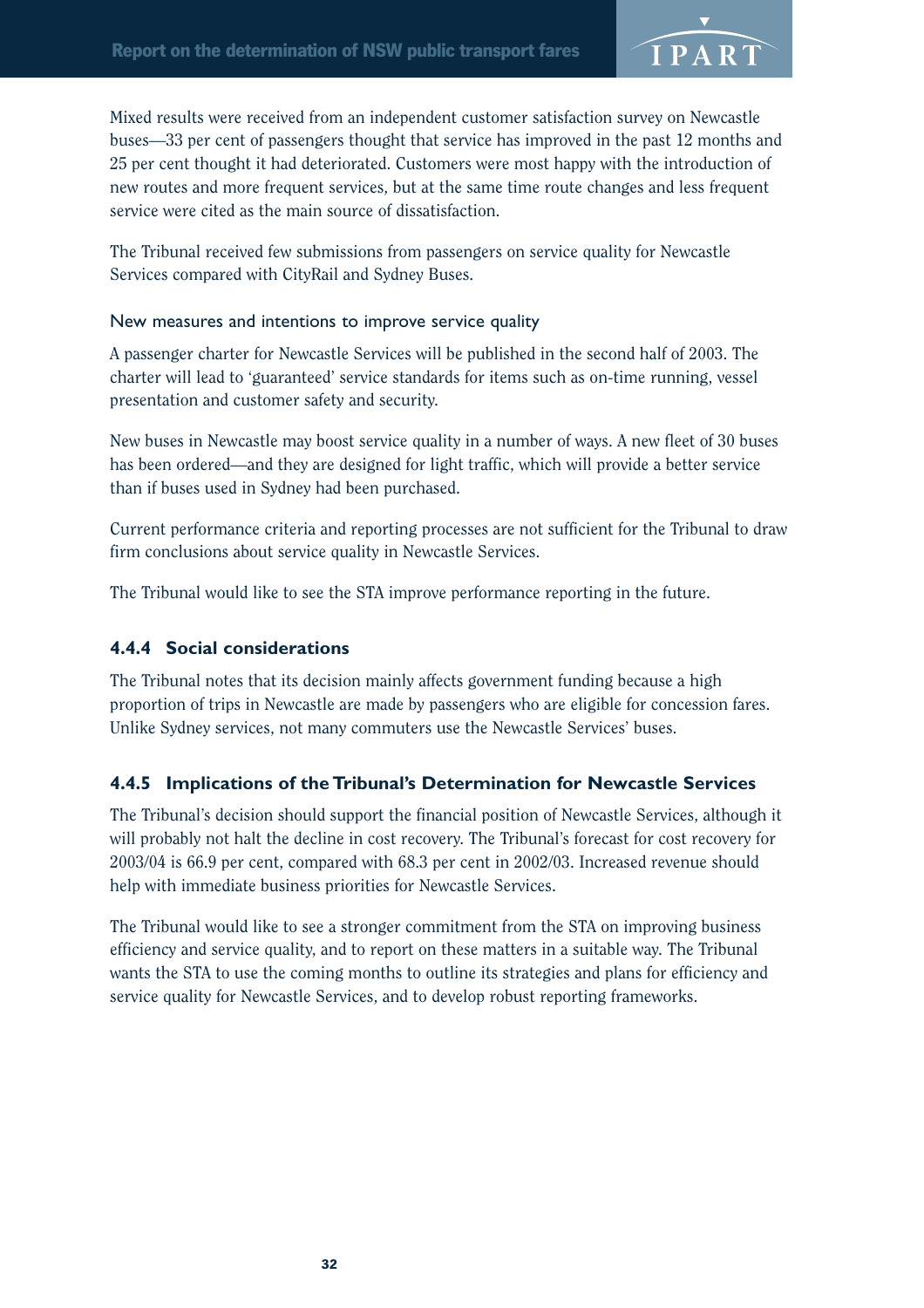## **5 Implications for passengers, community and environment**

## **5.1 Implications for passengers**

The Tribunal is sensitive to the financial burden of fares on public transport passengers. In particular, the Tribunal's fare decisions are designed not to place excessive financial pressure on passengers. It should be noted that part of the price increase is an allowance for inflation, which was around 3.1 per cent in 2002/03.

In assessing the likely impact of the fare increases, the Tribunal examined the incomes of public transport passengers. The income range for public transport passengers tends to be very wide, because public transport is used by both commuters and non-commuters.

Table 5.1 presents an income profile of users of CityRail and STA services in Sydney who pay the full adult fare. Median household income is higher for Sydney Ferries' passengers than for CityRail and Sydney Buses.

| <b>Mode</b>           | No. of trips | <b>Average</b><br>personal<br>income | <b>Average</b><br>household<br>income | <b>Median</b><br>household<br>income |
|-----------------------|--------------|--------------------------------------|---------------------------------------|--------------------------------------|
| CityRail              | 490,167      | \$43,371                             | \$78,356                              | \$63,492                             |
| <b>Sydney Buses</b>   | 256,772      | \$43,471                             | \$82,766                              | \$64,116                             |
| <b>Sydney Ferries</b> | 27,183       | \$59,425                             | \$95,332                              | \$71,864                             |

### Table 5.1 Income profile of Sydney public transport users

Source: HTS 2001, average weekday.

The Tribunal notes that the proposed fare increases are not excessive, particularly in light of the modest fare increases of the previous two years (Table 5.2).

|                           | 1997/98<br>% | 1998/99<br>% | 1999/00<br>% | 2000/01<br>% | 2001/02<br>% | 2002/03<br>% |
|---------------------------|--------------|--------------|--------------|--------------|--------------|--------------|
| CityRail                  | 2.3          | 3.2          | 13.8         | 8.0          | 3.3          | 2.0          |
| <b>Sydney Buses</b>       | 2.3          | 2.1          | 7.0          | 8.6          | 4.8          | 9. ا         |
| <b>Sydney Ferries</b>     | 2.3          | 3.3          | 7.0          | 8.6          | 5.0          | 2.0          |
| <b>Newcastle Services</b> | 2.3          | 0.5          | 7.0          | 8.6          | 3.7          | 0.5          |
| <b>Inflation</b>          | 0.0          | I.3          | 2.4          | 6.0          | 2.9          | 3. I         |

#### Table 5.2 Average fare rises in recent years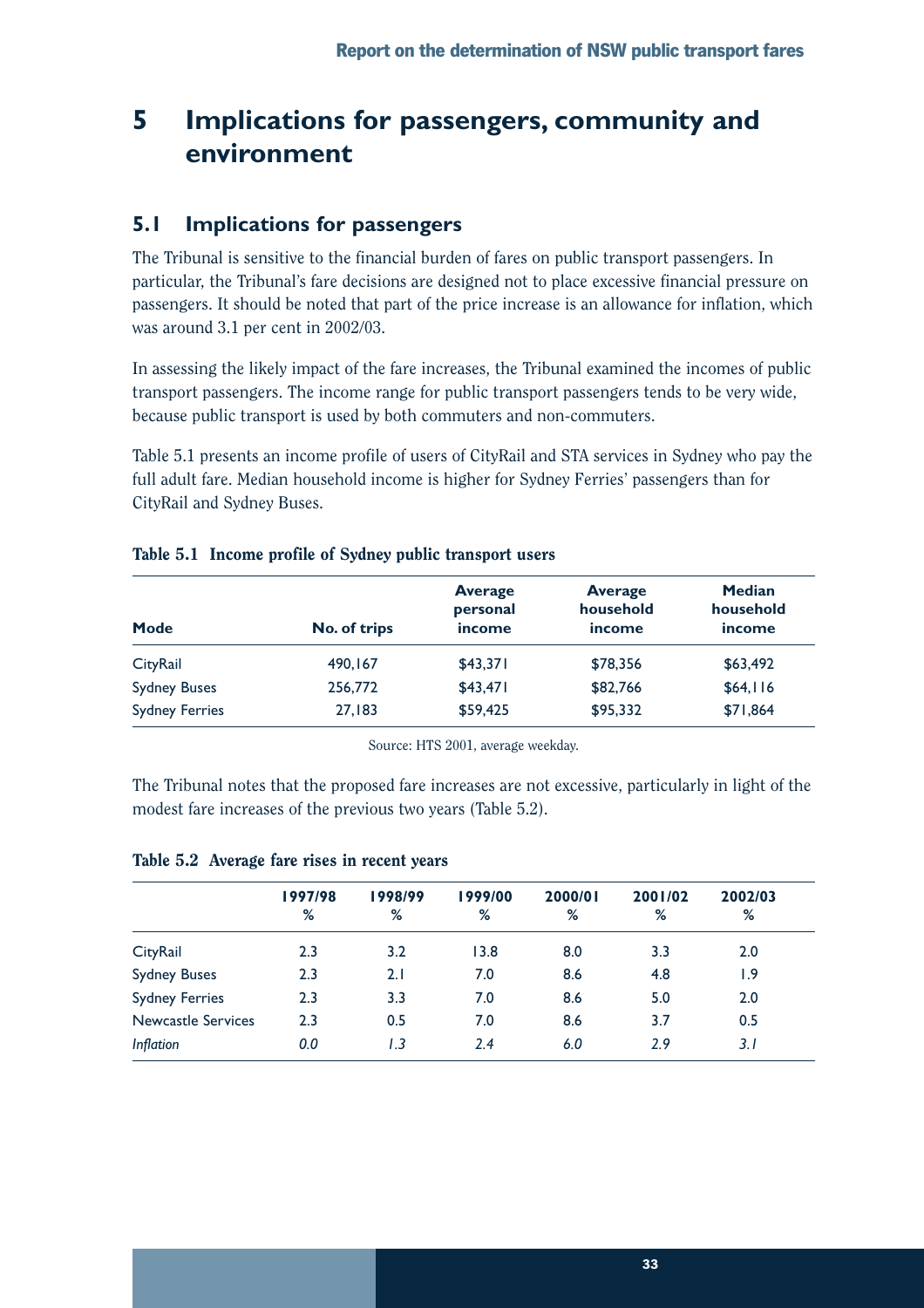Table 5.3 provides some examples to show how the new fare increases apply across a number of distance bands:

| <b>Agency</b>         | <b>Trip description</b>          | <b>Single Journey</b> |          | <b>Weekly/TravelTen</b> |                 |
|-----------------------|----------------------------------|-----------------------|----------|-------------------------|-----------------|
|                       |                                  | Old fare              | New fare | Old fare                | <b>New fare</b> |
|                       |                                  | \$                    | \$       | \$                      | \$              |
| CityRail              | Stanmore to Central              | 2.20                  | 2.20     | 17.00                   | 18.00           |
|                       | Fairfield to Parramatta          | 2.60                  | 2.80     | 20.00                   | 22.00           |
|                       | Parramatta to Central            | 3.80                  | 4.00     | 29.00                   | 31.00           |
|                       | Cronulla to Bondi Junction       | 5.20                  | 5.20     | 36.00                   | 37.00           |
|                       | Penrith to Central               | 6.60                  | 6.60     | 43.00                   | 44.00           |
| <b>Sydney Buses</b>   | Gladesville to Rozelle           | 2.60                  | 2.70     | 18.90                   | 19.70           |
|                       | Malabar to City (Market St)      | 3.40                  | 3.50     | 23.50                   | 24.50           |
|                       | Avalon to North Sydney           | 4.70                  | 4.80     | 19.90                   | 20.90           |
| <b>Sydney Ferries</b> | Manly to Circular Quay           | 5.40                  | 5.80     | 39.30                   | 42.90           |
|                       | Parramatta to Circular Quay      | 6.40                  | 7.00     | 45.10                   | 49.30           |
|                       | <b>Woolwich to Circular Quay</b> | 4.50                  | 4.80     | 29.10                   | 31.10           |

#### Table 5.3 Specific examples of fare changes

## **5.2 Implications for the community**

The Tribunal is required under Section 16 of the *Independent Pricing and Regulatory Tribunal Act*, 1992 to report on the likely annual cost to the Government if fares were not increased to the maximum permitted, and the STA were compensated from the Consolidated Fund for the revenue foregone. Table 5.4 shows the increase in farebox revenue for each agency from this determination on a full-year basis, assuming unchanged patronage in response to the fare increase.20

| <b>Agency</b>             | <b>Additional farebox revenue 2003/04</b> |
|---------------------------|-------------------------------------------|
| CityRail                  | \$23.1m                                   |
| <b>Sydney Buses</b>       | \$9.4m                                    |
| <b>Sydney Ferries</b>     | \$2.8m                                    |
| <b>Newcastle Services</b> | \$0.3m                                    |

|  |  |  | Table 5.4 Impact of the determination on agencies' farebox revenue |  |  |  |  |
|--|--|--|--------------------------------------------------------------------|--|--|--|--|
|--|--|--|--------------------------------------------------------------------|--|--|--|--|

The Tribunal's decision on Newcastle Services will change the composition of government funding because of the high proportion of concession fares. An increase in fares will raise concession payments, but will alleviate the need for deficit funding from government. The net savings to the taxpayer should be small.

<sup>20</sup> These estimates do not include extra revenue from higher free and concession ticket payments from the State Government. This revenue already comes from the Consolidated Fund.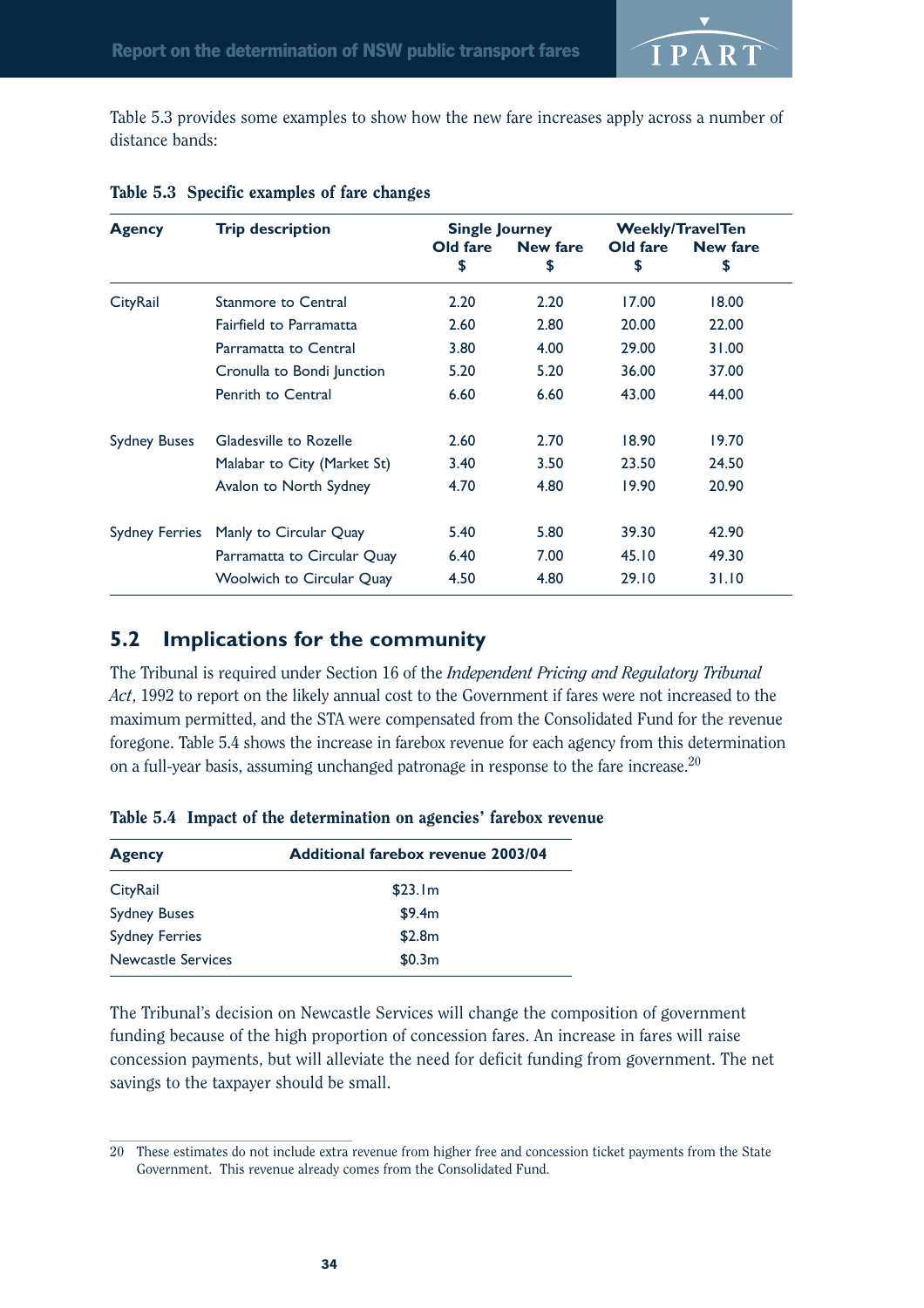Submissions received by the Tribunal indicated varying attitudes to public subsidies of transport. Some complained that public transport is over-subsidised, while others argued that the relative subsidies for road travel are even greater (with detrimental effects such as congestion and pollution). This raises the issue of agency 'self-promotion'—could/should CityRail and STA compare public and private subsidies at regular intervals, and/or outline the benefits of public transport for non-users?

Finally, the Tribunal's determination is not likely to affect general price inflation. Information from the ABS indicates that public transport spending is a very small component of the basket of goods and services that are monitored in inflation statistics.

## **5.3 Implications for the environment**

Public transport is an environmentally-friendly alternative to the use of private motor vehicles. The extent to which environmental benefits, notably reduced pollution, can be realised will depend on factors such as the relative cost of public versus private transport, and the propensity for private vehicle users to switch to public transport. This, in turn, will be influenced by accessibility, service quality and frequency of public transport.

The Tribunal has considered usage trends of public transport, and the extent to which fare increases may affect demand for public transport services. The TDC collects and publishes information on Sydney household travel patterns.

This information suggests a relative shift towards the use of private vehicles, but not at the expense of public transport. Data indicates that between 1991 and 1999, public transport's share of total trips remained stable at around 11 per cent. In contrast, the share of private vehicles trips made on weekdays increased from 67 per cent in 1991 to 70 per cent in 1999. Overall, the actual number of trips undertaken by car increased by around 18 per cent, compared to around 12 per cent for rail and 5 per cent for buses.

The majority of evidence available to the Tribunal suggests that price has only a small influence on the decision to use public transport. Other issues such as service quality, timeliness, frequency, convenience and accessibility are likely to be more important determinants of public transport demand.

During the 2001/02 Determination of Public Transport Fares, the Tribunal commissioned an independent study by the Centre for International Economics (CIE) on subsidies and the social costs and benefits of public transport.<sup>21</sup> The study indicated that changes in public transport fare levels are unlikely to have a major impact on patronage levels, and that a range of factors are considered by the traveller when determining travel mode. The study states: $22$ 

The effectiveness of public transport subsidies in controlling transport externalities depends partly on the influence they have on fares, and, through these, on the relative price of travel by these modes compared with car. The influence is only partial because

<sup>21</sup> Centre for International Economics, *Subsidies and the social costs and benefits of public transport*, March 2001. Available from the Tribunal's website, www.ipart.nsw.gov.au.

<sup>22</sup> Op cit, pp 38 and 43.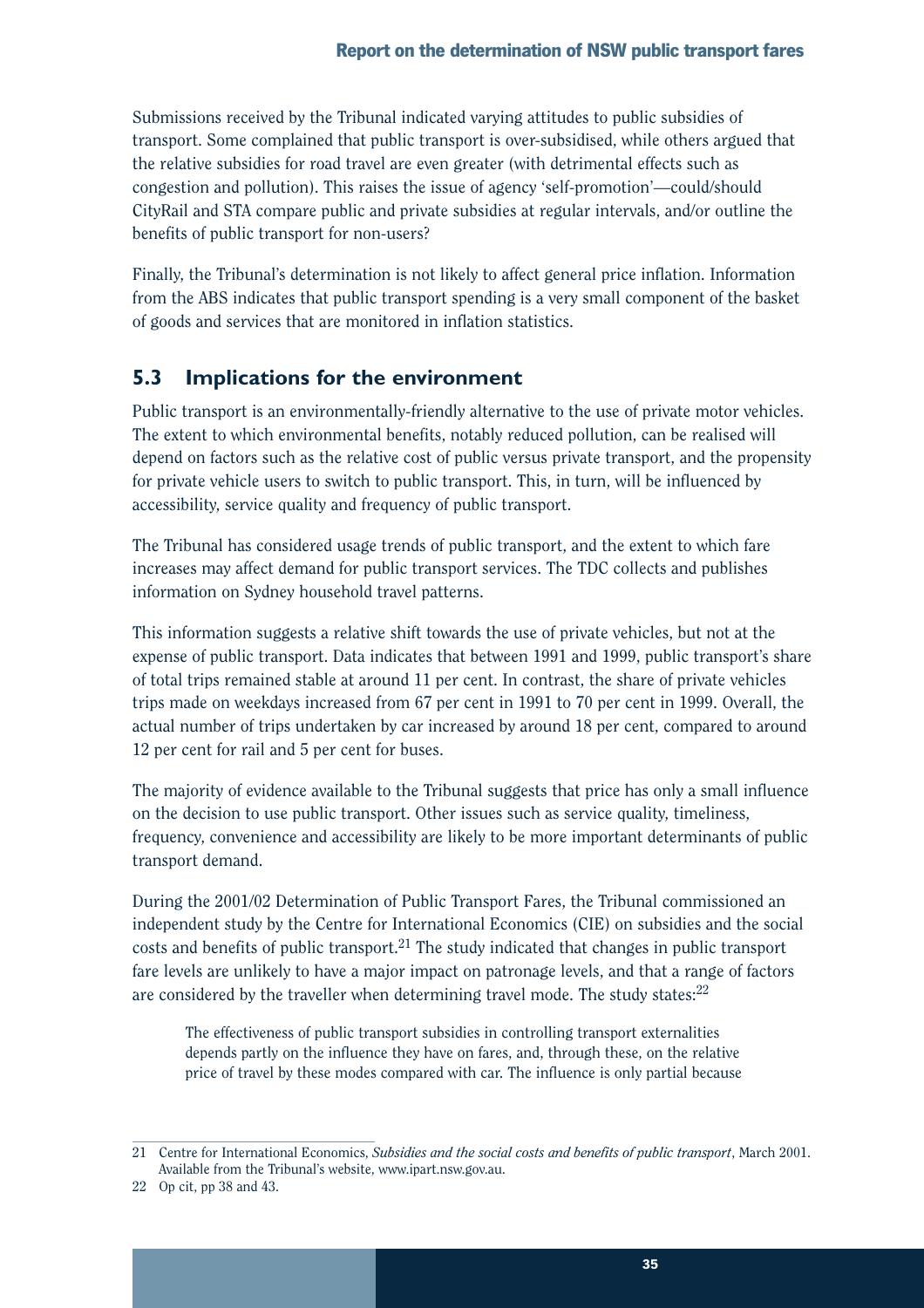![](_page_39_Picture_1.jpeg)

subsidies can also be used to change the quality of service at a given fare—through expenditure that change journey speed, frequency, reliability, comfort and safety. The EPA and NCOSS have emphasised that these factors play a significant role in inhibiting public transport patronage. Mees (2000, p 86) also points out that '… public transport is already cheaper than owning and operating a car. It is flexibility, convenience and door to door travel times that count most'.

The Tribunal does not expect this determination to have adverse environmental effects through a switch from public transport to cars.

Support for the financial health of the agencies should have positive long-term implications for the public transport network, which in turn is good for the environment. The Tribunal acknowledges the financial burden facing the agencies as they aim to improve public transport standards in line with community expectations, and sees appropriate fare increases as a means to ensure their long-term viability. For example, increased farebox revenue for Sydney Buses should assist the replacement of older buses with new vehicles that are friendlier to the environment and more attractive as a transport alternative for the community.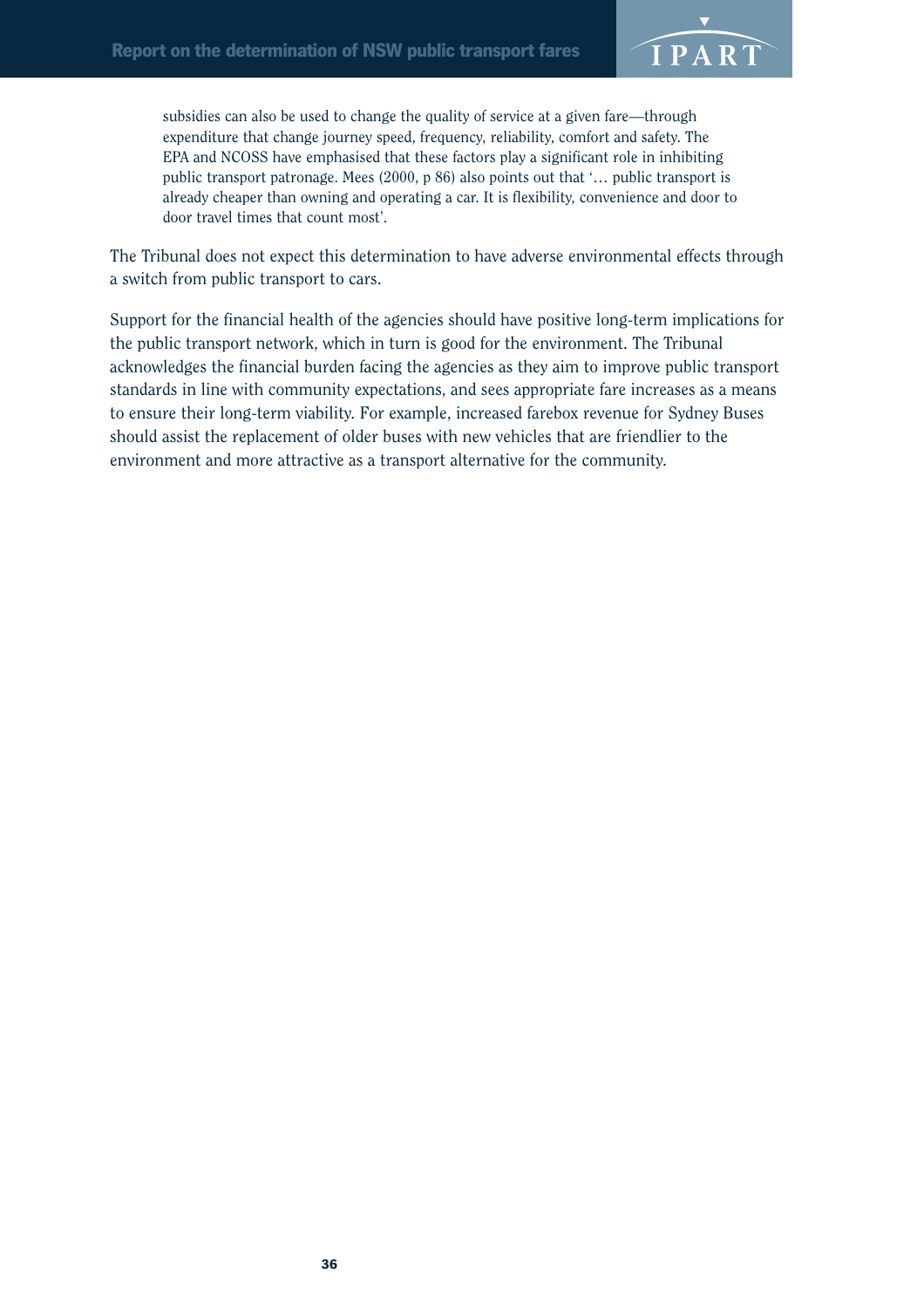## **6 Fare determinations in detail**

## **6.1 CityRail fares schedule**

The fares schedule is part of Determination No. 5 of 2003 made by the Tribunal under Section 11(1) of the *Independent Pricing and Regulatory Tribunal Act*, 1992.

| <b>Distance</b>   | <b>Single</b>            | <b>Half Single</b> | <b>Return</b>         | <b>Half Return</b> | <b>Weekly</b> | <b>Off-Peak</b><br><b>Return</b> |
|-------------------|--------------------------|--------------------|-----------------------|--------------------|---------------|----------------------------------|
| km                | \$                       | \$                 | \$                    | \$                 | \$            | \$                               |
| 5                 | 2.20                     | 1.10               | 4.40                  | 2.20               | 18.00         | 2.60                             |
| 10                | 2.80                     | 1.40               | 5.60                  | 2.80               | 22.00         | 3.40                             |
| 15                | 3.00                     | 1.50               | 6.00                  | 3.00               | 25.00         | 3.60                             |
| 20                | 3.60                     | 1.80               | 7.20                  | 3.60               | 28.00         | 4.40                             |
| 25                | 4.00                     | 2.00               | 8.00                  | 4.00               | 31.00         | 4.80                             |
| 30                | 4.40                     | 2.20               | 8.80                  | 4.40               | 33.00         | 5.40                             |
| 35                | 4.40                     | 2.20               | 8.80                  | 4.40               | 34.00         | 5.40                             |
| 45                | 5.20                     | 2.60               | 10.40                 | 5.20               | 37.00         | 6.40                             |
| 55                | 6.00                     | 3.00               | 12.00                 | 6.00               | 40.00         | 7.40                             |
| 65                | 6.60                     | 3.30               | 13.20                 | 6.60               | 44.00         | 8.00                             |
| 75                | 8.00                     | 4.00               | 16.00                 | 8.00               | 47.00         | 9.80                             |
| 85                | 8.80                     | 4.40               | 17.60                 | 8.80               | 50.00         | 10.80                            |
| 95                | 9.80                     | 4.90               | 19.60                 | 9.80               | 52.00         | 12.00                            |
| 105               | 10.20                    | 5.10               | 20.40                 | 10.20              | 54.00         | 12.40                            |
| 115               | 11.40                    | 5.70               | 22.80                 | 11.40              | 56.00         | 14.00                            |
| 125               | 12.80                    | 6.40               | 25.60                 | 12.80              | 59.00         | 15.60                            |
| 135               | 13.00                    | 6.50               | 26.00                 | 13.00              | 64.00         | 15.80                            |
| 155               | 15.00                    | 7.50               | 30.00                 | 15.00              | 70.00         | 18.40                            |
| 175               | 17.00                    | 8.50               | 34.00                 | 17.00              | 74.00         | 21.00                            |
| 195               | 21.00                    | 10.50              | 42.00                 | 21.00              | 82.00         | 26.00                            |
| 215               | 21.00                    | 10.50              | 42.00                 | 21.00              | 82.00         | 26.00                            |
| 235               | 25.00                    | 12.50              | 50.00                 | 25.00              | 96.00         | 31.00                            |
| 255               | 25.00                    | 12.50              | 50.00                 | 25.00              | 96.00         | 31.00                            |
| 305               | 28.00                    | 14.00              | 56.00                 | 28.00              | 108.00        | 34.00                            |
| $305+$            | 28.00                    | 14.00              | 56.00                 | 28.00              | 108.00        | 34.00                            |
| <b>TravelPass</b> | \$                       |                    | <b>Child Off-Peak</b> |                    | \$            |                                  |
| Red               | 32.00<br>Sydney Suburban |                    |                       | 2.40               |               |                                  |
| Green             | 40.00                    |                    | Newcastle Suburban    |                    | 2.40          |                                  |
| Yellow            | 44.00                    |                    | Outer Metropolitan    |                    | 3.50          |                                  |
| Pink              | 47.00                    |                    | CityRail              |                    | 5.70          |                                  |
| Purple            | 54.00                    |                    |                       |                    |               |                                  |

Table 6.1 Maximum fares for CityRail railway passenger services from 31 August 2003

Notes:

1. Quarterly TravelPass = 11 x weekly fare.

2. Yearly TravelPass =  $40x$  weekly fare.

3. Children over 4 years and under 16 years are eligible for the Child Off-Peak fare.

4. Eligibility for half-fare tickets is as specified by the State Rail Authority from time to time. Details are available from the State Rail Authority and at http://www.cityrail.nsw.gov.au/tickets/concession\_fares.htm.

5. Off-peak tickets are available after 9am on weekdays and all day on weekends and public holidays.

6. Boundaries of the Child Off-Peak zones are as specified by the State Rail Authority from time to time.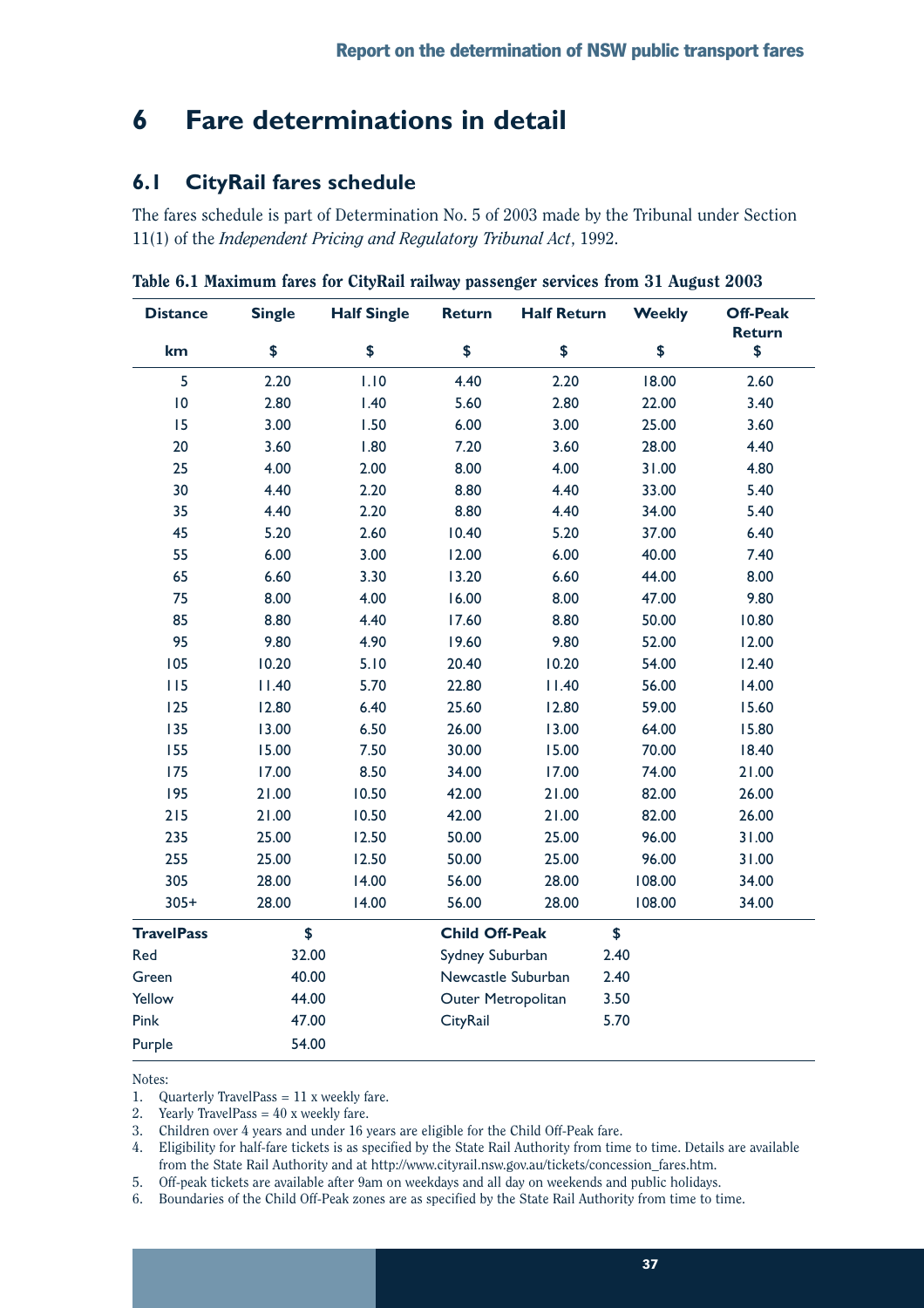![](_page_41_Picture_1.jpeg)

## **6.2 State Transit Authority fares schedule**

The fares schedule is part of Determination No. 6 of 2003 made by the Tribunal under Section 11(1) of the *Independent Pricing and Regulatory Tribunal Act*, 1992.

| <b>SYDNEY BUSES FARES</b>                     | Adult (\$) | Concession (\$) |  |
|-----------------------------------------------|------------|-----------------|--|
| Single ride fares                             |            |                 |  |
| I-2 Sections                                  | 1.60       | 0.80            |  |
| 3-5 Sections                                  | 2.70       | 1.30            |  |
| 6-9 Sections                                  | 3.50       | 1.70            |  |
| 10-15 Sections                                | 4.00       | 2.00            |  |
| 16+ Sections                                  | 4.80       | 2.40            |  |
| <b>TravelTen</b>                              |            |                 |  |
| Blue: I-2 Sections                            | 11.80      | 5.90            |  |
| Brown: 3-5 Sections                           | 19.70      | 9.80            |  |
| Red: 6-9 Sections                             | 24.50      | 12.20           |  |
| Green: 10-15 Sections                         | 33.20      | 16.60           |  |
| Orange: 16+ Sections                          | 41.80      | 20.90           |  |
| <b>TravelPass - Bus and Ferry</b>             |            |                 |  |
| <b>Blue</b>                                   | 29.00      | 14.50           |  |
| Orange                                        | 36.00      | 18.00           |  |
| 2 Zone                                        | 29.00      | 14.50           |  |
| Pittwater                                     | 49.00      | 24.50           |  |
| TravelPass <sup>1,2</sup> Bus, Ferry and Rail |            |                 |  |
| Red                                           | 32.00      | 16.00           |  |
| Green                                         | 40.00      | 20.00           |  |
| Yellow                                        | 44.00      | 22.00           |  |
| Pink                                          | 47.00      | 23.50           |  |
| Purple                                        | 54.00      | 27.00           |  |
| <b>BusTripper</b>                             | 10.90      | 5.40            |  |
| DayTripper (Bus/ferry/rail daily)             | 15.00      | 7.50            |  |

Table 6.2 Maximum fares for STA Sydney Buses services from 31 August 2003

Notes:

1. Quarterly TravelPass = 11 x weekly fare.

2. Yearly TravelPass  $= 40$  x weekly fare.

3. All half-fare concessions have been rounded down to the nearest 10 cents.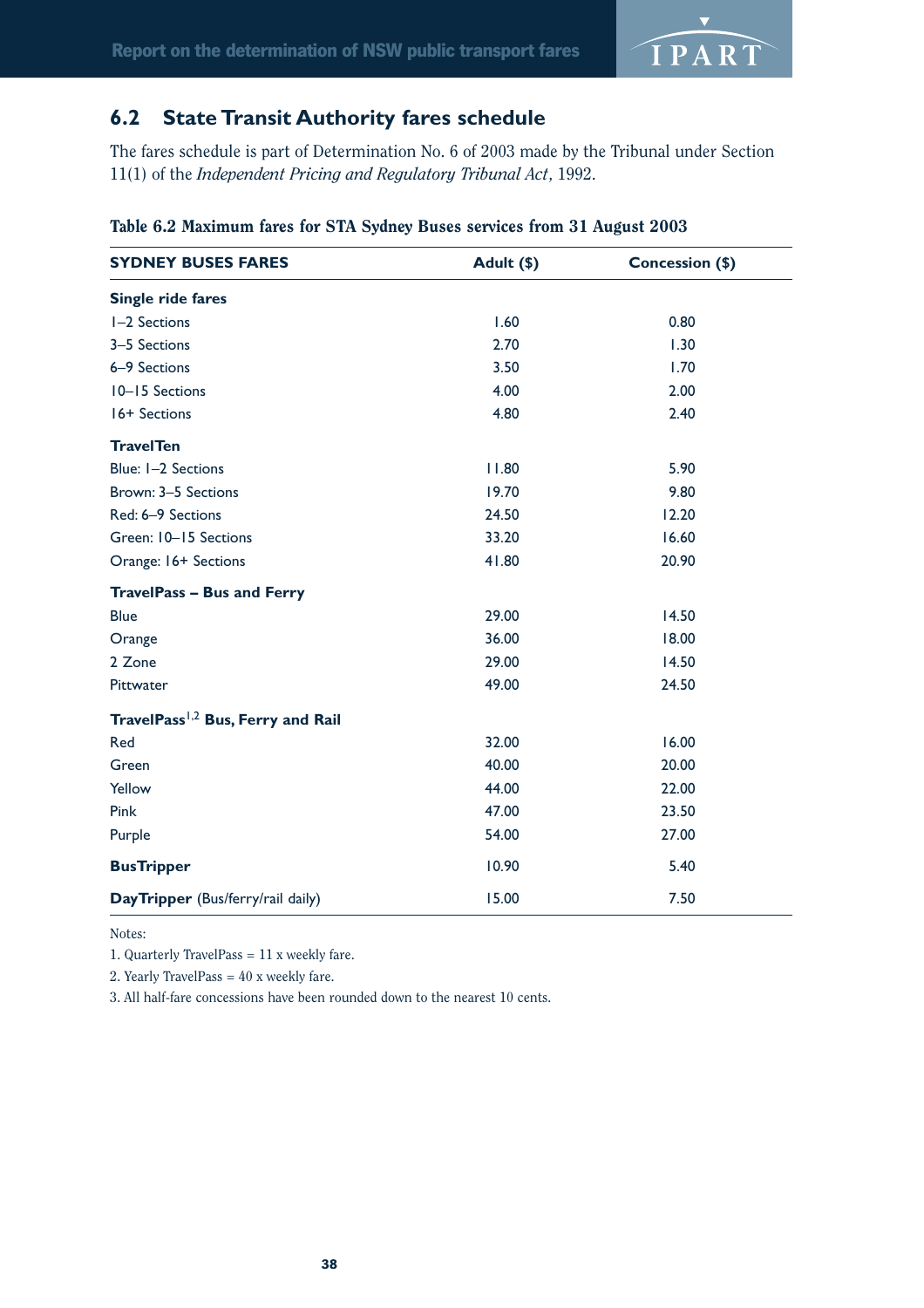| <b>FERRY FARES</b>                          | Adult (\$) | Concession (\$) |
|---------------------------------------------|------------|-----------------|
| <b>Single</b>                               |            |                 |
| Inner Harbour Zone I/Upper Parramatta River | 4.50       | 2.20            |
| Inner Harbour Zone 2                        | 4.80       | 2.40            |
| Manly/Rydalmere                             | 5.80       | 2.90            |
| Parramatta                                  | 7.00       | 3.50            |
| Manly JetCat                                | 7.50       |                 |
| <b>Ferry Ten</b>                            |            |                 |
| Inner Harbour Zone I                        | 28.50      | 14.20           |
| Inner Harbour Zone 2                        | 31.10      | 15.50           |
| Manly/Rydalmere                             | 42.90      | 21.40           |
| Parramatta                                  | 49.30      | 24.60           |
| Manly JetCat                                | 62.50      |                 |

### Table 6.3 Maximum fares for STA ferry services from 31 August 2003

Note:

1. All half-fare concessions have been rounded down to the nearest 10 cents.

### Table 6.4 Maximum fares for STA Newcastle Services from 31 August 2003

| <b>NEWCASTLE FARES</b>    | Adult (\$) | Concession (\$) |
|---------------------------|------------|-----------------|
| <b>Time</b>               |            |                 |
| I Hour                    | 2.60       | 1.30            |
| 4 Hours                   | 5.10       | 2.50            |
| TimeTen   Hour            | 21.50      | 10.70           |
| All day                   | 7.80       | 3.90            |
| <b>Stockton Ferry</b>     | 1.90       | 0.90            |
| TravelPass <sup>1,2</sup> |            |                 |
| Orange                    | 36.00      | 18.00           |
| Yellow                    | 44.00      | 22.00           |
| Pink                      | 47.00      | 23.50           |

Notes:

1. Quarterly TravelPass = 11 x weekly fare.

2. Yearly TravelPass = 40 x weekly fare.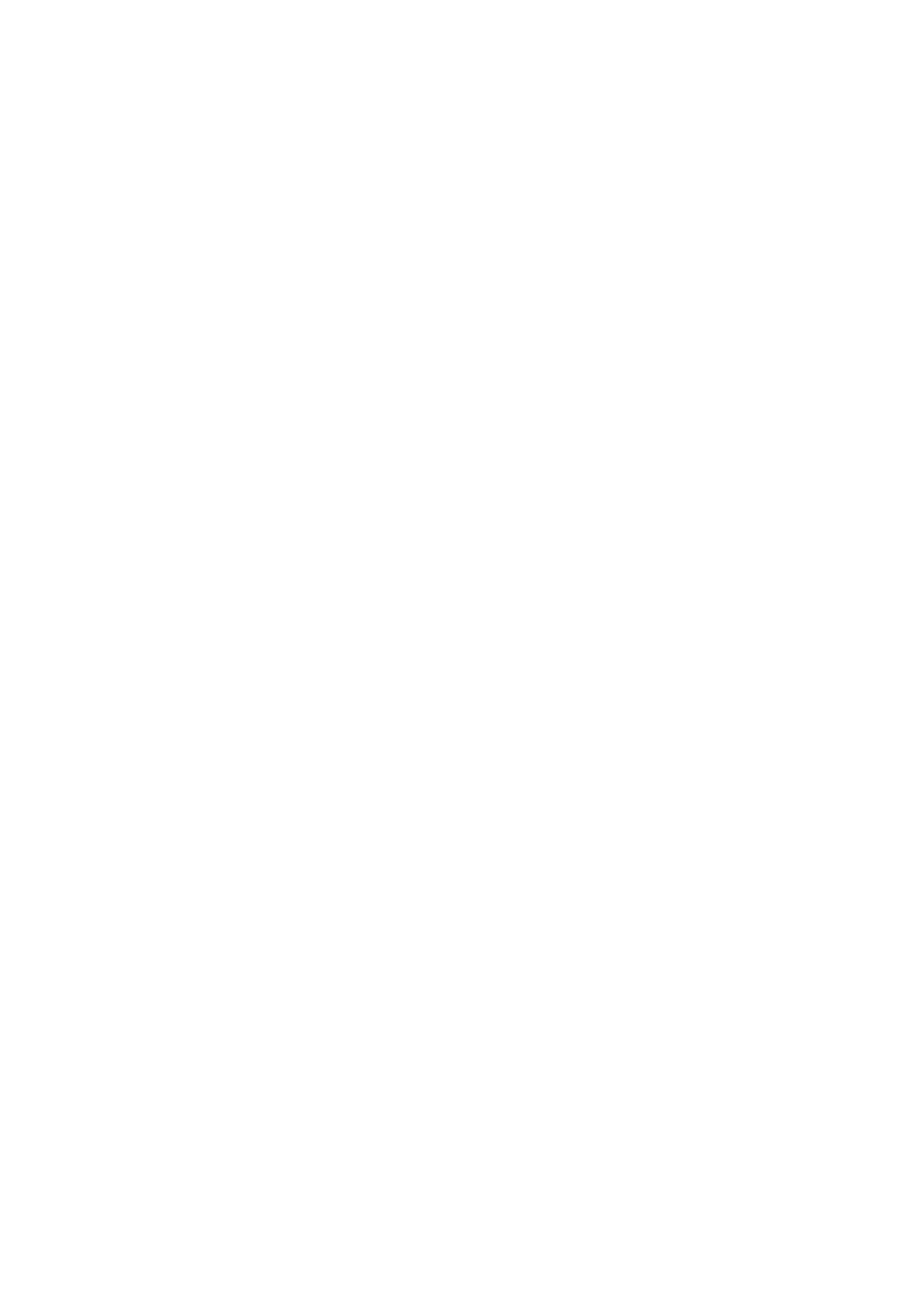## **7 Issues for agencies to consider prior to the 2004 review**

The 2003 public transport fare determination has raised a number of issues that the Tribunal wishes to consider in more detail prior to the next determination. The most significant of these issues include:

- developing robust estimates of efficient costs for each agency
- developing better performance criteria and reporting processes
- the plans and strategies of each agency to improve passenger volumes
- whether ancillary activities should be excluded from cost recovery calculations (eg car parking).

The proposed introduction of integrated ticketing will also have implications for the Tribunal's future determinations, primarily with regard to fare structures. Issues noted by the Tribunal that may be affected by integrated ticketing include:

- deciding on level of discount that should apply to multi-trip and periodical fares
- reducing the off-peak return ticket discount (as proposed by CityRail), and the possible introduction of an off-peak single ticket
- introducing a TravelTen ticket for CityRail, but not until integrated ticketing smartcards are introduced in mid to late 2004
- defining TravelPass zones that are not based on distance from the CBD (eg, it is not possible to purchase a pass that radiates from Parramatta)
- removing multiple flagfalls from multi-modal tickets.

The current Ministerial Inquiry into transport funding may provide guidance for many of these matters. Where needed, the Tribunal will also release issues papers or undertake further consultation. The Tribunal recognises that it may not be able to resolve all of these issues by the next determination, and will try to prioritise the list and address the most important issues first.

In addition, this process has raised a number of items that the Tribunal requires agencies to consider and report back on prior to the 2004 determination. These include:

- The Railway Technical Society argues that fares could be restructured to reflect characteristics other than distance. For example, express services could be more expensive. CityRail raised a similar issue with the Secretariat in a recent meeting.
- CityRail proposes to reduce the number of longer distance bands within its fare structure.
- Submissions must be in on time. Many community groups were severely handicapped by the delay in agency submissions this year. Some groups organised meetings to discuss the agencies' submissions soon after 28 April (the original agency deadline), only to cancel them because submissions were not received until 16 May. The private bus and private ferry associations also delayed their submissions until they had an opportunity to view the STA submission, meaning that community groups were not able to view either the BCA or CVA submissions until late May.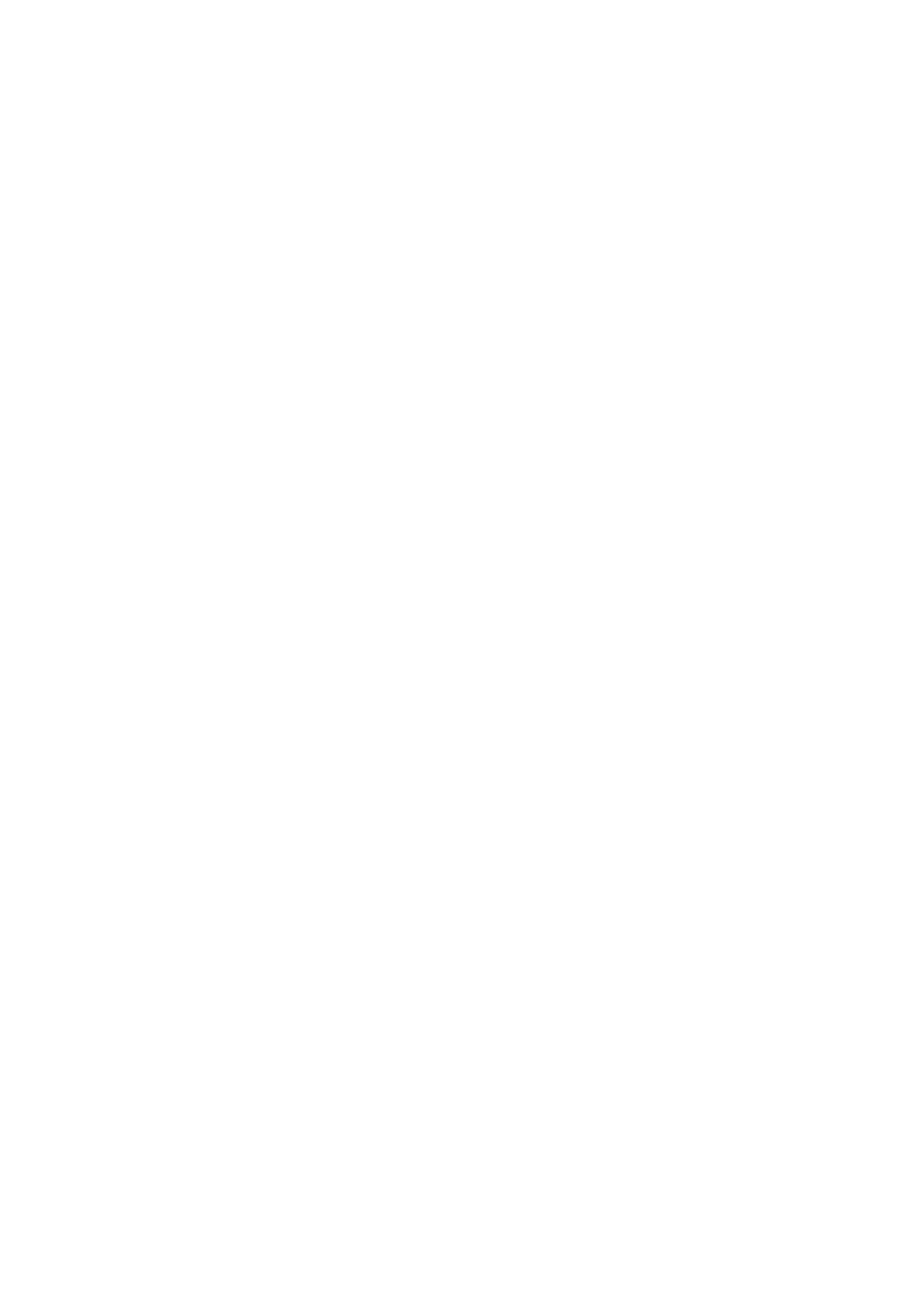## **Appendix 1 List of submissions**

The Tribunal received submissions from the following organisations and individuals.

## **Organisations**

Action for Public Transport Australian Council for Infrastructure Development Limited Blue Mountains Commuter and Transport Users Association Campbelltown and District Commuters Association Campbelltown City Council Combined Pensioners and Superannuants Association of NSW Combined Pensioners and Superannuants Association Commuter Council of NSW NSW Council of Social Service Public Interest Advocacy Centre Public Service Association of NSW Rail Tram and Bus Industry Union Railway Technical Society of Australasia Retired Members Association (LHMU) Retired Teachers Association Southern Cross University Springwood and Winmalee Action Group State Rail Authority of NSW State Transit Authority of NSW Vaucluse Progress Association Western Sydney Community Forum Wollongong University Postgraduate Association Woollahra Municipal Council

## **Individuals**

| Adams, Jeanette   | Hayes, Richard    | Romero, Mark     |
|-------------------|-------------------|------------------|
| Ashlin, Mark      | Hegarty, John     | Simm, Shaun      |
| Beeney, A J       | Ireland, Tom      | Sinclair, W      |
| Bendall, Kirk     | Irving, Miles     | Skinner, Harold  |
| Bruzgulis, Maris  | Jones, Pru        | Styles, Wayne    |
| Caldwell, David   | Li, Richard       | Sutherland, Greg |
| Cooper, David     | Long, Marilyn     | Tanko, Tanya     |
| Craig, William    | Mitchell, Jeffrey | Vnuk, Joseph     |
| Crawford, P       | Myers, Hazel      | White, Patrick   |
| Cuschieri, Julian | Owen, Ted         | Williamson, Jean |
| Eames, Graham     | Ready, John       |                  |
|                   |                   |                  |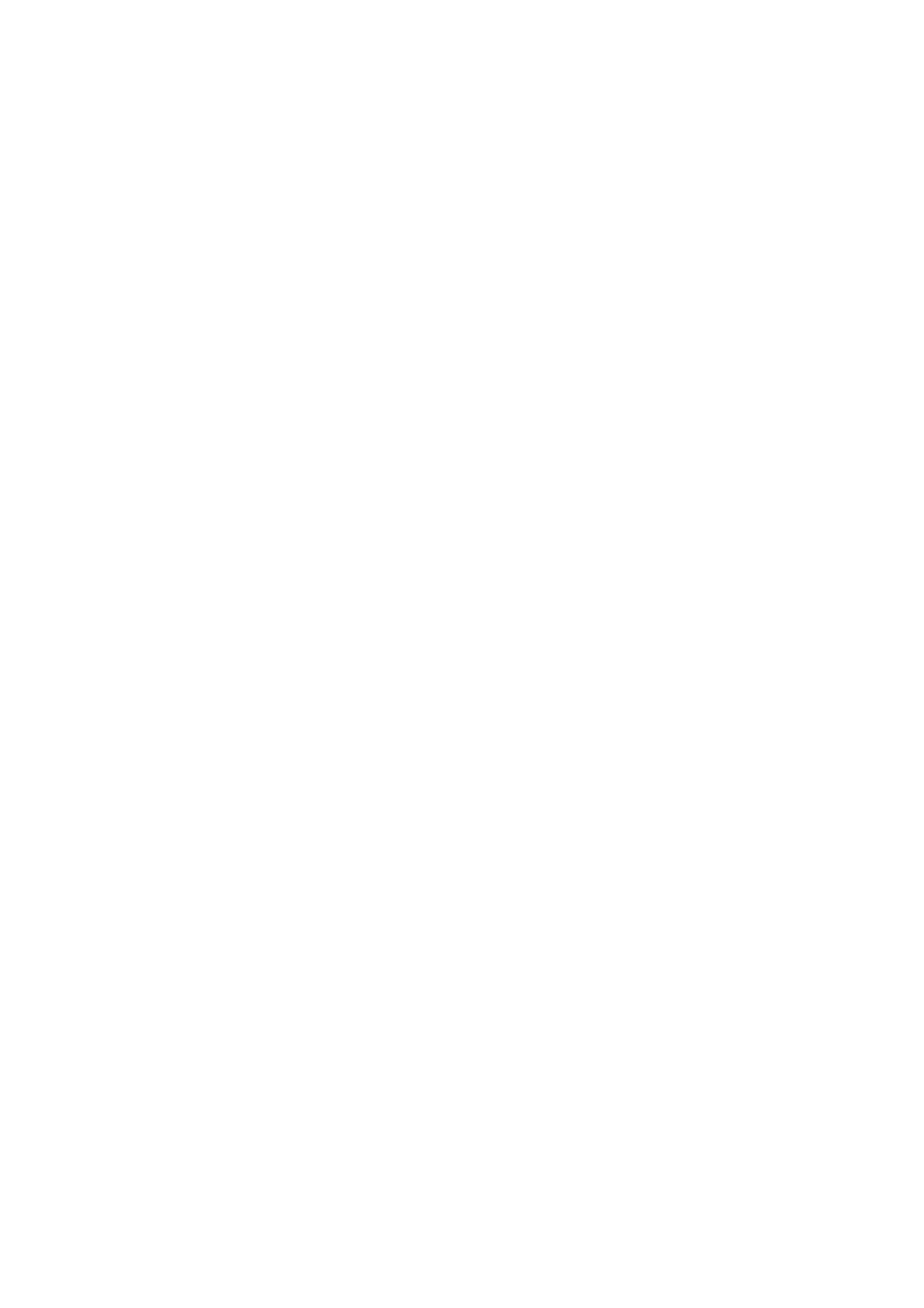## **Appendix 2 Presenters at the public hearing**

### The presenters at the public hearing on 3 July were:

State Transit Authority (John Stott) CityRail (Vince Graham) Action for Public Transport (Allan Miles) Blue Mountains Commuter Association (Paul Trevaskis) Commuter Council of NSW (Kevin Parish) Railway Technical Society of Australasia (Philip Laird)

### Also attending the hearing were:

Margaret Brazel (StateRail) David Caldwell Malcom Currey Dick Day (StateRail) Sharyn Doyle (StateRail) Paul Dunn (STA) Graham Hoskin (Action for Public Transport) Richard Langereis (Ministry of Transport) Leanne Lincoln (2GB News) Peter McCallum (Action for Public Transport and Commuter Council) David Royle Peter Scarlett (StateRail) Yarie Scrutas (ABC News) Bill Watson (STA) Jim Wellsmore (Public Interest Advocacy Centre)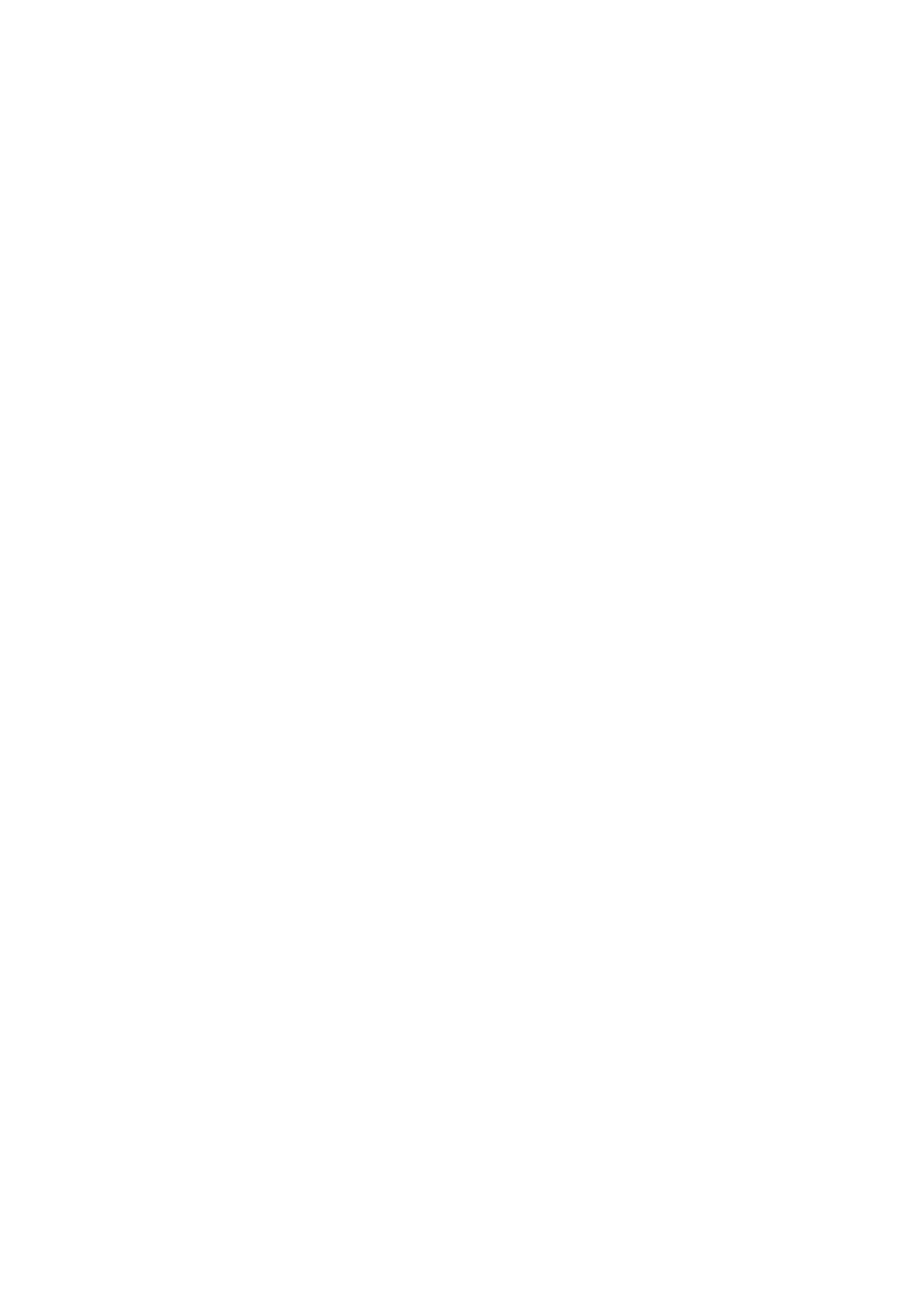## **Appendix 3 IPART Act requirements**

### Section 15 requirements

Section 15 of the IPART Act details the matters to be considered by the Tribunal when making a determination. The section is reproduced in full below.

### (15) Matters to be considered by Tribunal under this Act

- (1) In making determinations and recommendations under this Act, the Tribunal is to have regard to the following matters (in addition to any other matters the Tribunal considers relevant):
	- (a) the cost of providing the services concerned
	- (b) the protection of consumers from abuses of monopoly power in terms of prices, pricing policies and standard of services
	- (c) the appropriate rate of return on public sector assets, including appropriate payment of dividends to the Government for the benefit of the people of New South Wales
	- (d) the effect on general price inflation over the medium term
	- (e) the need for greater efficiency in the supply of services so as to reduce costs for the benefit of consumers and taxpayers
	- (f) the need to maintain ecologically sustainable development (within the meaning of Section 6 of the *Protection of the Environment Administration Act*, 1991) by appropriate pricing policies that take account of all the feasible options available to protect the environment
	- (g) the impact on pricing policies of borrowing, capital and dividend requirements of the government agency concerned and, in particular, the impact of any need to renew or increase relevant assets
	- (h) the impact on pricing policies of any arrangements that the government agency concerned has entered into for the exercise of its functions by some other person or body
	- (i) the need to promote competition in the supply of the services concerned
	- (j) considerations of demand management (including levels of demand) and least-cost planning
	- (k) the social impact of the determinations and recommendations
	- (l) standards of quality, reliability and safety of the services concerned (whether those standards are specified by legislation, agreement or otherwise).
- (2) In any report of a determination or recommendation made by the Tribunal under this Act, the Tribunal must indicate what regard it has had to the matters set out in Subsection (1) in reaching that determination or recommendation.
- (3) To remove any doubt, it is declared that this section does not apply to the Tribunal in the exercise of any of its functions under Section 12A.
- (4) This section does not apply to the Tribunal in the exercise of any of its functions under Section 11(3).

Table A3.1 indicates where the matters have been considered throughout the report by the Tribunal in making this determination.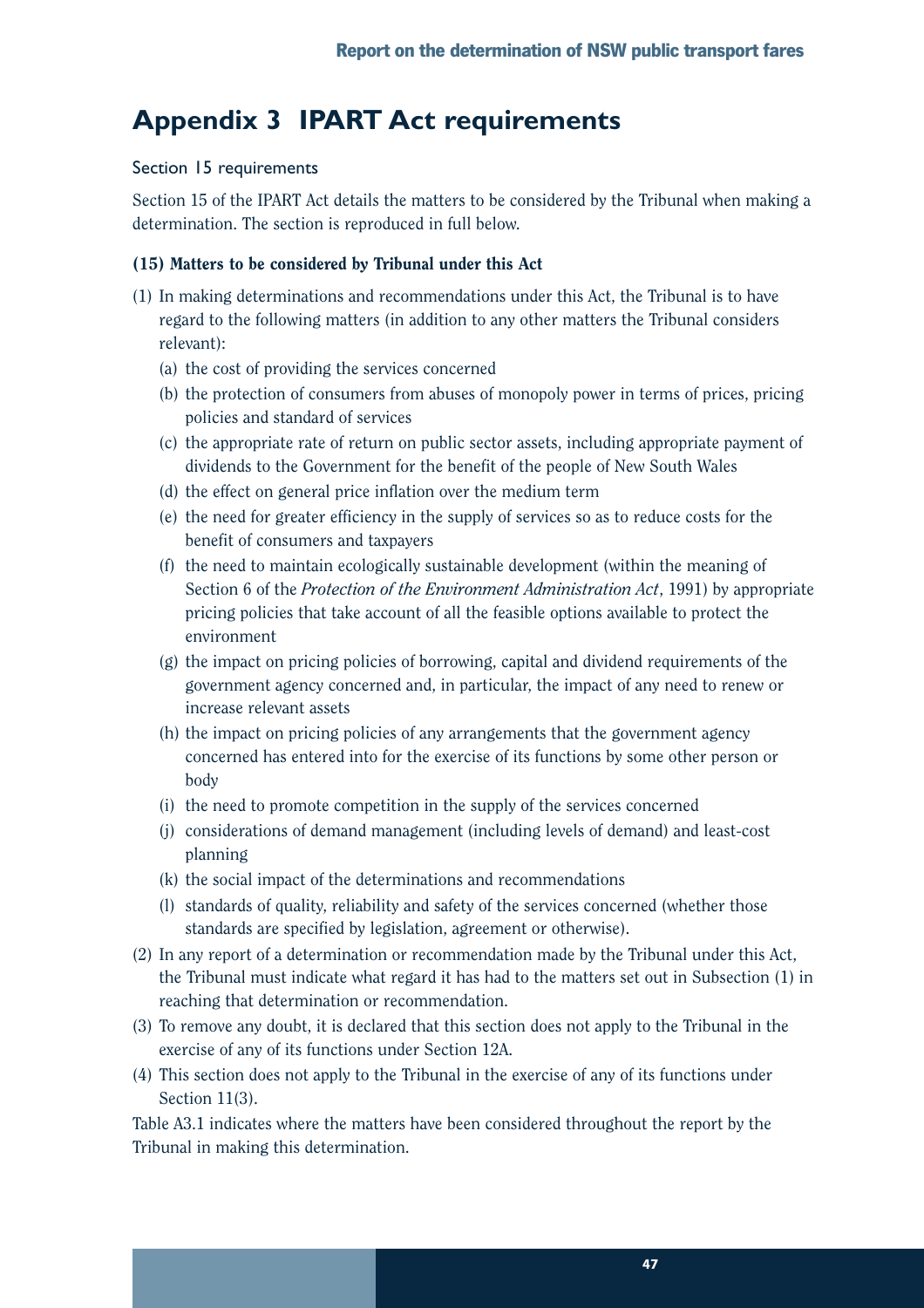![](_page_51_Picture_1.jpeg)

### Table A3.1 Consideration of Section 15 matters by Tribunal for the Public Transport Fare determination

|     | Section 15(1)                                                | <b>Report reference</b>           |
|-----|--------------------------------------------------------------|-----------------------------------|
| (a) | cost of providing the service                                | Sections 4.1, 4.2, 4.3, 4.4       |
| (b) | protection of consumers from abuse of monopoly power         | Sections 4.1.5, 4.2.4, 4.3.4, 5.1 |
| (c) | appropriate rate of return and dividends                     | Sections 4.1, 4.2, 4.3, 4.4       |
| (d) | effect on general price inflation                            | Section 5.2                       |
| (e) | improved efficiency in supply of services                    | Sections 4.1, 4.2, 4.3, 4.4       |
| (f) | ecologically sustainable development                         | Section 5.3                       |
| (g) | impact on borrowing, capital and dividend requirements       | Sections 4.1.6, 4.2.5, 4.3.5      |
| (h) | additional pricing policies                                  | Sections 3.2, 4.1.5, 4.2.4, 4.3.4 |
| (i) | need to promote competition                                  | Sections 4.1.1, 4.2.1             |
| (i) | considerations of demand management                          | Section 5.3                       |
| (k) | the social impact on customers                               | Sections 4.1.5, 4.2.4, 4.3.4, 5.1 |
| (1) | standards of quality, reliability and safety of the services | Sections 4.1, 4.2, 4.3, 4.4       |

### Section 16 requirements

Section 16 of the IPART Act requires the Tribunal to report on the likely impact to the Consolidated Fund if fares were not increased to the maximum permitted. This information is contained in Section 5.2.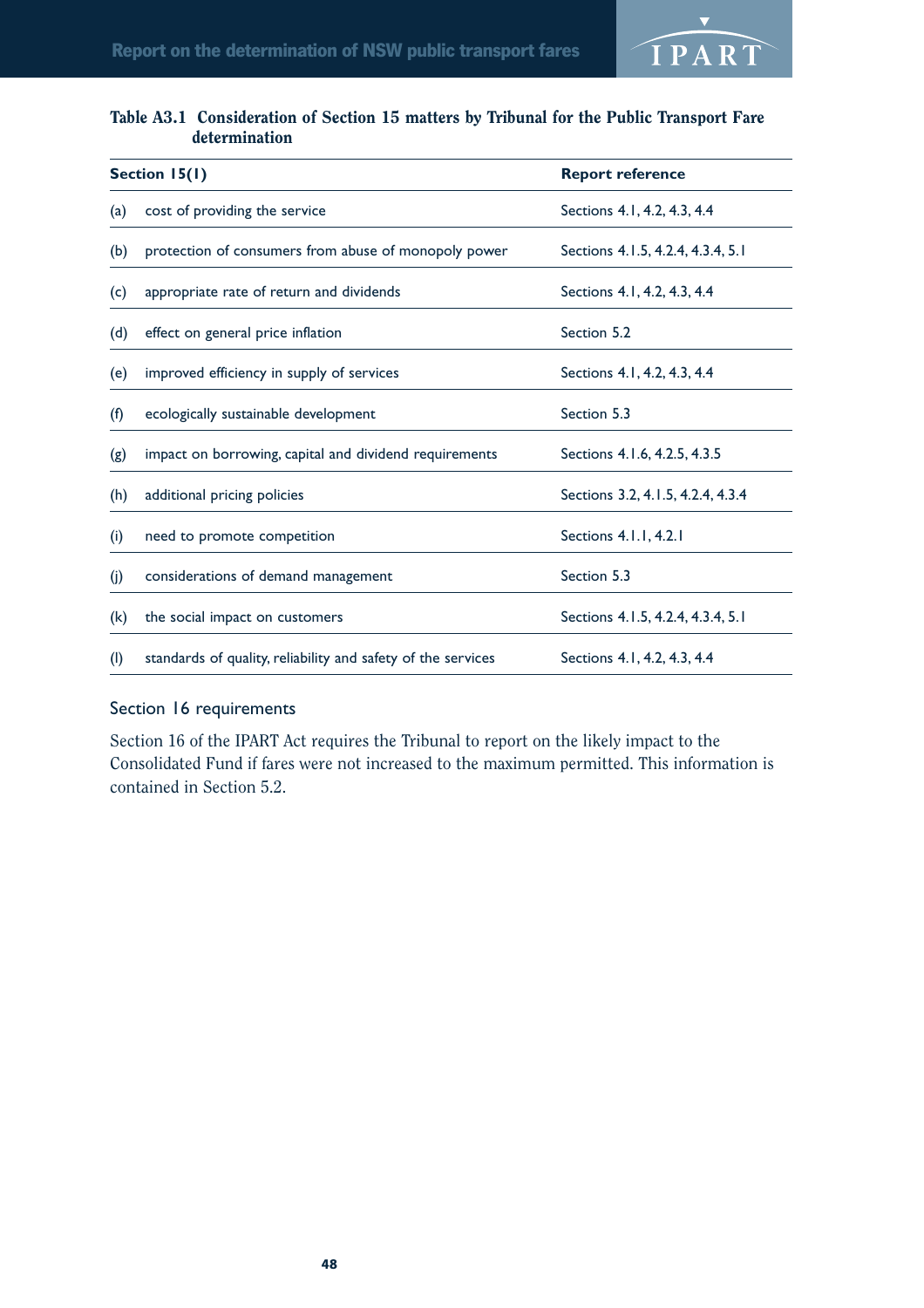## **Appendix 4 NSW Public Transport: Description**

The Transport Data Centre (TDC) estimates that on an average weekday in Sydney in 2001 residents made 5.0 per cent of all trips by train, 5.9 per cent by bus and 0.2 per cent by ferries. Public bus services provide 56 per cent of these bus passenger trips.

| Mode                          | 1991<br>'000 | 2000<br>'000 | 2001<br>'000' | Annual %<br>change | %<br>change |
|-------------------------------|--------------|--------------|---------------|--------------------|-------------|
|                               |              |              |               | 1991/004           | 2000/2001   |
| Vehicle driver                | 6,366        | 7,519        | 7,594         | 1.9%               | 1.0%        |
| Vehicle passenger             | 2,850        | 3,403        | 3,404         | 2.0%               | 0.0%        |
| <b>Total private vehicle</b>  | 9,216        | 10,921       | 10,998        | 1.9%               | 0.7%        |
| Train                         | 691          | 784          | 776           | 1.4%               | $-1.0%$     |
| <b>Bus</b>                    | 917          | 921          | 885           | 0.0%               | $-3.9%$     |
| Government bus                |              |              | 559           |                    |             |
| Private bus                   |              |              | 326           |                    |             |
| Ferry                         | 33           | 34           | 38            | 0.5%               | 11.7%       |
| <b>Total public transport</b> | 1,641        | 1,739        | 1,699         | 0.6%               | $-2.3%$     |
| Walk only                     | 2,700        | 2,724        | 2,713         | 0.1%               | $-0.4%$     |
| <b>Bicycle</b>                | 98           | 86           | 0             | $-1.5%$            | 17.6%       |
| Taxi                          | 103          | 119          | 117           | 1.6%               | $-1.3%$     |
| Other                         | 20           | 61           | 83            | 13.4%              | 35.8%       |

Table A4.1 Trips by mode on an average *weekday*, 1991,1 20002 and 20013 (unlinked trip legs)

Notes:

1 All data sourced from 1991/92 HTS, weighted to represent travel by the 1991 Estimated Resident Population (ERP) from the ABS.

2 All data sourced from waves 2 to 4 of the HTS (1998/99, 1999/2000 and 2000/01) pooled together and weighted to represent travel by the 2000 Estimated Resident Population (ERP) from the ABS.

3 All data sourced from waves 3 to 5 of the HTS (1999/2000, 2000/01 and 2001/02) pooled together and weighted to represent travel by the 2001 Estimated Resident Population (ERP) from the ABS.

4 Annual average growth rate 1991 to 2000.

Figures in the tables are rounded, but percentages are calculated from original unrounded data.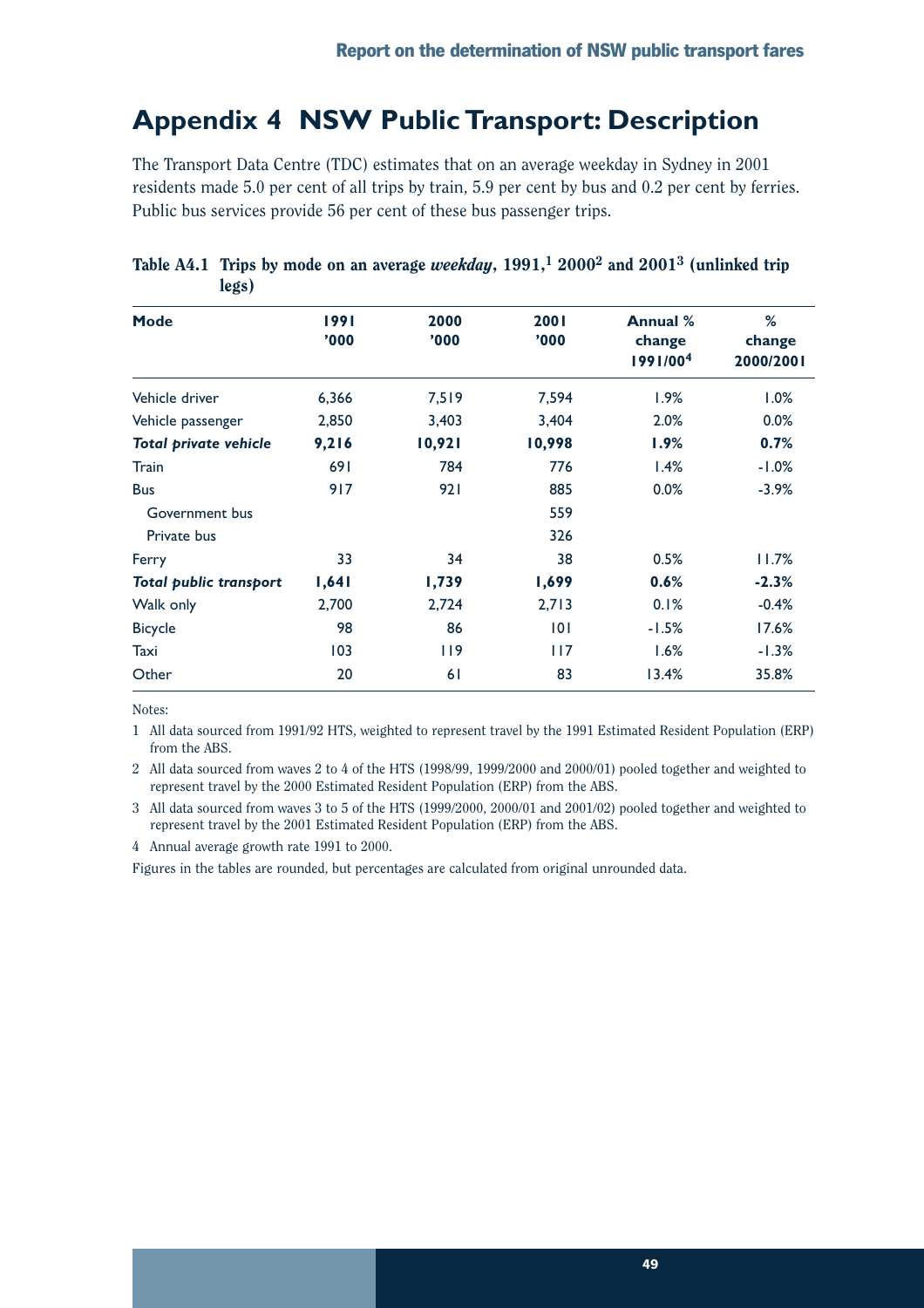![](_page_53_Picture_1.jpeg)

| Mode                          | 1991<br>'000 | 2000<br>'000 | 2001<br>'000 | Annual %<br>change | %<br>change |
|-------------------------------|--------------|--------------|--------------|--------------------|-------------|
|                               |              |              |              | 1991/004           | 2000/2001   |
| Vehicle driver                | 4,974        | 5,798        | 5,754        | 1.7%               | $-0.7%$     |
| Vehicle passenger             | 4,077        | 4,431        | 4,382        | 0.9%               | $-1.1%$     |
| <b>Total private vehicle</b>  | 9,051        | 10,229       | 10,137       | 1.4%               | $-0.9%$     |
| Train                         | 240          | 262          | 237          | 1.0%               | $-9.5%$     |
| <b>Bus</b>                    | 295          | 308          | 319          | 0.5%               | 3.7%        |
| STA bus                       |              | 243          | 239          |                    |             |
| Private bus                   |              | 65           | 80           |                    |             |
| Ferry                         | 21           | 4            | 13           | $-4.2%$            | $-9.1%$     |
| <b>Total public transport</b> | 555          | 584          | 569          | 0.6%               | $-2.5%$     |
| Taxi                          | 0            | 107          | 108          |                    |             |
| Walk only                     | 1,864        | 1,893        | 2,076        | 0.2%               | 9.7%        |
| Other                         | 200          | 296          | 305          | 3.9%               | 3.0%        |
|                               |              |              |              |                    |             |

### Table A4.2 Trips by mode on an average weekend day,  $1991<sup>1</sup> 2000<sup>2</sup>$  and  $2001<sup>3</sup>$  (unlinked trip legs)

Notes:

1 All data sourced from 1991/92 HIS, weighted to represent travel by the 1991 Estimated Resident Population (ERP) from the ABS.

2 All data sourced from waves 2 to 4 of the HTS (1998/99, 1999/2000 and 2000/01) pooled together and weighted to represent travel by the 2000 Estimated Resident Population (ERP) from the ABS.

3 All data sourced from waves 3 to 5 of the HTS (1999/2000, 2000/01 and 2001/02) pooled together and weighted to represent travel by the 2001 Estimated Resident Population (ERP) from the ABS.

4 Annual average growth rate 1991 to 2000.

Figures in the tables are rounded, but percentages are calculated from original unrounded data.

CityRail provides heavy rail passenger services to the Sydney metropolitan area. The area extends to Scone/Dungog in the north, Lithgow in the west, Goulburn in the southwest and Nowra in the south. Until now, CityRail has been responsible for above-rail services only, but on 1 January 2004 its responsibilities will extend to metropolitan rail infrastructure.

CityRail accounts for about 5 per cent of all weekday travel in the Sydney area. It estimates that its passengers made an average of 950,000 journeys each weekday in 2000/01 (higher than the 776,000 estimated in the Household Travel Survey 2001).

Commuter travel is the major contributor to CityRail patronage—on weekdays 6:30am to 9:30am about 51 per cent of all trips to the CBD are by train.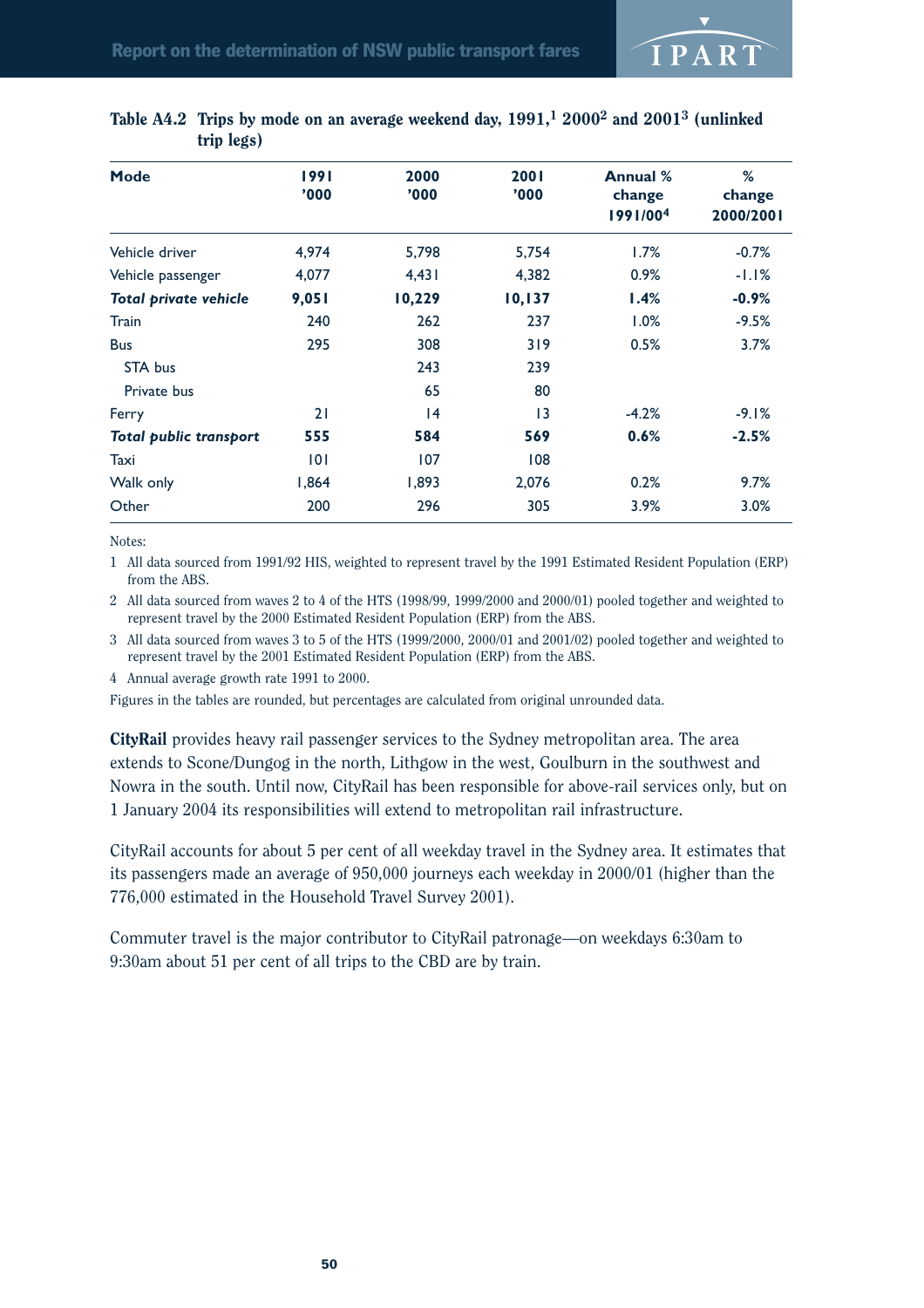![](_page_54_Figure_1.jpeg)

Figure A4.2 Persons in Sydney CBD by time of day (average weekday 1999)

\*\*Persons refers to residents of Sydney Statistical Division only, and therefore excludes people visiting the Sydney CBD who do not live in the Sydney Statistical Division.

CityRail's capacity is often fully stretched during the morning peak (Figure A4.3). Around 82 per cent of travellers in the peak are full-time workers and school commuters; 6 per cent are parttime work commuters and another 6 per cent are adult students.

![](_page_54_Figure_5.jpeg)

Figure A4.3 Percentage of Sydney travellers in each mode by time of day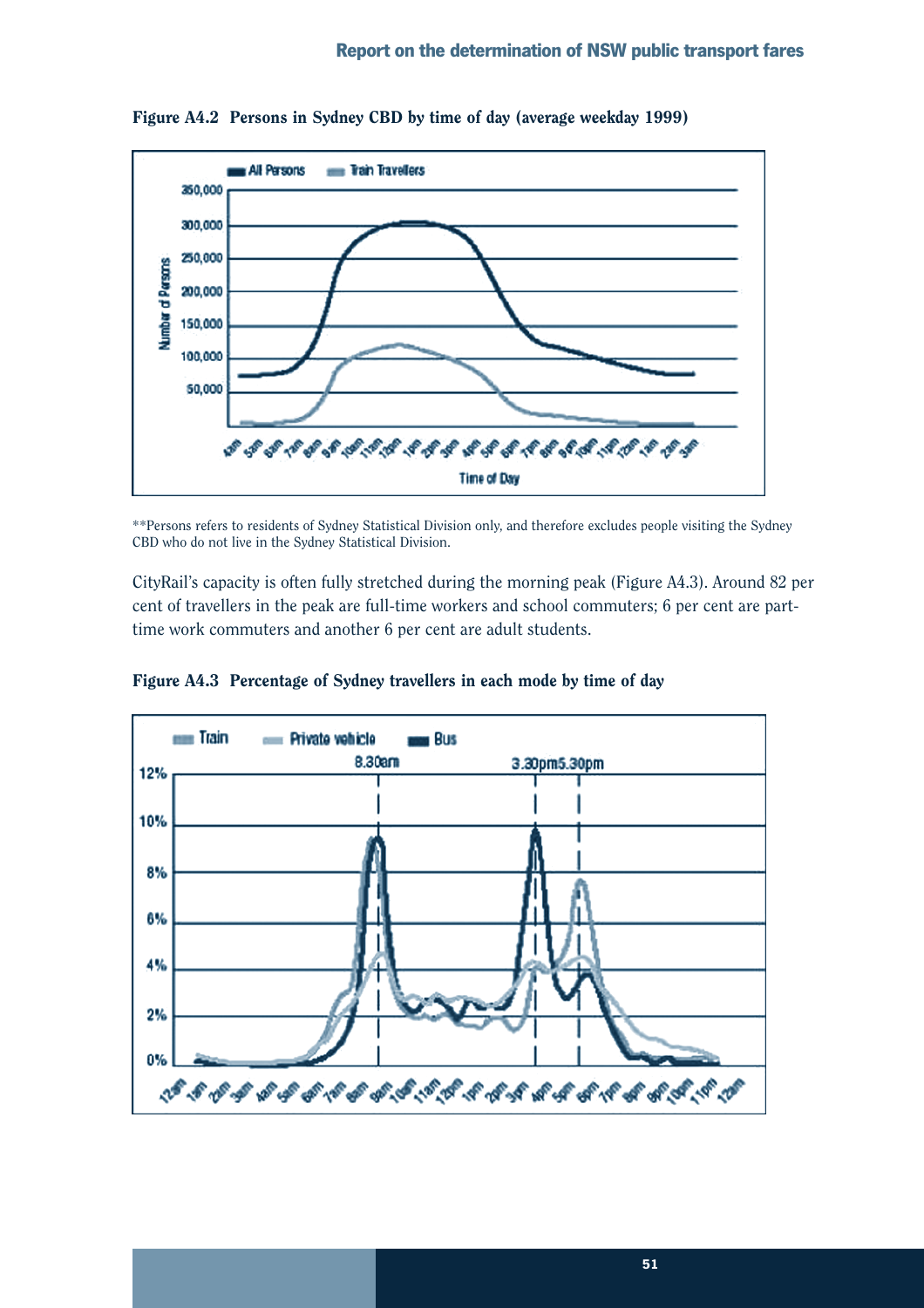![](_page_55_Picture_0.jpeg)

| <b>Labour force status</b>                                     | <b>Trips</b> | % of trips |
|----------------------------------------------------------------|--------------|------------|
| Full-time work                                                 | 184,257      | 68.9       |
| Retired/aged pensioner                                         | 7.157        | 2.7        |
| Adult full-time study excluding secondary school               | 16.277       | 6.1        |
| Unemployed                                                     | 1.719        | 0.6        |
| Part-time/casual work                                          | 16.894       | 6.3        |
| Part-time study                                                | 886          | 0.3        |
| Other pensioner                                                | 2.146        | 0.8        |
| Keeping house                                                  | 639          | 0.2        |
| Adult/child attending school up to secondary (excl pre-school) | 37,589       | 14.0       |
| <b>Total trips</b>                                             | 267,564      | 100.0      |

#### Table A4.3 Morning peak rail travellers by labour force status; average 2001 weekday

#### Table A4.4 Morning peak rail travellers by type of ticket; average 2001 weekday

| <b>Fare Type</b>            | <b>Trips</b> | % of trips |
|-----------------------------|--------------|------------|
| Full fare                   | 187,508      | 70.1       |
| Child fare                  | 1,328        | 0.5        |
| $Free - school pass$        | 33,211       | 12.4       |
| $Free - other$              | 7,298        | 2.7        |
| Concession - Pensioner/Aged | 7.267        | 2,7        |
| Concession - Student        | 19,728       | 7.4        |
| Concession - Other          | 9,577        | 3.6        |
| Other (specify)             | 1,649        | 0.6        |
| <b>Total trips</b>          | 267,564      | 100.0      |

The STA bus network covers inner and eastern Sydney's higher-density areas and the northern beaches. Sydney Buses employs 3,560 staff and uses 1,760 buses on 300 bus routes and special events. Around 48 per cent of its travellers are full-fare paying passengers.

The STA also operates ferry routes in Sydney, mostly in Sydney Harbour, and a Manly 'Jetcat' service. Sydney Ferries employs 542 staff and uses 32 ferries. Around two-thirds of its passengers who are Sydney residents pay full fare.

The STA runs Newcastle bus and ferry services, employing 379 staff and using two ferries and 182 buses on 30 routes and 150 school runs. Around 13 per cent of its passengers pay full fare.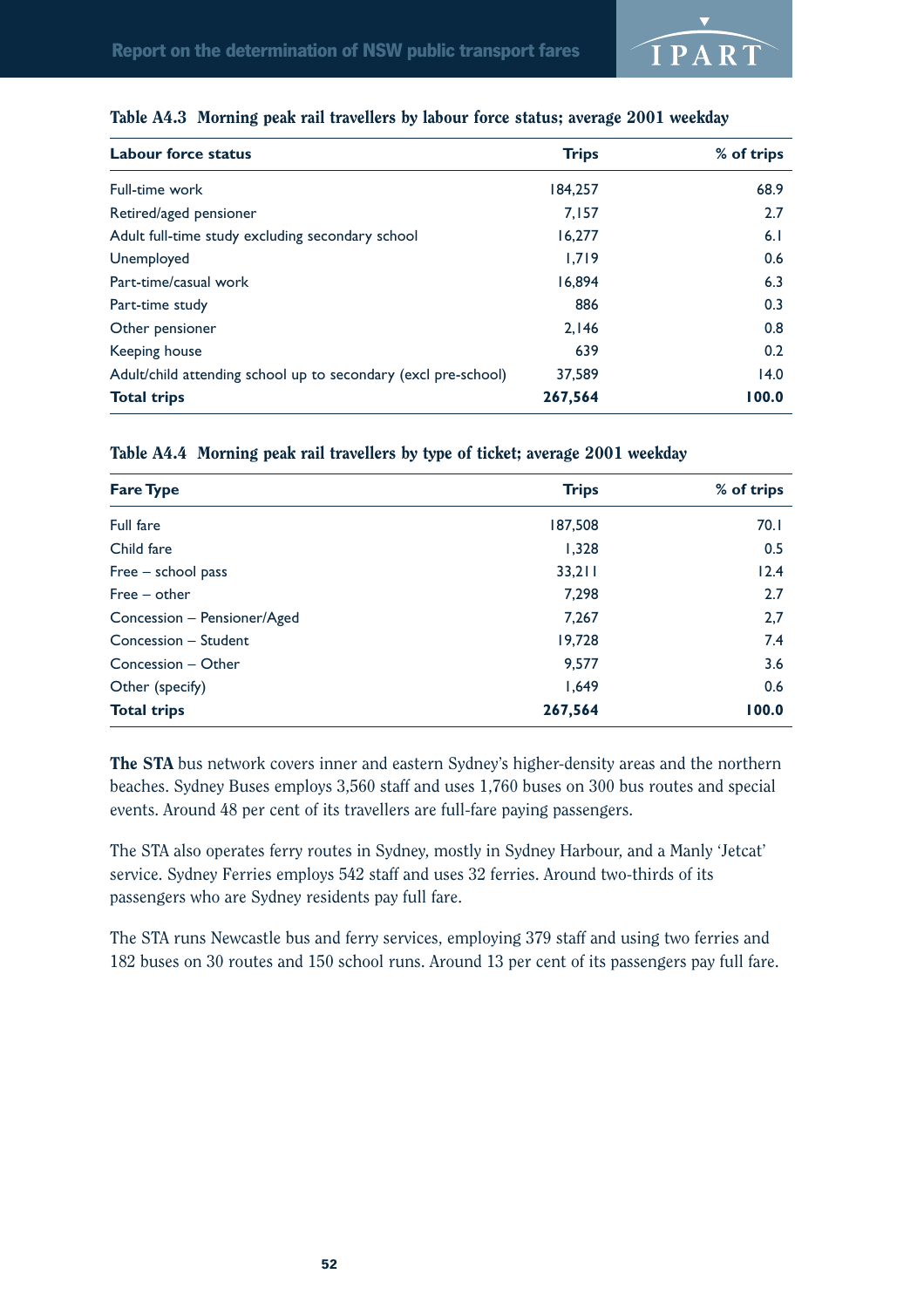# **Appendix 5 Abbreviations used in this report**

| <b>ABS</b>  | Australian Bureau of Statistics                                                                                                                                                                                                                                       |
|-------------|-----------------------------------------------------------------------------------------------------------------------------------------------------------------------------------------------------------------------------------------------------------------------|
| <b>BCA</b>  | The BCA or Bus and Coach Industrial Association is the peak industry<br>organisation for the NSW private bus and coach sector.                                                                                                                                        |
| <b>CVA</b>  | The CVA or Charter Vessel Association of NSW is the peak industry organisation<br>for the private ferry industry.                                                                                                                                                     |
| <b>HTS</b>  | Household Travel Survey                                                                                                                                                                                                                                               |
| <b>MoT</b>  | The Ministry of Transport, formerly the Transport Co-ordination Authority,<br>formerly the Department of Transport                                                                                                                                                    |
| <b>PAR</b>  | Performance Assessment Regime—a series of best-practice objectives and<br>standards for buses.                                                                                                                                                                        |
| <b>PTA</b>  | Passenger Transport Act, 1990                                                                                                                                                                                                                                         |
| <b>RTA</b>  | Roads and Traffic Authority, NSW                                                                                                                                                                                                                                      |
| <b>SRA</b>  | The SRA or State Rail Authority is the government-owned provider of CityRail<br>train services.                                                                                                                                                                       |
| <b>SSTS</b> | SSTS or School Student Transport Scheme provides subsidised travel for eligible<br>school students on government rail, government and private bus and ferry<br>services and long-distance coaches. The scheme can only be used for travel<br>between home and school. |
| <b>STA</b>  | The STA or State Transit Authority is the government-owned provider of bus and<br>ferry services in Sydney and Newcastle.                                                                                                                                             |
| <b>TDC</b>  | The Transport Data Centre. It is the major source of transport data for the<br>Sydney Statistical District (Sydney, Wollongong, Blue Mountains, Central Coast<br>and Newcastle). The TDC is a division of the Ministry of Transport.                                  |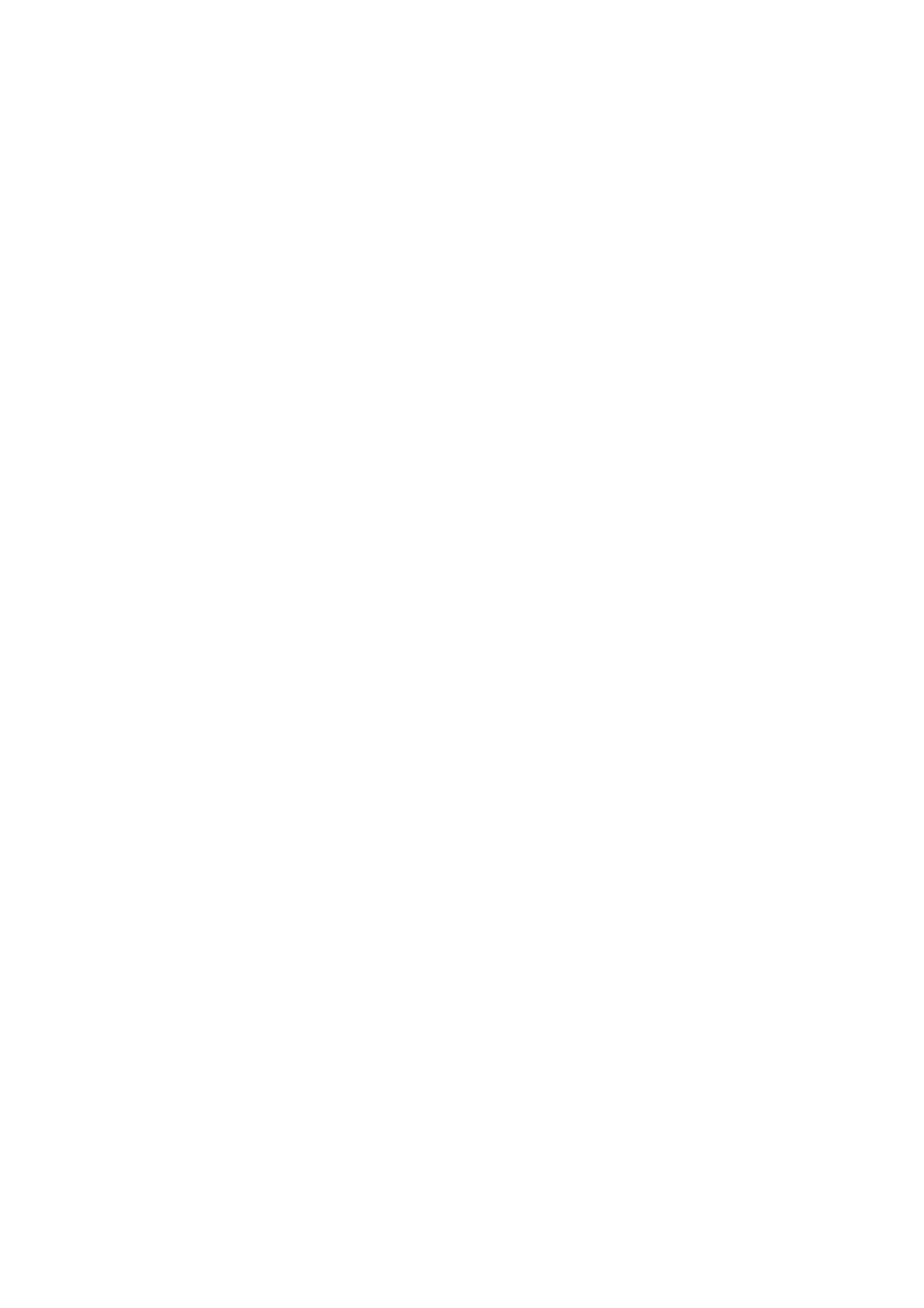![](_page_58_Picture_0.jpeg)

## **INDEPENDENT PRICING AND REGULATORY TRIBUNAL OF NEW SOUTH WALES**

## DETERMINATION UNDER SECTION 11 (1) OF THE INDEPENDENT PRICING AND REGULATORY TRIBUNAL ACT, 1992

| Reference No.:                | 02/262                                                                                                                                                                                                                                                        |
|-------------------------------|---------------------------------------------------------------------------------------------------------------------------------------------------------------------------------------------------------------------------------------------------------------|
| Determination:                | No 5, 2003                                                                                                                                                                                                                                                    |
| Government Agency:            | State Rail Authority                                                                                                                                                                                                                                          |
| Government monopoly services: | Railway passenger services (within the meaning of the<br><i>Passenger Transport Act, 1990</i> ) supplied under the name<br>"CityRail" by the State Rail Authority, excluding services<br>supplied in accordance with the ticket known as the<br>"SydneyPass". |

*The Government monopoly services were declared by the Independent Pricing and Regulatory Tribunal (Passenger Transport Services) Order 1998, made on 24 February 1998 and published in Gazette No. 38 dated 27 February 1998 at page 1015.*

## The following are the maximum prices (to commence from 31 August 2003) determined by the Tribunal for the Government monopoly services set out above.

## 1. All standard CityRail passenger rail services

The price of any type of rail ticket for a given distance band must not exceed the price, for that distance band, of that type of ticket as set out in the attached Pricing Schedule which forms part of this Determination.

## 2. CityHopper tickets

The price of a CityHopper ticket, when purchased outside the CityHopper area, must not exceed the price of the appropriate standard return ticket (peak or off-peak) to the City plus an additional sum of \$2.10 for one day's unlimited rail travel in the City area. If purchased within the CityHopper area the fare will be \$6.80 in the peak and \$4.80 in the off-peak.

## 3. DayTripper tickets

The price of a DayTripper ticket must not exceed \$15.00.

## 4. Moore Park Link tickets

The price of a Moore Park Link ticket must not exceed the combined price of the rail ticket to Central (as outlined in Table 1) and the sports special bus ticket of \$4.60 for an adult ticket and \$2.30 for a concession.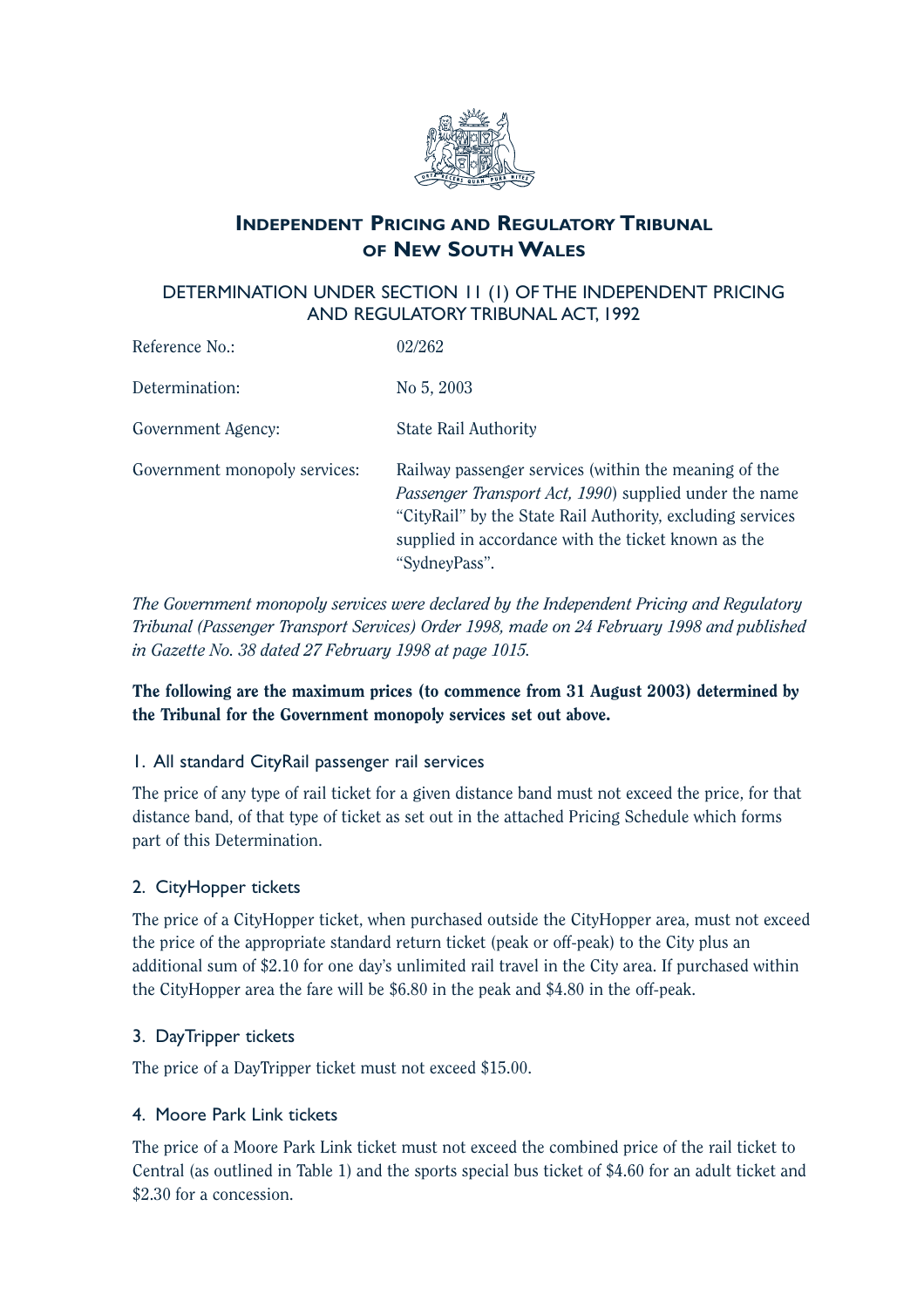### 5. Flexipass tickets

The price of a Flexipass ticket for a given distance band must not exceed the fare calculated by multiplying the weekly ticket price for the same distance band by the appropriate multiplier. The multiplier for calculating the appropriate Flexipass fare must be determined by the following formula (the value then being rounded off to the nearest whole dollar).

 $P_N = R * (3.66 + K * x - L * y)$ 

where:

 $P_N$  = Fare price (before rounding off)  $R$  = Weekly ticket price for the relevant distance band  $N =$  Number of days of validity (from 28 to 366)  $x = N - 28$  $y = N - 90$ ; for  $N > 90$ 0; for  $N \leq 90$  $K = 0.12$  $L = 0.011$ 

### 6. Olympic Park tickets

For day tickets, ie single or return tickets, the price of a ticket to Olympic Park Station must not exceed the price of the appropriate rail ticket for the distance from the station of origin to Strathfield or Lidcombe (whichever is shortest) plus an additional sum of \$1.60 for an adult single journey (\$0.80 concession), or \$3.20 for an adult return journey (\$1.60 concession).

For weekly and other periodical tickets, the price will be based on the distance from the origin station to Olympic Park Station.

## 7. Bondi Link ticket

The price of a ticket to Bondi must not exceed the price of the appropriate rail ticket for the distance from the station of origin to Bondi Junction plus an additional sum of \$1.60 for an adult single journey (\$0.80 concession) or \$3.20 for an adult return journey (\$1.60 concession).

### 8. New or additional charges

All other prices or charges for railway passenger services provided by CityRail not specifically referred to in this Determination must remain at 2002/03 levels. The State Rail Authority must not levy any new or additional charges for the Government monopoly services supplied under the name "CityRail", other than in accordance with this Determination or with the approval of the Tribunal pursuant to any future Determination.

James Cox *Tribunal Member* 15 August 2003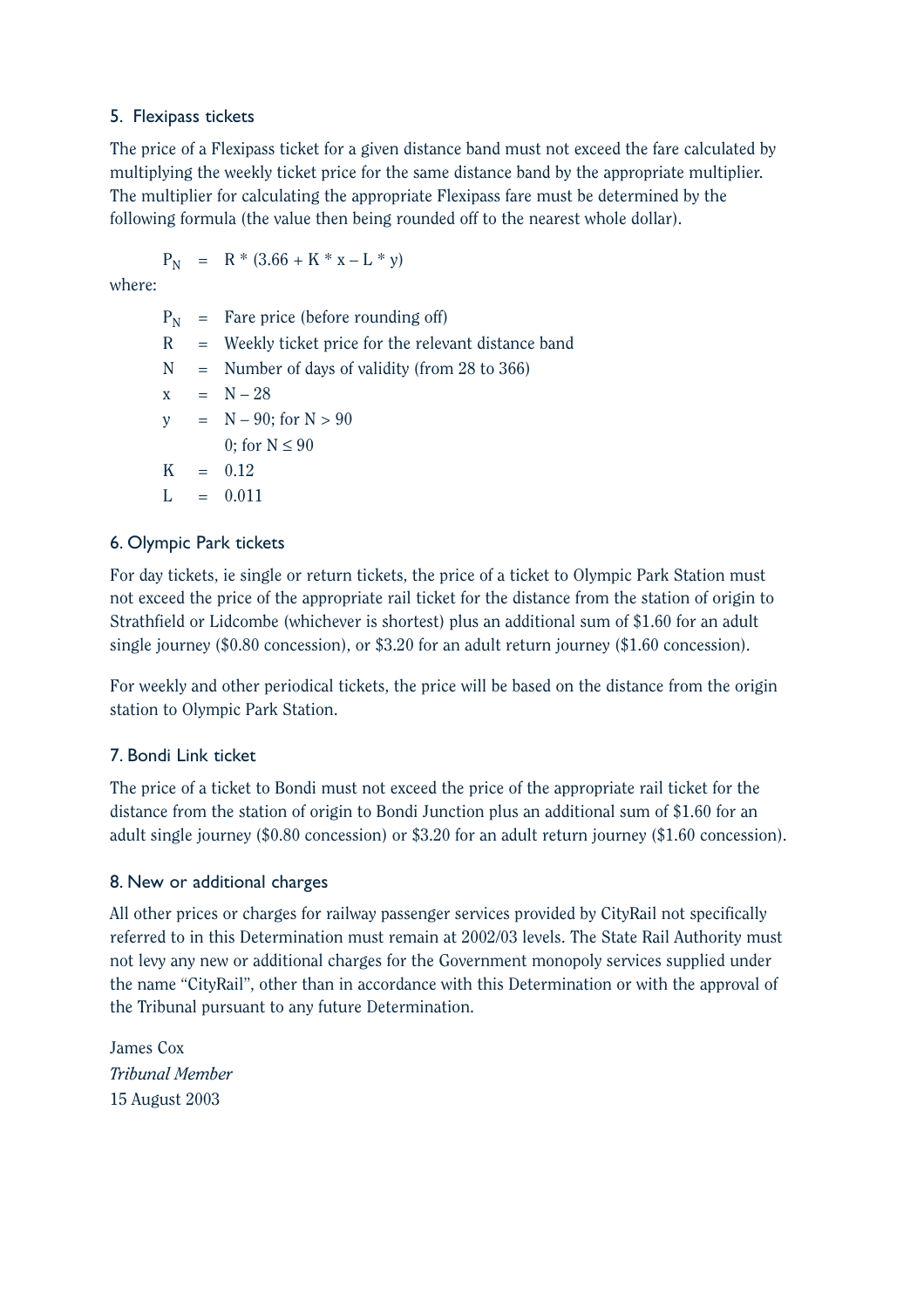The fare schedule is part of Determination No. 5 of 2003 made by the Tribunal under section 11(1) of the *Independent Pricing and Regulatory Tribunal Act, 1992*.

| <b>Distance</b>   | <b>Single</b> | <b>Half Single</b> | <b>Return</b>         | <b>Half Return</b> | <b>Weekly</b> | <b>Off-Peak</b><br>Return |
|-------------------|---------------|--------------------|-----------------------|--------------------|---------------|---------------------------|
| <b>Km</b>         | \$            | \$                 | \$                    | \$                 | \$            | \$                        |
| 5                 | 2.20          | 1.10               | 4.40                  | 2.20               | 18.00         | 2.60                      |
| 10                | 2.80          | 1.40               | 5.60                  | 2.80               | 22.00         | 3.40                      |
| 15                | 3.00          | 1.50               | 6.00                  | 3.00               | 25.00         | 3.60                      |
| 20                | 3.60          | 1.80               | 7.20                  | 3.60               | 28.00         | 4.40                      |
| 25                | 4.00          | 2.00               | 8.00                  | 4.00               | 31.00         | 4.80                      |
| 30                | 4.40          | 2.20               | 8.80                  | 4.40               | 33.00         | 5.40                      |
| 35                | 4.40          | 2.20               | 8.80                  | 4.40               | 34.00         | 5.40                      |
| 45                | 5.20          | 2.60               | 10.40                 | 5.20               | 37.00         | 6.40                      |
| 55                | 6.00          | 3.00               | 12.00                 | 6.00               | 40.00         | 7.40                      |
| 65                | 6.60          | 3.30               | 13.20                 | 6.60               | 44.00         | 8.00                      |
| 75                | 8.00          | 4.00               | 16.00                 | 8.00               | 47.00         | 9.80                      |
| 85                | 8.80          | 4.40               | 17.60                 | 8.80               | 50.00         | 10.80                     |
| 95                | 9.80          | 4.90               | 19.60                 | 9.80               | 52.00         | 12.00                     |
| 105               | 10.20         | 5.10               | 20.40                 | 10.20              | 54.00         | 12.40                     |
| 115               | 11.40         | 5.70               | 22.80                 | 11.40              | 56.00         | 14.00                     |
| 125               | 12.80         | 6.40               | 25.60                 | 12.80              | 59.00         | 15.60                     |
| 135               | 13.00         | 6.50               | 26.00                 | 13.00              | 64.00         | 15.80                     |
| 155               | 15.00         | 7.50               | 30.00                 | 15.00              | 70.00         | 18.40                     |
| 175               | 17.00         | 8.50               | 34.00                 | 17.00              | 74.00         | 21.00                     |
| 195               | 21.00         | 10.50              | 42.00                 | 21.00              | 82.00         | 26.00                     |
| $215$             | 21.00         | 10.50              | 42.00                 | 21.00              | 82.00         | 26.00                     |
| 235               | 25.00         | 12.50              | 50.00                 | 25.00              | 96.00         | 31.00                     |
| 255               | 25.00         | 12.50              | 50.00                 | 25.00              | 96.00         | 31.00                     |
| 305               | 28.00         | 14.00              | 56.00                 | 28.00              | 108.00        | 34.00                     |
| $305+$            | 28.00         | 14.00              | 56.00                 | 28.00              | 108.00        | 34.00                     |
| <b>TravelPass</b> | \$            |                    | <b>Child Off-Peak</b> |                    | \$            |                           |
| Red               | 32.00         |                    | Sydney Suburban       |                    | 2.40          |                           |
| Green             | 40.00         |                    |                       | Newcastle Suburban | 2.40          |                           |
| Yellow            | 44.00         |                    | Outer Metropolitan    |                    | 3.50          |                           |
| Pink              | 47.00         |                    | CityRail              |                    | 5.70          |                           |
| Purple            | 54.00         |                    |                       |                    |               |                           |

Maximum fares for CityRail railway passenger services from 31 August 2003

Notes:

1. Quarterly TravelPass = 11 x weekly fare.

2. Yearly TravelPass = 40 x weekly fare.

3. Children over 4 years and under 16 years are eligible for the Child Off-Peak fare.

4. Eligibility for half fare tickets is as specified by the State Rail Authority from time to time. Details are available from the State Rail Authority and at http://www.cityrail.nsw.gov.au/tickets/concession\_fares.htm.

5. Off-peak tickets are available after 9am on weekdays and all day on weekends and public holidays.

6. Boundaries of the Child Off-Peak zones are as specified by the State Rail Authority from time to time.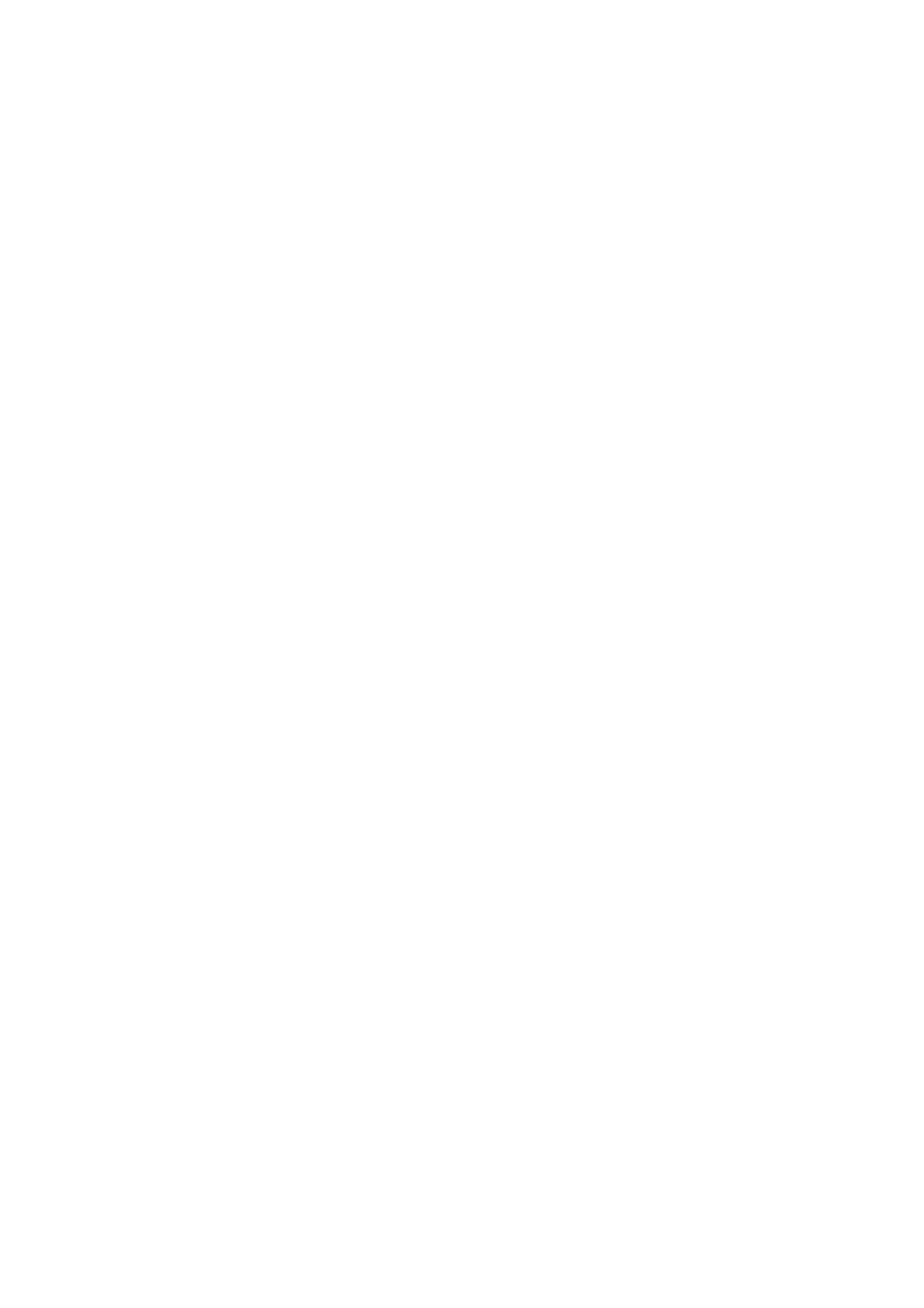![](_page_62_Picture_0.jpeg)

## **INDEPENDENT PRICING AND REGULATORY TRIBUNAL OF NEW SOUTH WALES**

## DETERMINATION UNDER SECTION 11 (1) OF THE INDEPENDENT PRICING AND REGULATORY TRIBUNAL ACT, 1992

| Reference No.:                | 03/16                                                                                                                                                                                                                                                                                                                                                                                                                                                                                          |
|-------------------------------|------------------------------------------------------------------------------------------------------------------------------------------------------------------------------------------------------------------------------------------------------------------------------------------------------------------------------------------------------------------------------------------------------------------------------------------------------------------------------------------------|
| Determination:                | No 6, 2003                                                                                                                                                                                                                                                                                                                                                                                                                                                                                     |
| Government agency:            | <b>State Transit Authority</b>                                                                                                                                                                                                                                                                                                                                                                                                                                                                 |
| Government monopoly services: | Regular passenger services (within the meaning of the<br><i>Passenger Transport Act, 1990</i> ) supplied by the State<br>Transit Authority, excluding the following:<br>a) services supplied in relation to the ticket known as the<br>"SydneyPass",<br>b) the bus service known as the "Airport Express",<br>c) the bus service known as the "Sydney Explorer", the<br>bus service known as the "Bondi & Bay Explorer" and<br>any other similar bus services operating in any other<br>areas, |
|                               |                                                                                                                                                                                                                                                                                                                                                                                                                                                                                                |

d) ferry cruises operated by STA.

*The Government monopoly services were declared by the Independent Pricing and Regulatory Tribunal (Passenger Transport Services) Order 1998, made on 24 February 1998 and published in Gazette No. 38 dated 27 February 1998 at page 1015.*

## The following are the maximum prices (to commence from 31 August 2003) determined by the Tribunal for the Government monopoly services set out above

## 1. All standard State Transit Authority Sydney Buses services

The price of any State Transit Authority Sydney Buses ticket must not exceed the price set out for that type of ticket in Table 1 of the attached Price Schedule which forms part of this Determination.

### 2. Sports special return bus tickets

The price of a sports special return bus ticket must not exceed \$4.60 for an adult ticket and \$2.30 for a concession.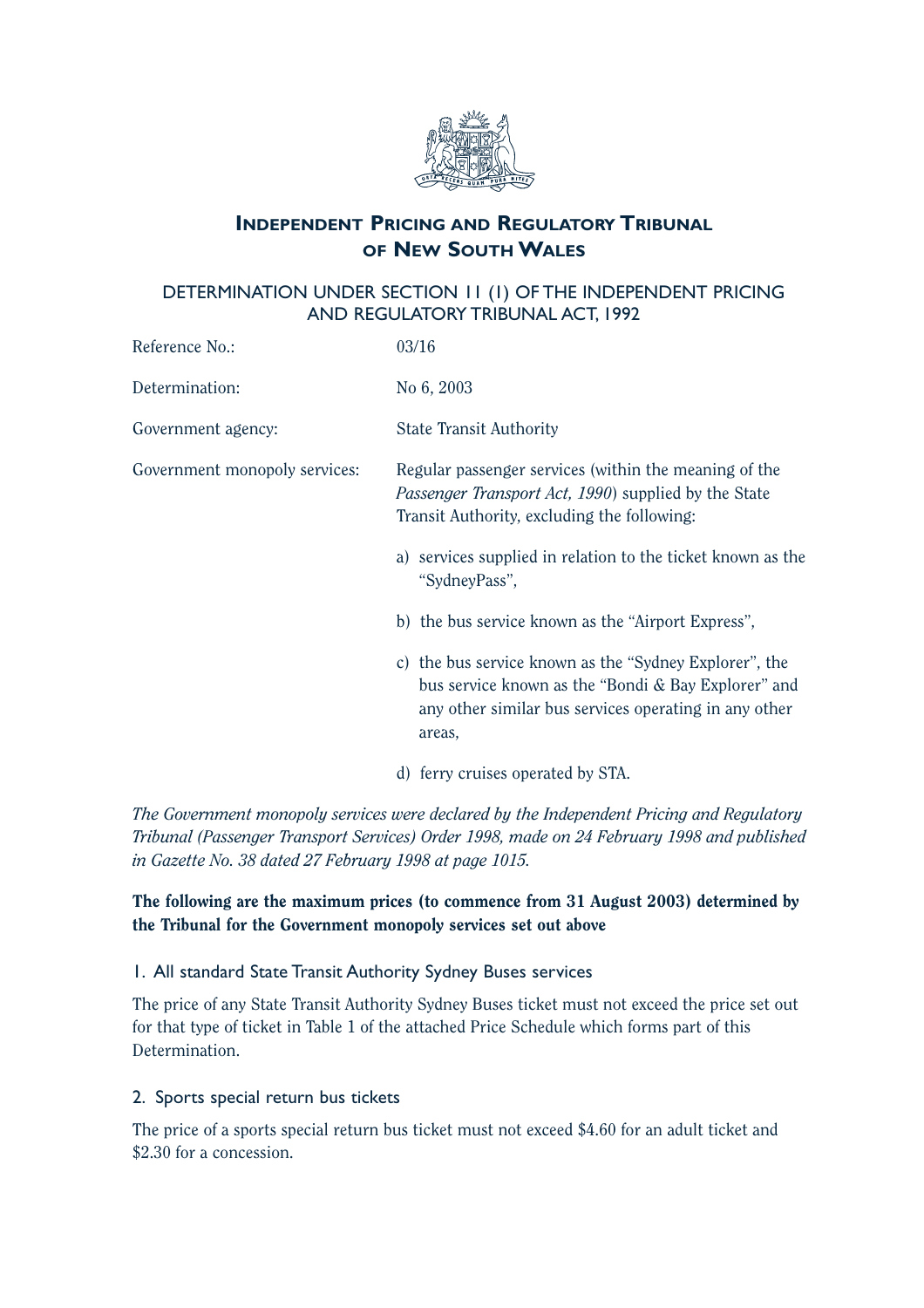### 3. Moore Park Link tickets

The price of a Moore Park Link ticket must not exceed the combined price of the rail ticket to Central (as outlined in Table 1 in the CityRail determination) and the sports special bus ticket.

### 4. School term pass

The price of a school term pass must not exceed \$40.00 per school term.

### 5.All State Transit Authority ferry services

The price of any type of State Transit Authority ferry ticket must not exceed the price set out for that type of ticket in Table 2 of the attached Price Schedule which forms part of this Determination.

### 6. Newcastle bus services

The price of any State Transit Authority Newcastle bus ticket must not exceed the price set out for that type of ticket in Table 3 of the attached Price Schedule which forms part of this Determination.

### 7. New or additional charges

All other prices or charges for scheduled passenger transport services provided by the State Transit Authority must remain at 2002/03 levels. The State Transit Authority must not levy any new or additional charges for the Government monopoly services supplied by the State Transit Authority other than in accordance with this Determination, or with the approval of the Tribunal pursuant to any future Determination.

James Cox *Tribunal Member* 15 August 2003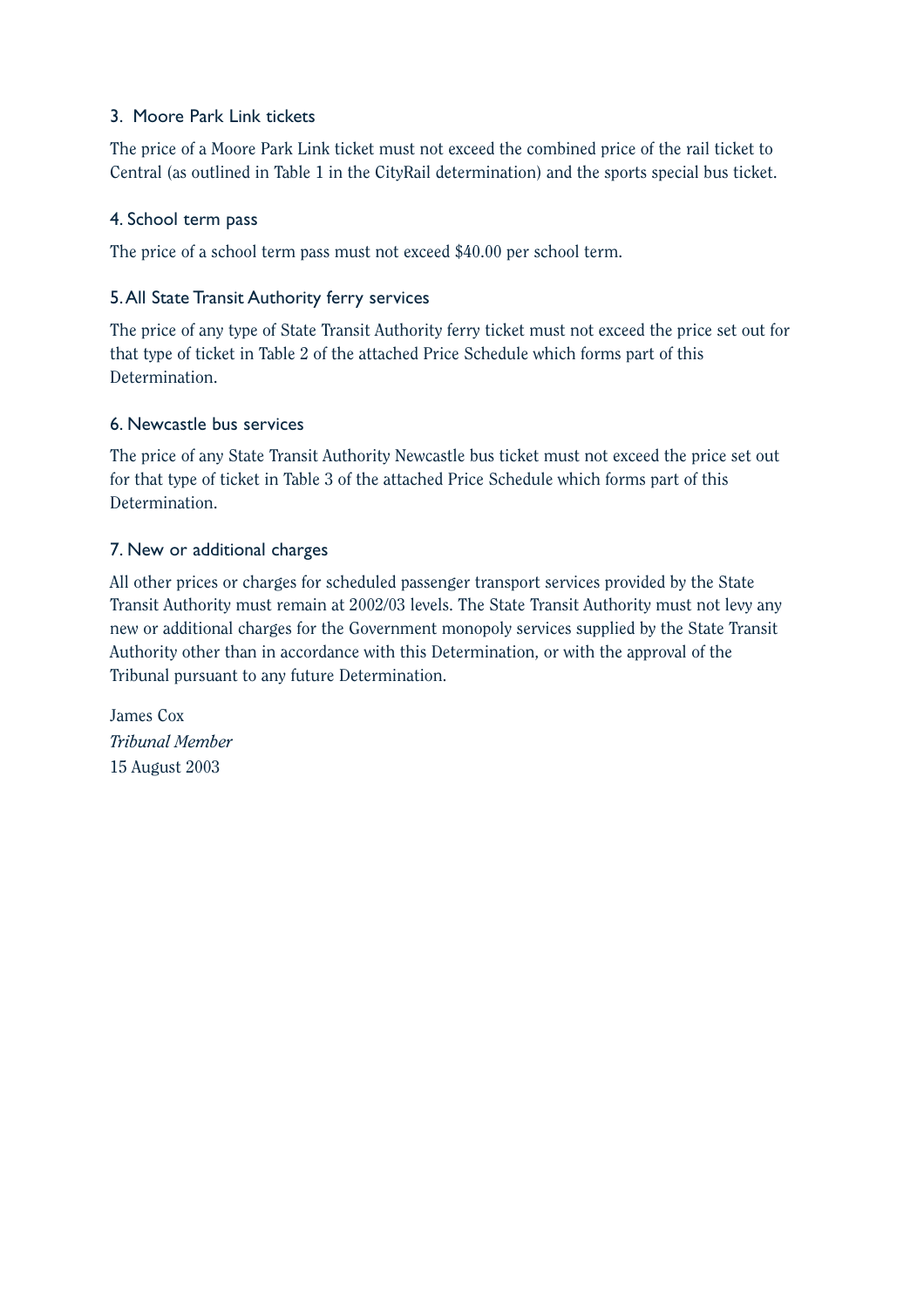The fares schedule is part of Determination No. 6 of 2003 made by the Tribunal under section 11(1) of the *Independent Pricing and Regulatory Tribunal Act, 1992*.

| <b>SYDNEY BUSES FARES</b>                     | Adult (\$) | Concession (\$) |
|-----------------------------------------------|------------|-----------------|
| Single ride fares                             |            |                 |
| <b>I-2 Sections</b>                           | 1.60       | 0.80            |
| 3-5 Sections                                  | 2.70       | 1.30            |
| 6-9 Sections                                  | 3.50       | 1.70            |
| 10-15 Sections                                | 4.00       | 2.00            |
| 16+ Sections                                  | 4.80       | 2.40            |
| <b>TravelTen</b>                              |            |                 |
| <b>Blue: I-2 Sections</b>                     | 11.80      | 5.90            |
| Brown: 3-5 Sections                           | 19.70      | 9.80            |
| Red: 6-9 Sections                             | 24.50      | 12.20           |
| Green: 10-15 Sections                         | 33.20      | 16.60           |
| Orange: 16+ Sections                          | 41.80      | 20.90           |
| <b>TravelPass - Bus and Ferry</b>             |            |                 |
| <b>Blue</b>                                   | 29.00      | 14.50           |
| Orange                                        | 36.00      | 18.00           |
| 2 Zone                                        | 29.00      | 14.50           |
| Pittwater                                     | 49.00      | 24.50           |
| TravelPass <sup>1,2</sup> Bus, Ferry and Rail |            |                 |
| Red                                           | 32.00      | 16.00           |
| Green                                         | 40.00      | 20.00           |
| Yellow                                        | 44.00      | 22.00           |
| Pink                                          | 47.00      | 23.50           |
| Purple                                        | 54.00      | 27.00           |
| <b>BusTripper</b>                             | 10.90      | 5.40            |
| DayTripper (Bus/ferry/rail daily)             | 15.00      | 7.50            |

### Table 1 Maximum fares for STA Sydney Buses services from 31 August 2003

Notes:

1. Quarterly TravelPass =  $11$  x weekly fare.

2. Yearly TravelPass =  $40x$  weekly fare.

3. All half fare concessions have been rounded down to the nearest 10 cents.